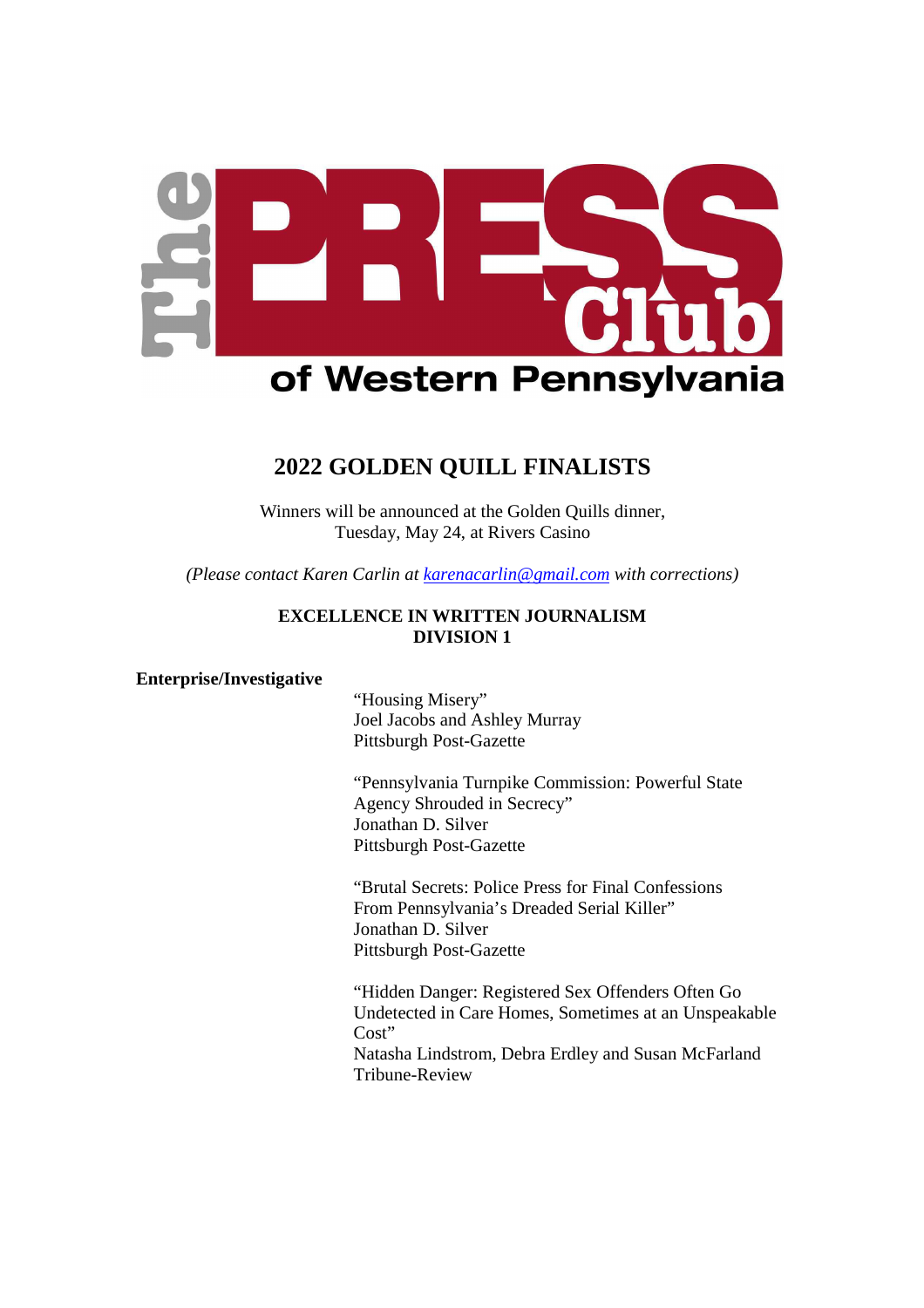| <b>Spot/Breaking News</b>  | "Ben Roethlisberger: 'Signs Are Pointing' to Monday<br>Night Being Final Game at Heinz Field"<br>Gerry Dulac<br>Pittsburgh Post-Gazette                                                      |
|----------------------------|----------------------------------------------------------------------------------------------------------------------------------------------------------------------------------------------|
|                            | "2 Detained Following Incident at Ross Park Mall;<br>Officials Say No One Injured"<br>Hallie Lauer<br><b>Pittsburgh Post-Gazette</b>                                                         |
|                            | "'A City Is Changed With All of Us,' Ed Gainey Says<br>After Historic Win" and "Election Update"<br>Julian Routh and Post-Gazette Staff<br><b>Pittsburgh Post-Gazette</b>                    |
| <b>News Feature</b>        |                                                                                                                                                                                              |
|                            | "The Biggest Story of My Life'"<br>Joshua Axelrod<br><b>Pittsburgh Post-Gazette</b>                                                                                                          |
|                            | "A Fight to Survive"<br>Kris B. Mamula<br><b>Pittsburgh Post-Gazette</b>                                                                                                                     |
|                            | "A Lasting Effect: How 9/11 Impacted the Lives<br>of Western Pennsylvanians at World Trade Center,<br>Pentagon and Shanksville"<br>Paul Guggenheimer<br>Tribune-Review                       |
|                            | "Hidden Danger: Registered Sex Offenders Often Go<br>Undetected in Care Homes, Sometimes at an Unspeakable<br>Cost"<br>Natasha Lindstrom, Debra Erdley and Susan McFarland<br>Tribune-Review |
| <b>Traditional Feature</b> |                                                                                                                                                                                              |
|                            | "Learning to Make Prosciutto at Home, With Help<br>From a Maestro's Class"<br>Gretchen McKay<br><b>Pittsburgh Post-Gazette</b>                                                               |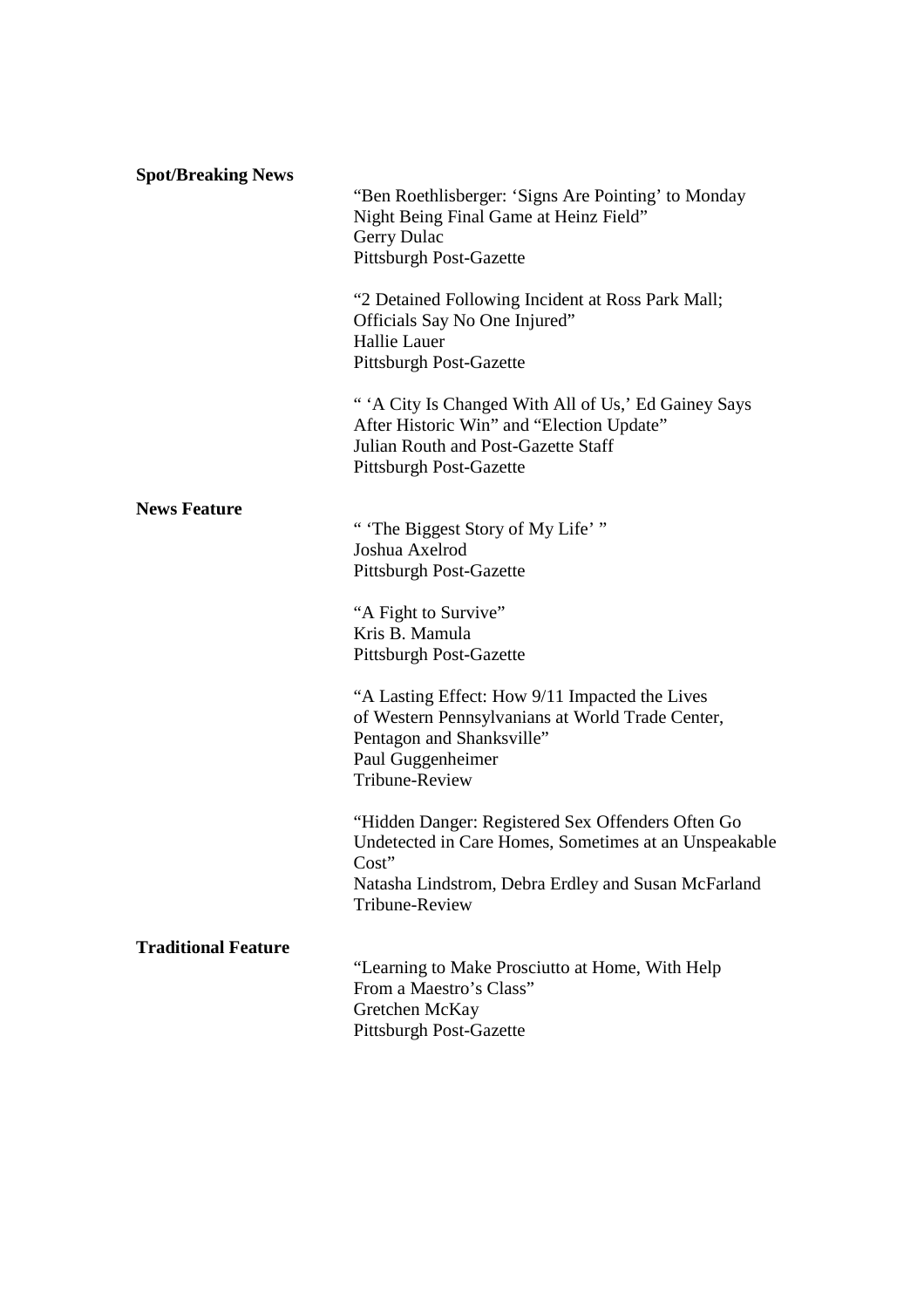|                                                | "The Pittsburgh Symphony Is Hiring New Players.<br>Can You Survive the Grueling Audition Process?"<br>Jeremy Reynolds<br><b>Pittsburgh Post-Gazette</b>                                                              |
|------------------------------------------------|----------------------------------------------------------------------------------------------------------------------------------------------------------------------------------------------------------------------|
|                                                | "Heyday of Trolleys in Western Pa. Transformed Region"<br>Paul Guggenheimer<br>Tribune-Review                                                                                                                        |
| <b>Public Affairs/Politics/</b><br>Government  |                                                                                                                                                                                                                      |
|                                                | "'A Newcomer Tax'? How One Munhall Home Purchase<br>Illustrates County's Property Assessment Issues"<br>Mark Belko<br>Pittsburgh Post-Gazette                                                                        |
|                                                | "Land Bank Fails to Fight Blight"<br>Ashley Murray and Joel Jacobs<br><b>Pittsburgh Post-Gazette</b>                                                                                                                 |
|                                                | "COVID Unemployment: Those out of Work During the<br>Pandemic Faced Hard Quest for State Jobless Aid"<br><b>Lauren Rosenblatt</b>                                                                                    |
|                                                | "Hidden Danger: Registered Sex Offenders Often Go<br>Undetected in Care Homes, Sometimes at an Unspeakable<br>Cost"<br>Natasha Lindstrom, Debra Erdley and Susan McFarland<br><b>Tribune-Review</b>                  |
| <b>Business/Technology/</b><br><b>Consumer</b> |                                                                                                                                                                                                                      |
|                                                | "The Block" Project<br>"The Block" Team<br><b>Pittsburgh Post-Gazette</b>                                                                                                                                            |
|                                                | "A Battle Over Fifteen: Pennsylvania's Minimum Wage<br>Hasn't Changed in Over a Decade. Workers, Business<br>Owners, Advocates Debate What That Means"<br><b>Lauren Rosenblatt</b><br><b>Pittsburgh Post-Gazette</b> |
|                                                | "Rising Cyber Ransom Attacks Costing Pennsylvania<br>Victims Millions"<br>Jonathan D. Silver and Joel Jacobs<br><b>Pittsburgh Post-Gazette</b>                                                                       |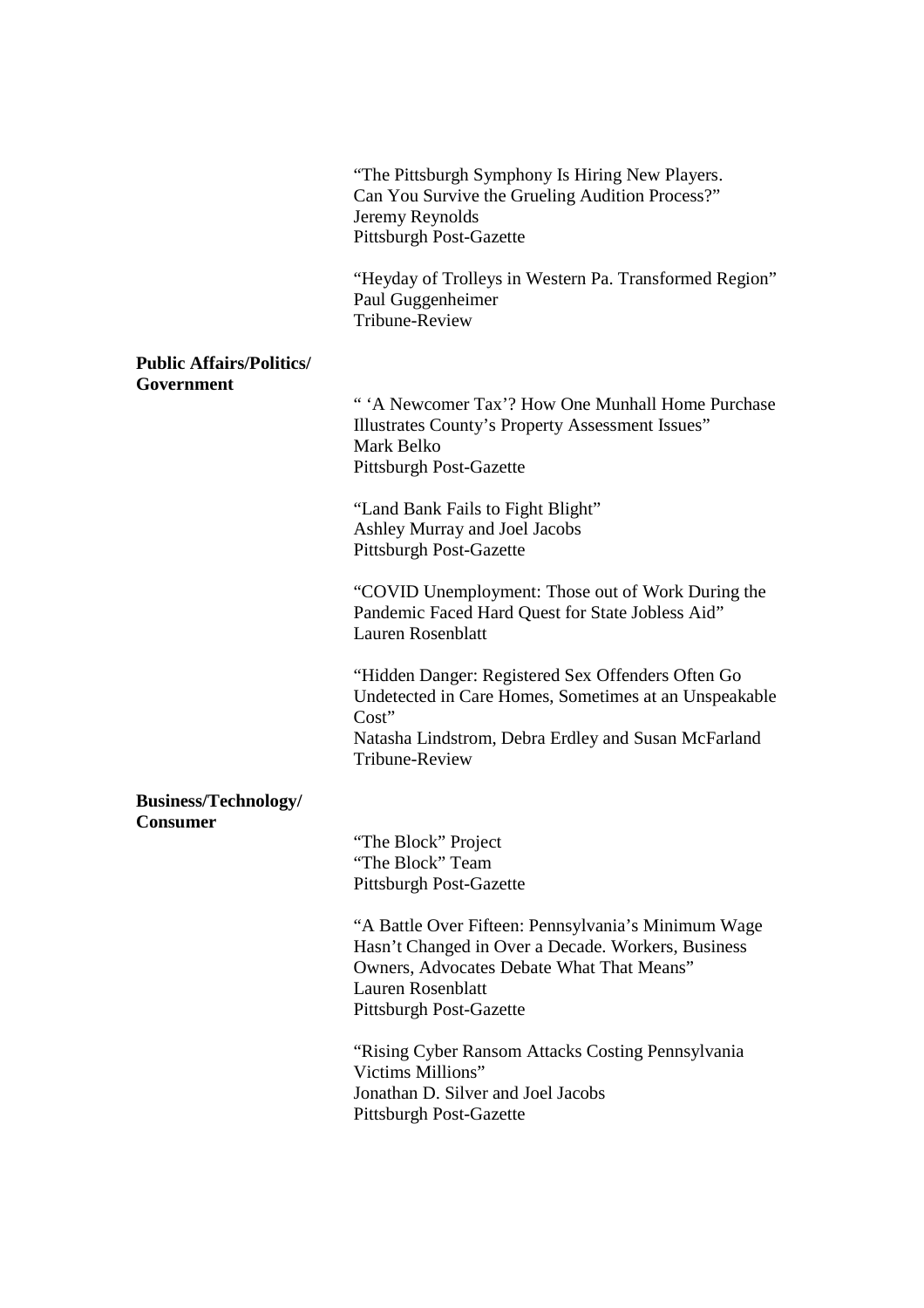| <b>Medical/Health</b>      | "Rural Hospital Money Flows to UPMC While Small"<br>Facilities Struggle"<br>Joel Jacobs and Sean D. Hamill<br><b>Pittsburgh Post-Gazette</b><br>"Offspring of the Drug Crisis"<br>Kris B. Mamula<br><b>Pittsburgh Post-Gazette</b> |
|----------------------------|------------------------------------------------------------------------------------------------------------------------------------------------------------------------------------------------------------------------------------|
| <b>Science/Environment</b> |                                                                                                                                                                                                                                    |
|                            | "Burning for Bitcoin: A Waste Coal-Burning,<br>Crypto-Mining Pirate Ship Sets Sail"<br>Anya Litvak<br><b>Pittsburgh Post-Gazette</b>                                                                                               |
|                            | "A Laboratory at Scale: A Hydrogen and Carbon Storage<br>Project in Clinton County Is Tapping Into All the Trends"<br>Anya Litvak and Laura Legere<br><b>Pittsburgh Post-Gazette</b>                                               |
| <b>History/Culture</b>     |                                                                                                                                                                                                                                    |
|                            | "A Steel City Tragedy on New Year's Day 1926"<br><b>Steve Mellon</b><br><b>Pittsburgh Post-Gazette</b>                                                                                                                             |
|                            | " $9/11$ 20 Years Later"<br>Post-Gazette Staff<br><b>Pittsburgh Post-Gazette</b>                                                                                                                                                   |
|                            | "Paralyzed: The Last Massive Vaccine Rollout — for Polio<br>-Started in Pittsburgh"<br>Laura Malt Schneiderman<br><b>Pittsburgh Post-Gazette</b>                                                                                   |
|                            | "The Great Race: John Woodruff's Gold-Medal Run in<br>1936 Set Stage for Equality in Sports"<br><b>Jason Cato</b><br>Tribune-Review                                                                                                |
|                            | "Celebrating the Greatest Generation: As More Seniors"<br>Live Longer, These Centenarians Share Stories of<br>Hardship, Humor and Humility"<br><b>JoAnne Klimovich Harrop</b><br>Tribune-Review                                    |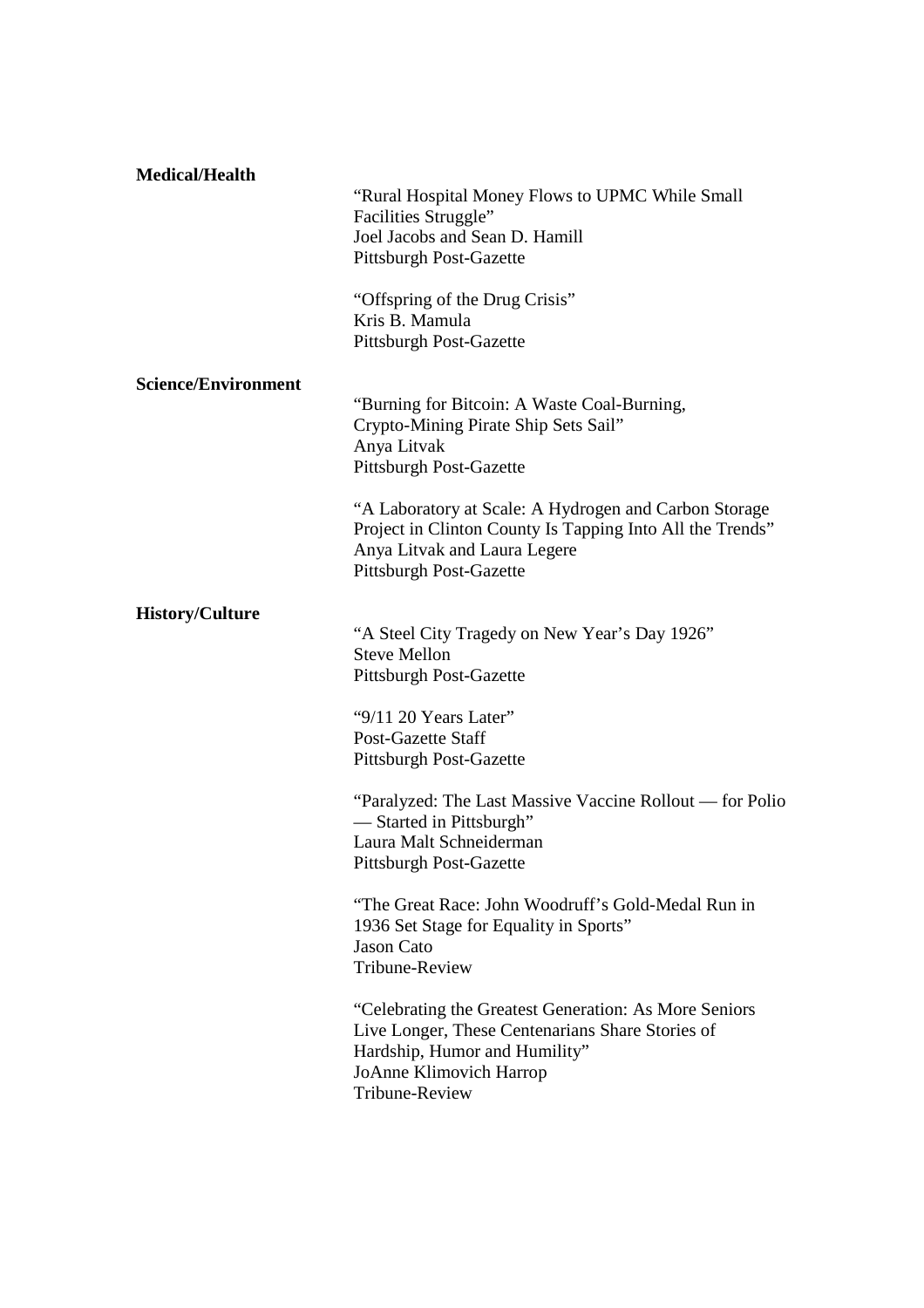| <b>Arts/Entertainment</b> | "Joanne Rogers, Widow of Mister Rogers, Dies at 92"<br>Rob Owen<br>Tribune-Review<br>"TV Q&A: What Do I Do If a TV Show Filming<br>on My Block Is Disruptive?"<br>Rob Owen<br>Tribune-Review                                                                                                           |
|---------------------------|--------------------------------------------------------------------------------------------------------------------------------------------------------------------------------------------------------------------------------------------------------------------------------------------------------|
| <b>Criticism</b>          | Joshua Axelrod: Pop Culture Beat<br>Joshua Axelrod<br>Pittsburgh Post-Gazette<br><b>Scott Mervis: Music Critic Beat</b><br><b>Scott Mervis</b><br>Pittsburgh Post-Gazette<br>Jeremy Reynolds: Classical Music Beat<br>Jeremy Reynolds                                                                  |
| Lifestyle                 | <b>Pittsburgh Post-Gazette</b><br>Rob Owen Columns<br>Rob Owen<br><b>Tribune-Review</b><br>"After 75 Years and Three Stadiums, He's 'The Mayor'<br>Behind Home Plate"                                                                                                                                  |
|                           | Abby Mackey<br><b>Pittsburgh Post-Gazette</b><br>"Heyday of Trolleys in Western Pa. Transformed Region"<br>Paul Guggenheimer<br>Tribune-Review<br>"Immeasurable Heartbreak: Coping With the Death of<br>a Sibling Can Be a Life-Changing Struggle"<br><b>JoAnne Klimovich Harrop</b><br>Tribune-Review |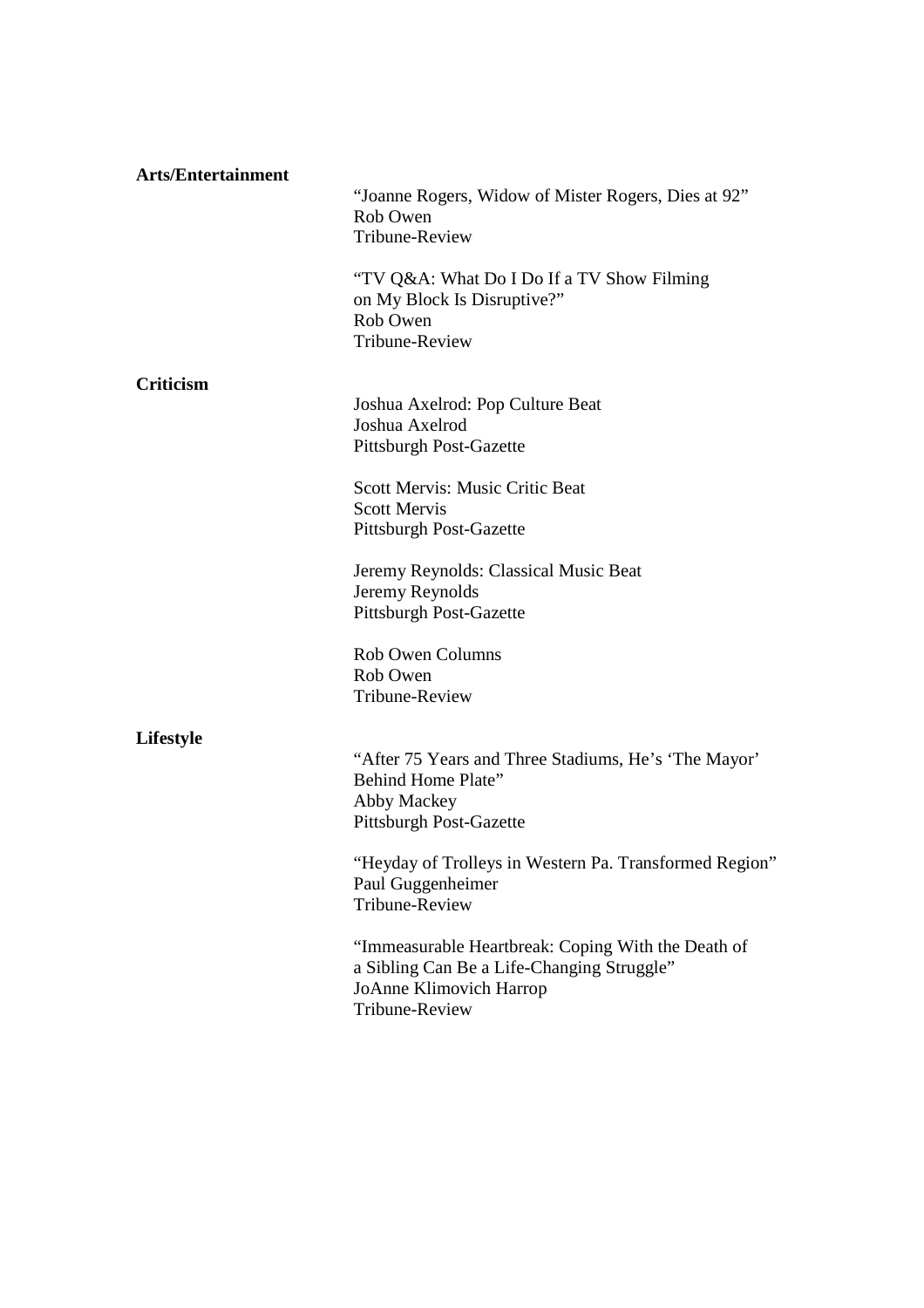|                  | "Celebrating the Greatest Generation: As More Seniors<br>Live Longer, These Centenarians Share Stories of<br>Hardship, Humor and Humility"<br>JoAnne Klimovich Harrop<br>Tribune-Review              |
|------------------|------------------------------------------------------------------------------------------------------------------------------------------------------------------------------------------------------|
| <b>Education</b> | "Turmoil at Sewickley Academy"<br><b>Andrew Goldstein</b><br>Pittsburgh Post-Gazette<br>"The Shrinking of the State System"<br><b>Bill Schackner</b><br>Pittsburgh Post-Gazette                      |
|                  | "Empty Dorm Rooms Pose Financial Problems for<br>Pennsylvania Public Universities"<br>Debra Erdley<br><b>Tribune-Review</b>                                                                          |
| <b>Sports</b>    | "Moneyball: A Losing Pirates Season Can Impact City<br>Revenues, Vendors and Even PNC Park Itself"<br>Mark Belko<br>Pittsburgh Post-Gazette                                                          |
|                  | "Lost Money: High School Athletes Losing Scholarships<br>Because of Pandemic and New NCAA Rule"<br>Mike White<br><b>Pittsburgh Post-Gazette</b>                                                      |
|                  | " 'Chace'ing a Comeback: From Near Amputation to<br>NCAA Hockey. The Remarkable Return of RMU's Chace<br>Sperling"<br>Tim Benz<br><b>Tribune-Review</b>                                              |
|                  | "The Great Race: How Connellsville Native John<br>Woodruff's Gold-Medal Run in '36 Dispelled White<br>Supremacy and Set Stage for Equality in Sports"<br>Jason Cato and Sean Stipp<br>Tribune-Review |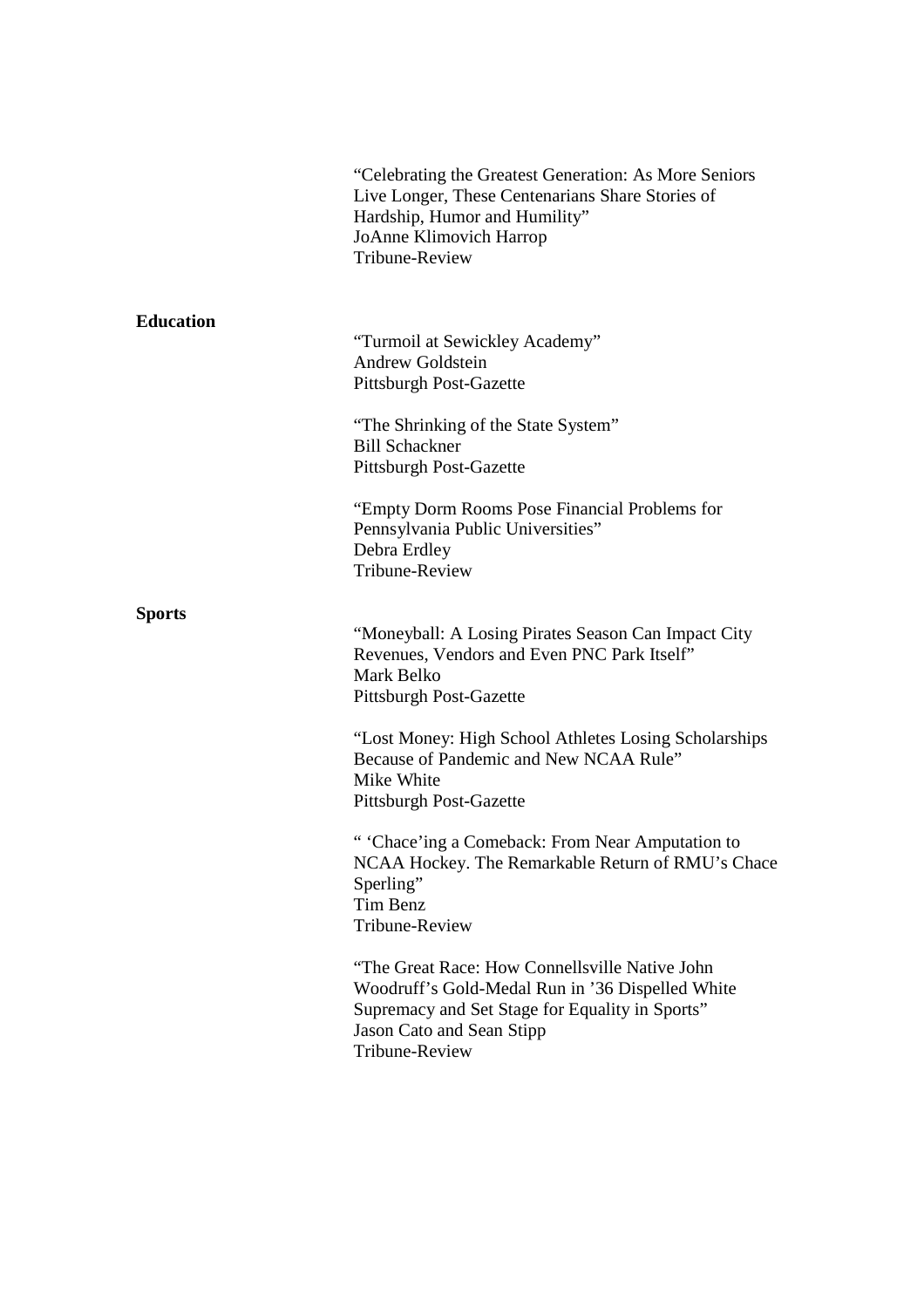| <b>Profile</b>       |                                                                                                                                                                                                                                                                                                            |
|----------------------|------------------------------------------------------------------------------------------------------------------------------------------------------------------------------------------------------------------------------------------------------------------------------------------------------------|
|                      | "KDKA's Paul Martino Retiring After Nearly 37 Years<br>of Ruffling Feathers, Chasing News"<br>Joshua Axelrod<br><b>Pittsburgh Post-Gazette</b>                                                                                                                                                             |
|                      | "Channeling His Erie Roots By Restoring Griswold<br>Cast-iron Skillets"<br>Gretchen McKay<br><b>Pittsburgh Post-Gazette</b>                                                                                                                                                                                |
|                      | "The Next Page: The Mike Hepler Story"<br><b>Bill Zlatos</b><br><b>Pittsburgh Post-Gazette</b>                                                                                                                                                                                                             |
|                      | "The Great Race: How Connellsville Native John<br>Woodruff's Gold-Medal Run in '36 Dispelled White<br>Supremacy and Set Stage for Equality in Sports"<br>Jason Cato and Sean Stipp<br><b>Tribune-Review</b>                                                                                                |
|                      | "Pittsburgh-based Dr. Amesh Adalja Cherishes Role<br>as Voice of the Pandemic"<br>Paul Guggenheimer<br>Tribune-Review                                                                                                                                                                                      |
| <b>Columns/Blogs</b> | Ron Cook:<br>"Tunch Ilkin's Unbreakable Faith Will Be His Lasting<br>Legacy"<br>"Penguins Are Forever in Debt to Mario Lemieux for His<br>Brilliance on and off the Ice"<br>" 'Nobody Messed With the Sauls': Remembering<br>Football's Underrated Siblings"<br><b>Ron Cook</b><br>Pittsburgh Post-Gazette |
|                      | Gene Therapy:<br>"In a Sea of Heartache, an Obit With Edge"<br>"GOP Talking Point of the Week? Tough One"<br>"Pain From 0-to-10 Pain Question Exceeds<br>the Actual Pain"<br>Gene Collier<br><b>Pittsburgh Post-Gazette</b>                                                                                |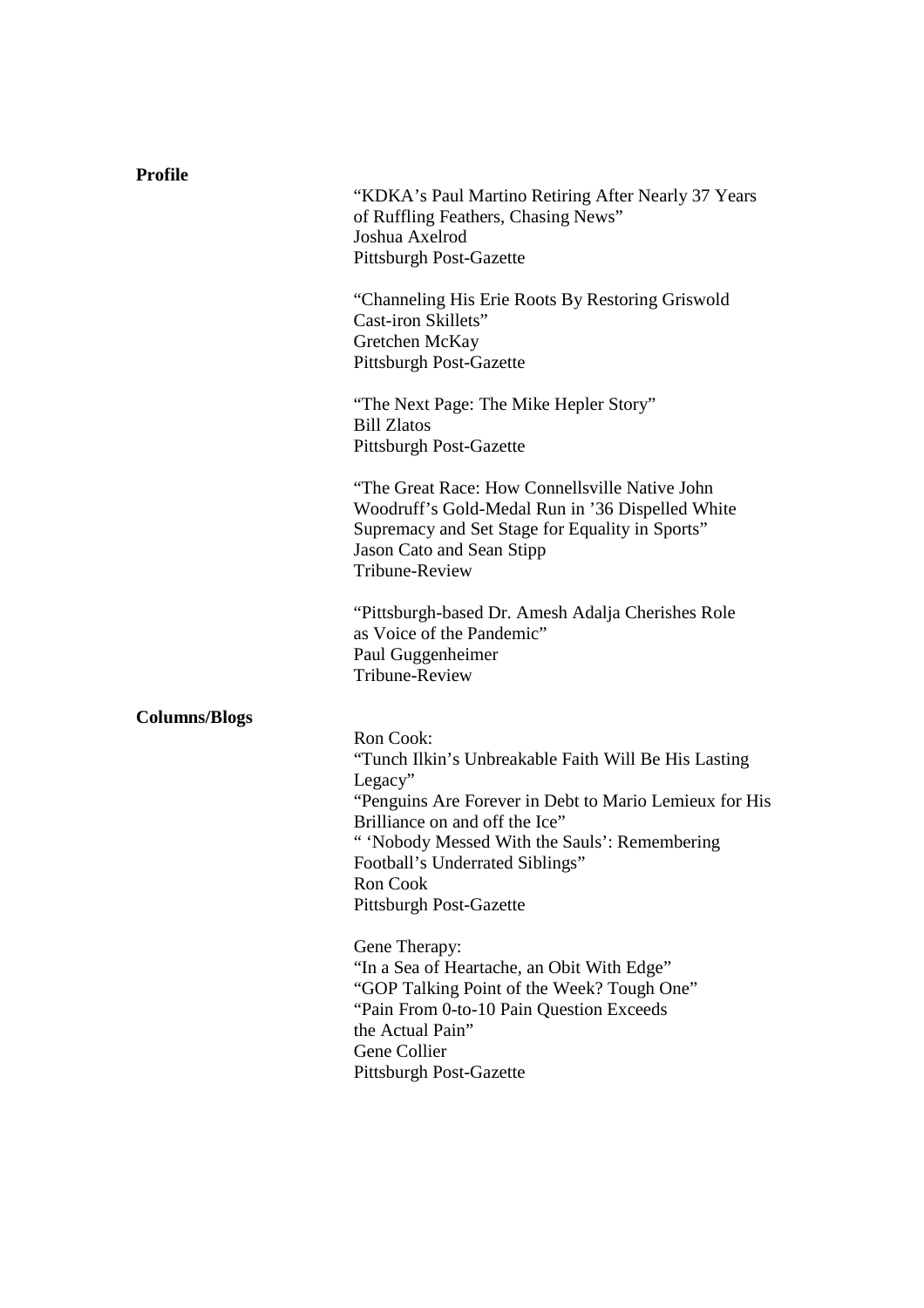Tony Norman: "Systemic Bullying By DA Zappala" "Parable of an Endless War" "Look Within the Community to Make Long Overdue Changes" Tony Norman Pittsburgh Post-Gazette

"Why We Can't Have Nice Things" Lori Falce Tribune-Review

# **Editorials**

"Why Fentanyl?" "Juvenile Lifers Highlight Prisoner Re-Entry Struggles" "The Housing Authority Is Failing Its Tenants" Brandon McGinley Pittsburgh Post-Gazette

"Capitol Security Must Project Strength, Not Fear" "Baseball Boondoggle Shows Why Nutting Should Sell Pirates" "CNN Commentator Rick Santorum Needs a Lesson on Native American History" Jeremy Reynolds Pittsburgh Post-Gazette

"How Did We Get Here?" Lori Falce Tribune-Review

 "Nothing Divides State Government Like Money" Lori Falce Tribune-Review

"One Way or Another, Somebody Pays" Lori Falce Tribune-Review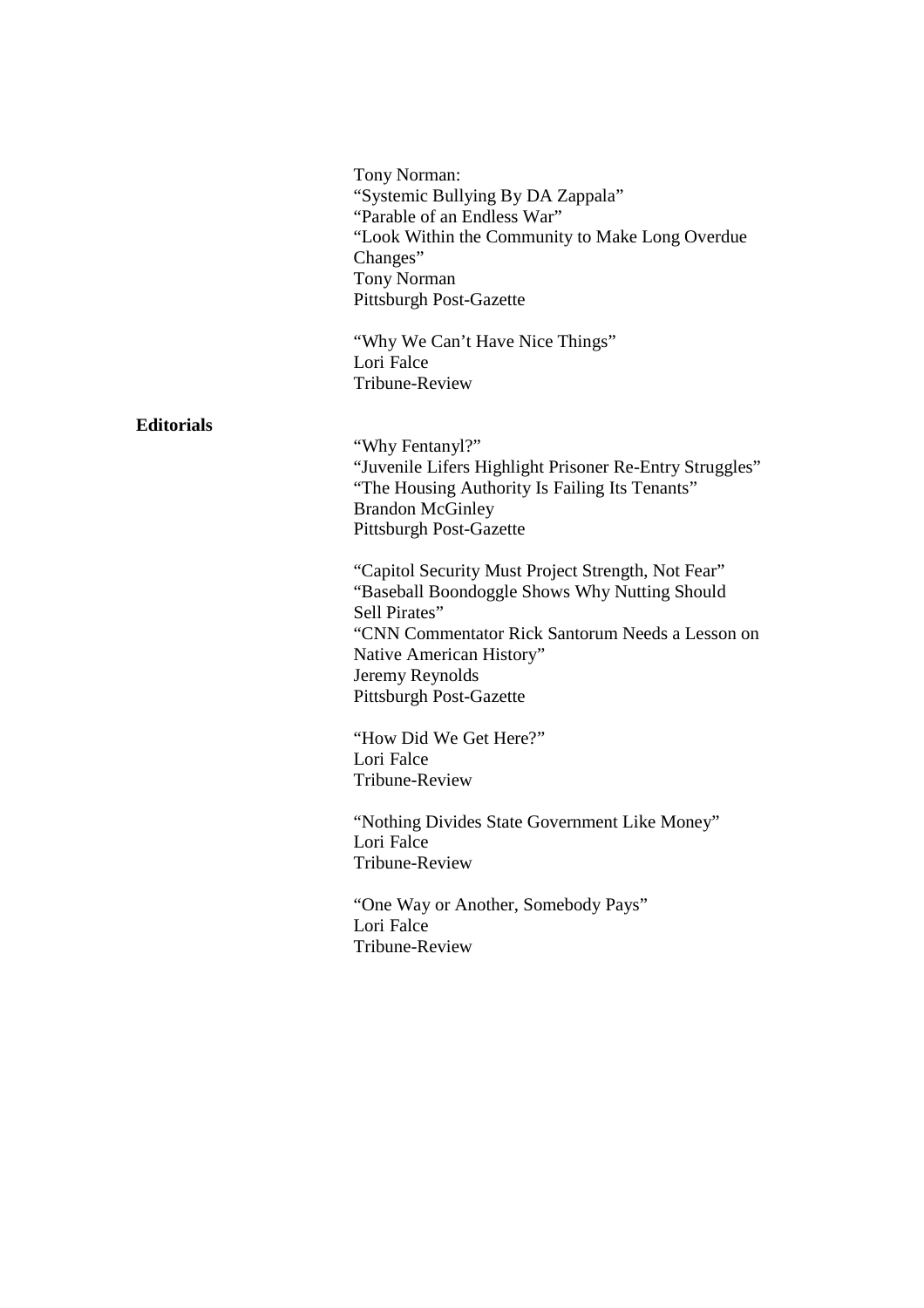#### **EXCELLENCE IN WRITTEN JOURNALISM DIVISION 2**

#### **Enterprise/Investigative**

"DA Censures Bartlett in Wake of Confer Arrest – How the Process Worked" Marcie Schellhammer The Bradford Era

"Female Inmates Accused Erie County Sheriff Candidate Shank of Misconduct at Former Job" Matthew Rink Erie Times-News

"Tenant Cities" Rich Lord and Kate Giammarise PublicSource and WESA

 "Mixed-up Meds & Long Waits: How Understaffing Hurts Medical Treatment at Allegheny County Jail" Juliette Rihl PublicSource

# **Spot/Breaking News**

"County Reels Over Shooting Death" et al. Altoona Mirror Staff Altoona Mirror

"Explosion Rocks Tyrone" Rachel Foor Altoona Mirror

"Tyrone House Explosion" Bill Kibler Altoona Mirror

"Southwest PA Reacts to George Floyd Murder Trial Verdict" Chrissy Suttles and Dani Fitzgerald Beaver County Times

"Path of Destruction" **Staff** Observer-Reporter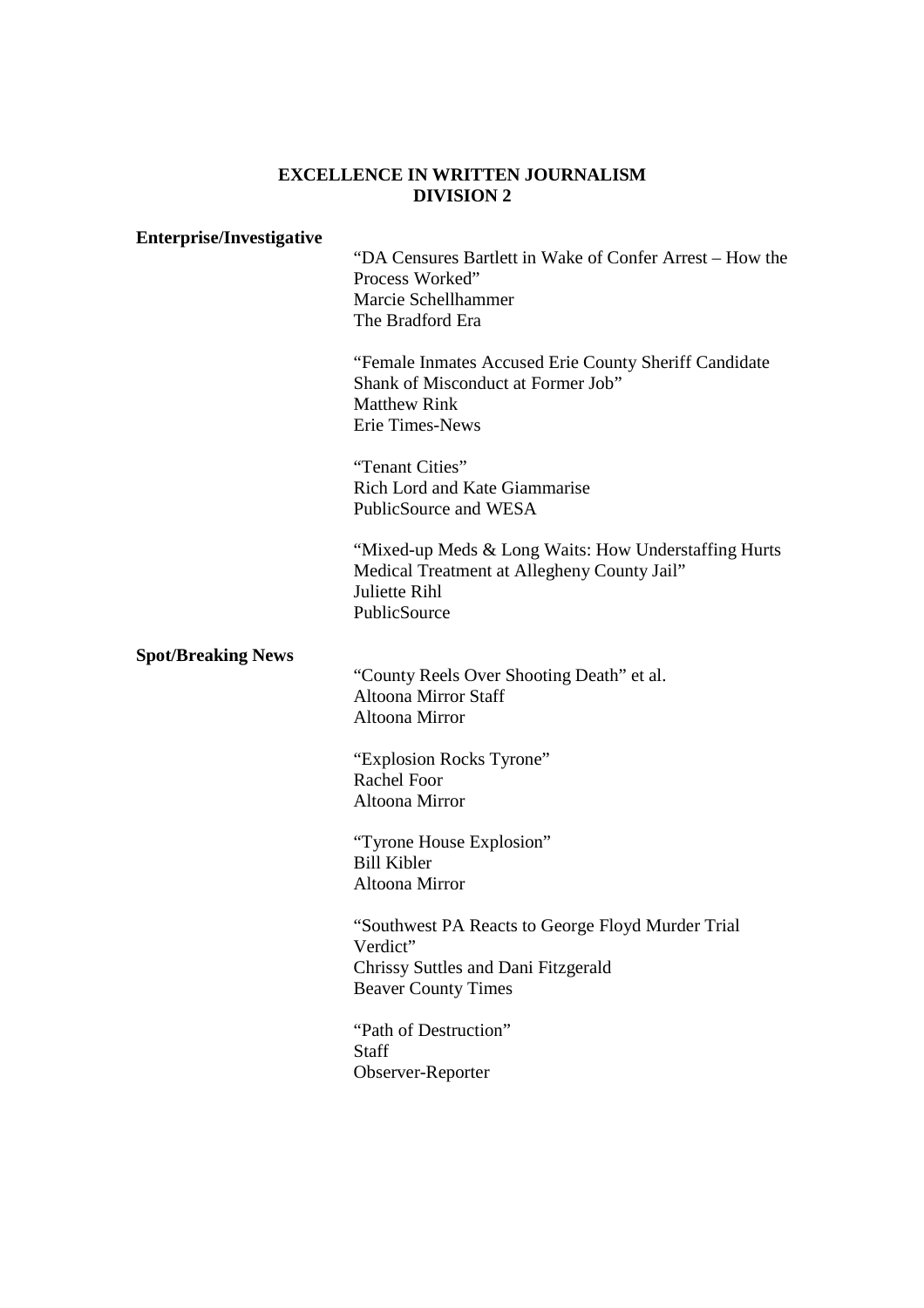| "Family Sues State Police Over Wrongful Death"<br><b>Steve Ferris</b><br><b>Butler Eagle</b>             |
|----------------------------------------------------------------------------------------------------------|
| "Couple Marks One-Year Anniversary of Daughter's<br>Death"<br>Mike Crowley<br>Meadville Tribune          |
| "Dispute in Downtown's Gateway Towers Divides"<br>Condo Residents"<br><b>Bill Zlatos</b><br>PublicSource |
| "Flight 93: 'That's Where It Belongs'"<br>David Hurst<br><b>Tribune-Democrat</b>                         |
| "Dixon Reflects on Life of Educational Leadership"<br>Mike Crowley<br><b>Meadville Tribune</b>           |
| "Pennsylvania's First Female Coal Miner Hailed<br>From Bentleyville"<br>Mike Jones<br>Observer-Reporter  |
|                                                                                                          |
| "DA's Son Arrested; Charges Dropped"<br>Mike Jones<br>The Herald-Standard                                |
| "Volant Borough Council"<br>Pete Sirianni<br><b>New Castle News</b>                                      |
| "PWSA: After the Crisis"<br><b>Oliver Morrison</b><br>PublicSource                                       |
|                                                                                                          |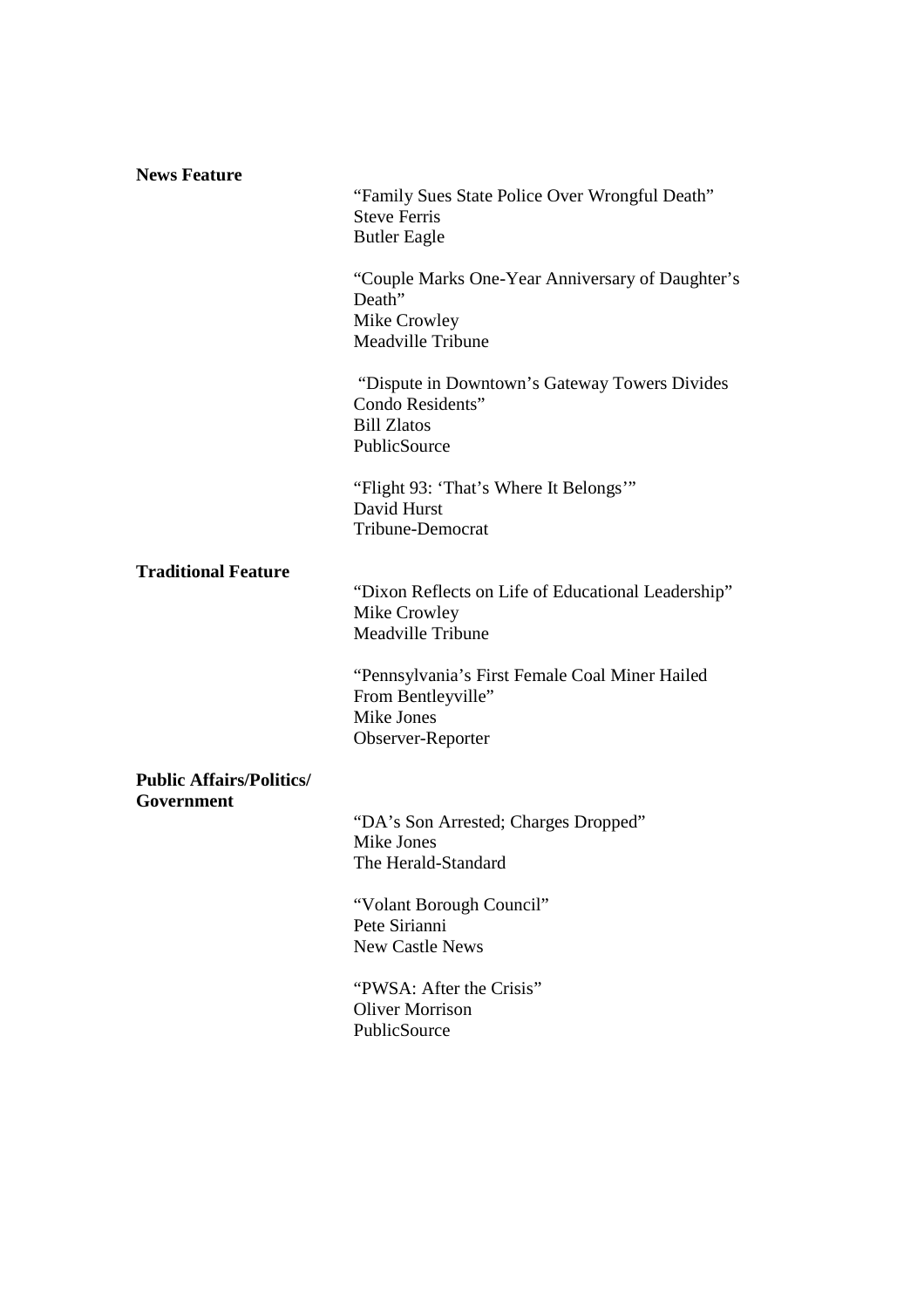| <b>Business/Technology/</b><br><b>Consumer</b> |                                                                                                                                                |
|------------------------------------------------|------------------------------------------------------------------------------------------------------------------------------------------------|
|                                                | "Does Subminimum Wage Exploit or Empower? Future<br>of Pa. Disabled Workers Hangs in Balance"<br><b>Jim Martin</b><br>Erie Times-News          |
|                                                | "Dispute in Downtown's Gateway Towers Divides"<br>Condo Residents"<br><b>Bill Zlatos</b><br>PublicSource                                       |
|                                                | " 'Downtown Development' in Johnstown"<br>Russell O'Reilly<br><b>Tribune-Democrat</b>                                                          |
| <b>Medical/Health</b>                          |                                                                                                                                                |
|                                                | "UPMC Nurses Decry Limited Staffing"<br><b>Bill Kibler</b><br>Altoona Mirror                                                                   |
|                                                | "UPMC ER/Staffing Issues"<br><b>Bill Kibler</b><br>Altoona Mirror                                                                              |
|                                                | "Disinformation Hampering Vaccination Effort"<br>Mike Jones<br>Observer-Reporter                                                               |
|                                                | "Therapists at UPMC, Pittsburgh Mercy Are Burned Out<br>and Quitting. What Does It Mean For Patient Care?"<br>Juliette Rihl<br>PublicSource    |
|                                                | "Rx for Rural Health Care"<br>Randy Griffith, Eric Scicchitano<br>and CNHI Pa. News Service<br><b>Tribune-Democrat</b>                         |
| <b>Science/Environment</b>                     | "Struggling With Blight, American Chestnut Tree Faces<br>New Disease Identified By Erie County Researchers"<br>Dana Massing<br>Erie Times-News |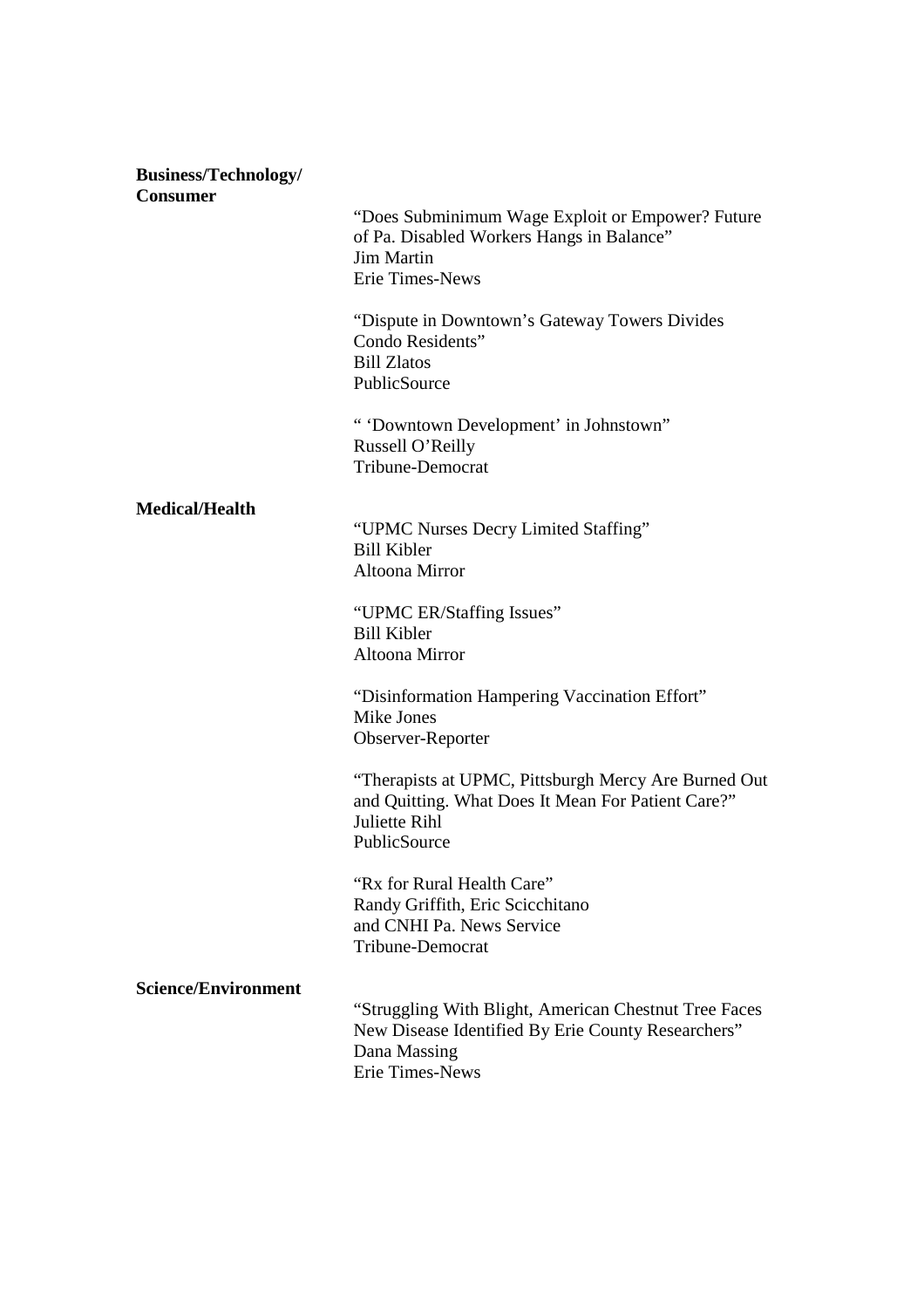|                        | "Mystery Surrounds Water-level Drop at Woodcock<br>Creek Lake"<br>Mike Crowley<br>Meadville Tribune                                                                                  |
|------------------------|--------------------------------------------------------------------------------------------------------------------------------------------------------------------------------------|
|                        | "Abandoned Wells Are a Lingering Environmental Issue"<br><b>Rick Shrum</b><br>Observer-Reporter                                                                                      |
|                        | "A Tragedy of Errors: a Series of Maintenance Failures<br>Led to the 2018 Fire at the Clairton Coke Works"<br><b>Oliver Morrison</b><br>PublicSource                                 |
|                        | "Flight 93: 'A Place of Reflection"<br>John Rucosky<br>Tribune-Democrat                                                                                                              |
| <b>History/Culture</b> | "Why You Can't See the Mammoth Bones Uncovered<br>30 Years Ago in an Erie County Lake"<br>Dana Massing<br><b>Erie Times-News</b>                                                     |
|                        | "Pittsburgh's Oldest Black Church Was Demolished as<br>'Blight' in the 1950s Lower Hill. Today, Members Seek<br>Justice"<br>Chris Hedlin, Rich Lord and Naomi Harris<br>PublicSource |
|                        | "Black History Month Project, The Tribune-Democrat,<br>Johnstown, Pa."<br>Staff<br>Tribune-Democrat                                                                                  |
|                        | "Tulsa Massacre Anniversary: 'We Can't Avoid the Past'"<br>Dave Sutor, Janelle Stecklein and CNHI News Service<br><b>Tribune-Democrat</b>                                            |
| <b>Lifestyle</b>       | "One Big Happy Family"<br>Michael Boytim<br>Altoona Mirror                                                                                                                           |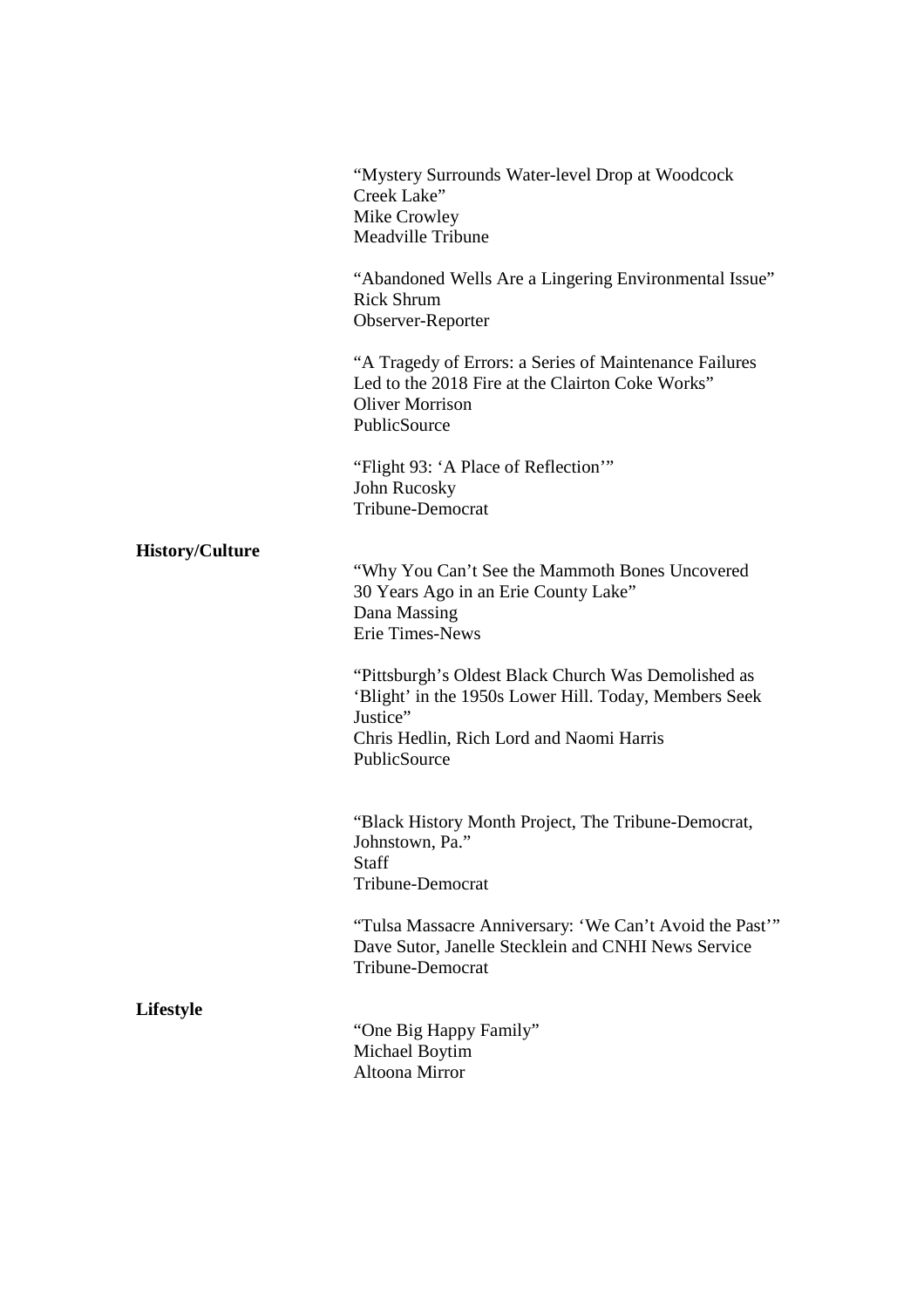|                  | "From Participant to Paid Employee, Recent Woodlands<br>Foundation Hires Show What People With Disabilities<br>Bring to the Workforce"<br><b>Bill Zlatos</b><br>PublicSource |
|------------------|------------------------------------------------------------------------------------------------------------------------------------------------------------------------------|
| <b>Education</b> | "Claysburg Hosts Career Workshop"<br><b>Rachel Foor</b><br>Altoona Mirror                                                                                                    |
|                  | "Screen Test"<br>TyLisa Johnson, Punya Bhasin, Juliet Martinez and<br>community members<br>PublicSource                                                                      |
|                  | "School Budget \$2.7M Short"<br>David Kirk<br>Times West Virginian                                                                                                           |
|                  | "Lessons in Diversity"<br>Joshua Byers<br>Tribune-Democrat                                                                                                                   |
| <b>Sports</b>    | "Reaching New Heights"<br>Michael Boytim<br>Altoona Mirror                                                                                                                   |
|                  | "From Tragedy to Triumph: Antonyo 'Sunny' Anderson<br>Continues Road to Recovery"<br><b>Noah Hiles</b><br><b>Beaver County Times</b>                                         |
|                  | "Saving the SeaWolves"<br>Tom Reisenweber<br>Erie Times-News                                                                                                                 |
|                  | "Flow State: Journey Brown Reflects on Playing Career,<br>Looks at Future"<br>Mike Crowley<br>Meadville Tribune                                                              |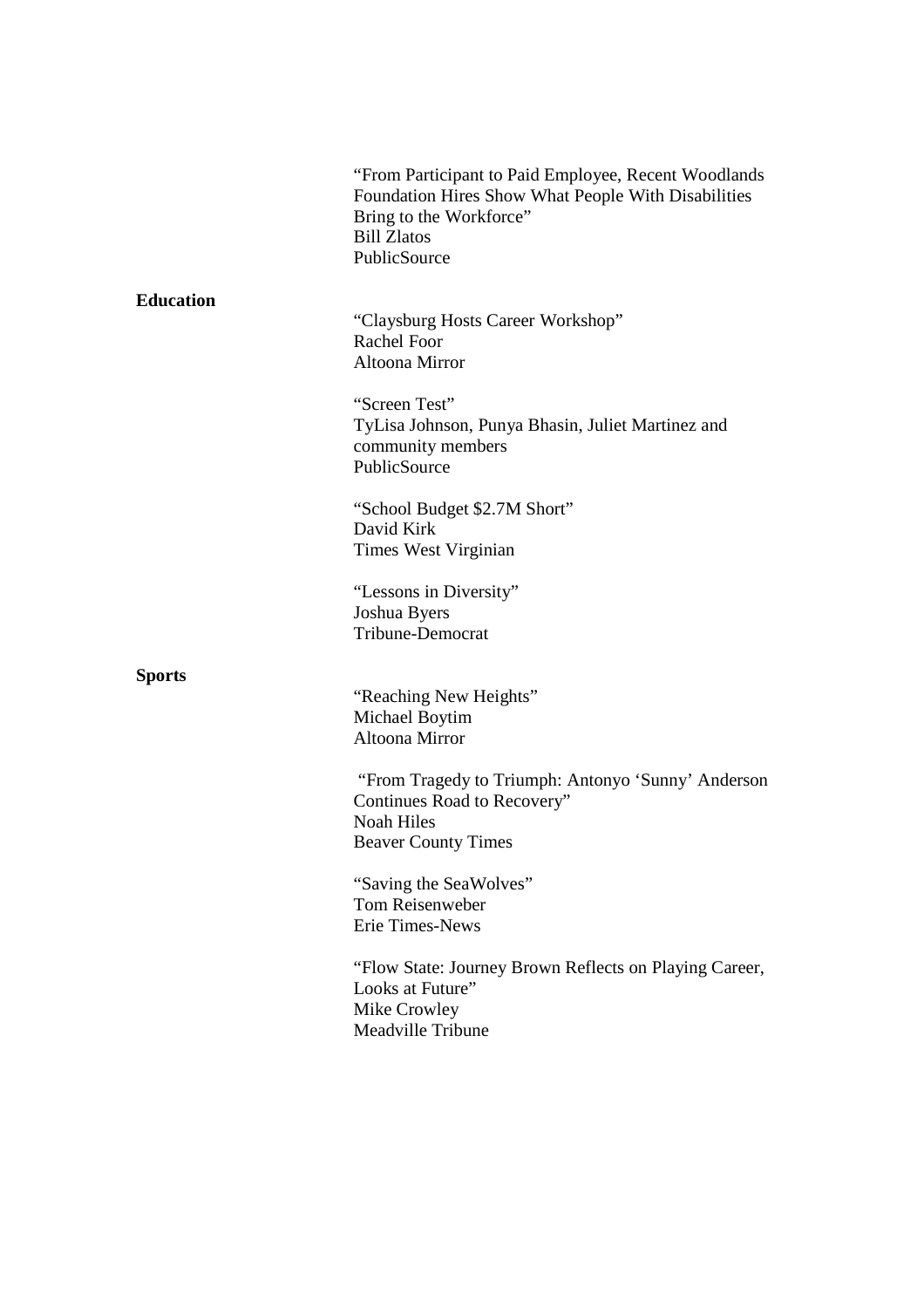| <b>Profile</b>       |                                                                                                                                                                                                               |
|----------------------|---------------------------------------------------------------------------------------------------------------------------------------------------------------------------------------------------------------|
|                      | "Penn State Professor Studying Stories of Spanish Flu<br>Survivors"<br><b>Andrew Mollenauer</b><br>Altoona Mirror                                                                                             |
|                      | "Blue-chip Recruit to Blue-Collar Dad: How Rushel Shell<br>Has Adjusted to Life After Football"<br><b>Noah Hiles</b><br><b>Beaver County Times</b>                                                            |
|                      | "Through Some of Life's Toughest Challenges, Central<br>Valley's Antonio Dinello Keeps Smiling"<br><b>Noah Hiles</b><br><b>Beaver County Times</b>                                                            |
|                      | "Bishop Cynthia Moore-Koikoi Leads Western<br>Pennsylvania Churches Toward a More Inclusive Future"<br>Chris Hedlin<br>PublicSource and Pittsburgh Magazine                                                   |
| <b>Columns/Blogs</b> | Lisa Thompson Sayers Columns<br>Lisa Thompson Sayers<br>Erie Times-News                                                                                                                                       |
|                      | "According to Hofmann"<br>Mark Hofmann<br>The Herald-Standard                                                                                                                                                 |
|                      | Pete Sirianni Columnns<br>Pete Sirianni<br><b>New Castle News</b>                                                                                                                                             |
|                      | Chip Minemyer:<br>"Final Actions, Words of Flight 93 Heroes Inspire<br>20 Years On"<br>"Efforts to Absolve Sandusky Insult to Victims"<br>"The Butterfly Has Flown Away"<br>Chip Minemyer<br>Tribune-Democrat |
| <b>Editorials</b>    | Lisa Thompson Sayers Editorials<br>Lisa Thompson Sayers<br>Erie Times-News                                                                                                                                    |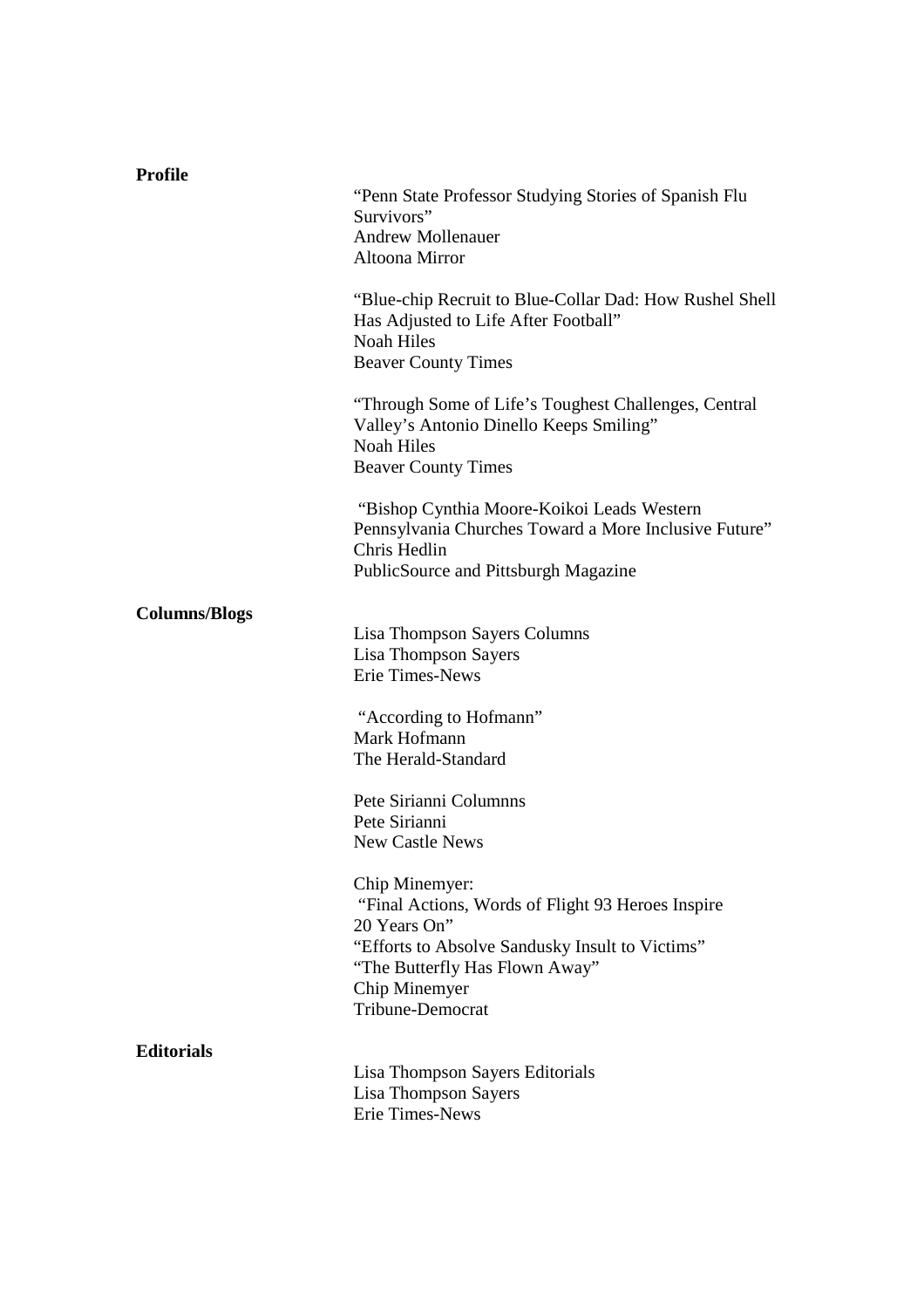"Kelly's response to Capitol Chaos Appalling" et al. Keith Gushard Meadville Tribune

"Public Should Have 24-hour Notice" et al. Brad Hundt Observer-Reporter

 "School Boards Work Best in the Open" Eric Cravey Times West Virginian

 "Trump Backers Complicit in Capitol Violence, Should Step Down" "Outside Prosecutor Needed for Bedford BLM Shooting Case" "Charged With Rape, Thomas Must Step Down as Somerset DA or Be Removed" Chip Minemyer Tribune-Democrat

#### **EXCELLENCE IN WRITTEN JOURNALISM DIVISION 3**

#### **Enterprise/Investigative**

 "Fractured: The Body Burden of Living Near Fracking" Kristina Marusic Environmental Health News

 "COVID-19, Rodents, Unpaid Labor: A Year in the Allegheny County Jail Kitchen" Brittany Hailer Pittsburgh Institute for Nonprofit Journalism

#### **Spot/Breaking News**

"Romoff Retirement" Paul J. Gough Pittsburgh Business Times

 "Pittsburgh Brewing Co. to Build New Brewery at Former PPG Site in Creighton" Tim Schooley Pittsburgh Business Times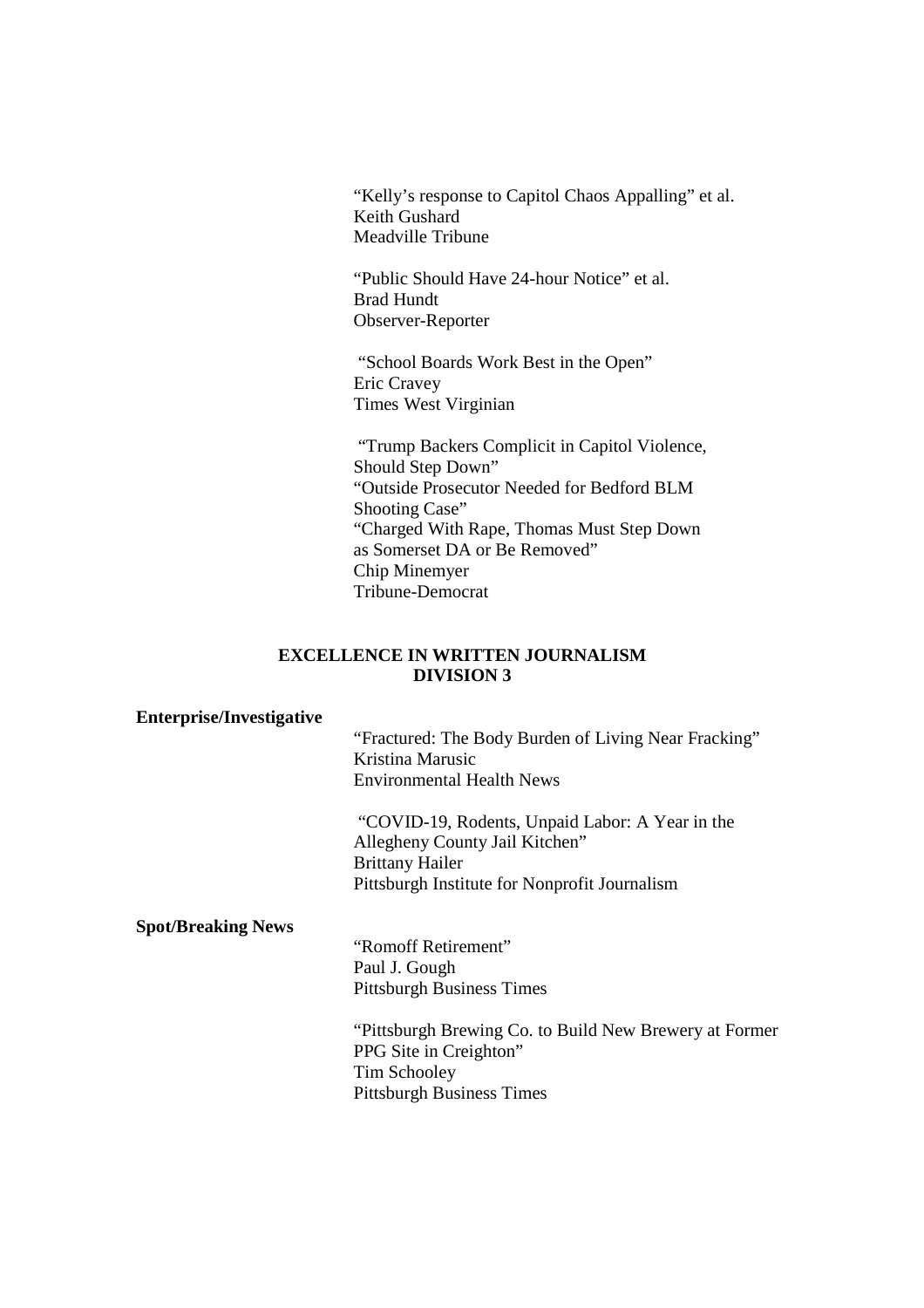| <b>News Feature</b>                           | "How to Slow the Great Grad Exodus"<br>Ahmari Anthony<br><b>Pittsburgh Business Times</b><br>"How Newsrooms, Police Departments, and Social Media<br>Fail Missing People of Color"<br><b>Kimberly Rooney</b><br>Pittsburgh City Paper |
|-----------------------------------------------|---------------------------------------------------------------------------------------------------------------------------------------------------------------------------------------------------------------------------------------|
|                                               | "Leveling the Playing Field"<br>Mary Niederberger<br>Pittsburgh Institute for Nonprofit Journalism                                                                                                                                    |
|                                               | "A 'Respectful Acknowledgement': Oct. 27 Survivors on<br>Rebuilding Tree of Life"<br>David Rullo<br>Pittsburgh Jewish Chronicle                                                                                                       |
| <b>Traditional Feature</b>                    | "Kitty Activists: 'Community Cat' Volunteers Plan<br>Mass Trapping Event April 11"<br>Jamie Wiggan<br>Gazette 2.0                                                                                                                     |
|                                               | "Three Years in Solitary Confinement: An Open Letter<br>From the Allegheny County Jail"<br>James Byrd<br>Pittsburgh Institute for Nonprofit Journalism                                                                                |
|                                               | " 'Our little Mitzvah': Local Mom Donates Vast Quantities<br>of Breast Milk<br>Justin Vellucci<br>Pittsburgh Jewish Chronicle                                                                                                         |
| <b>Public Affairs/Politics/</b><br>Government |                                                                                                                                                                                                                                       |
|                                               | "For More Than a Decade, Pittsburgh's Mayor Supported<br>Friends in the Squared Circle"<br>Thomas Leturgey<br><b>KSWA Digest</b>                                                                                                      |
|                                               | "Why Allegheny County District Attorney Stephen Zappala<br>Continues to Avoid Scrutiny"<br><b>Pittsburgh City Paper</b><br><b>Ryan Deto</b>                                                                                           |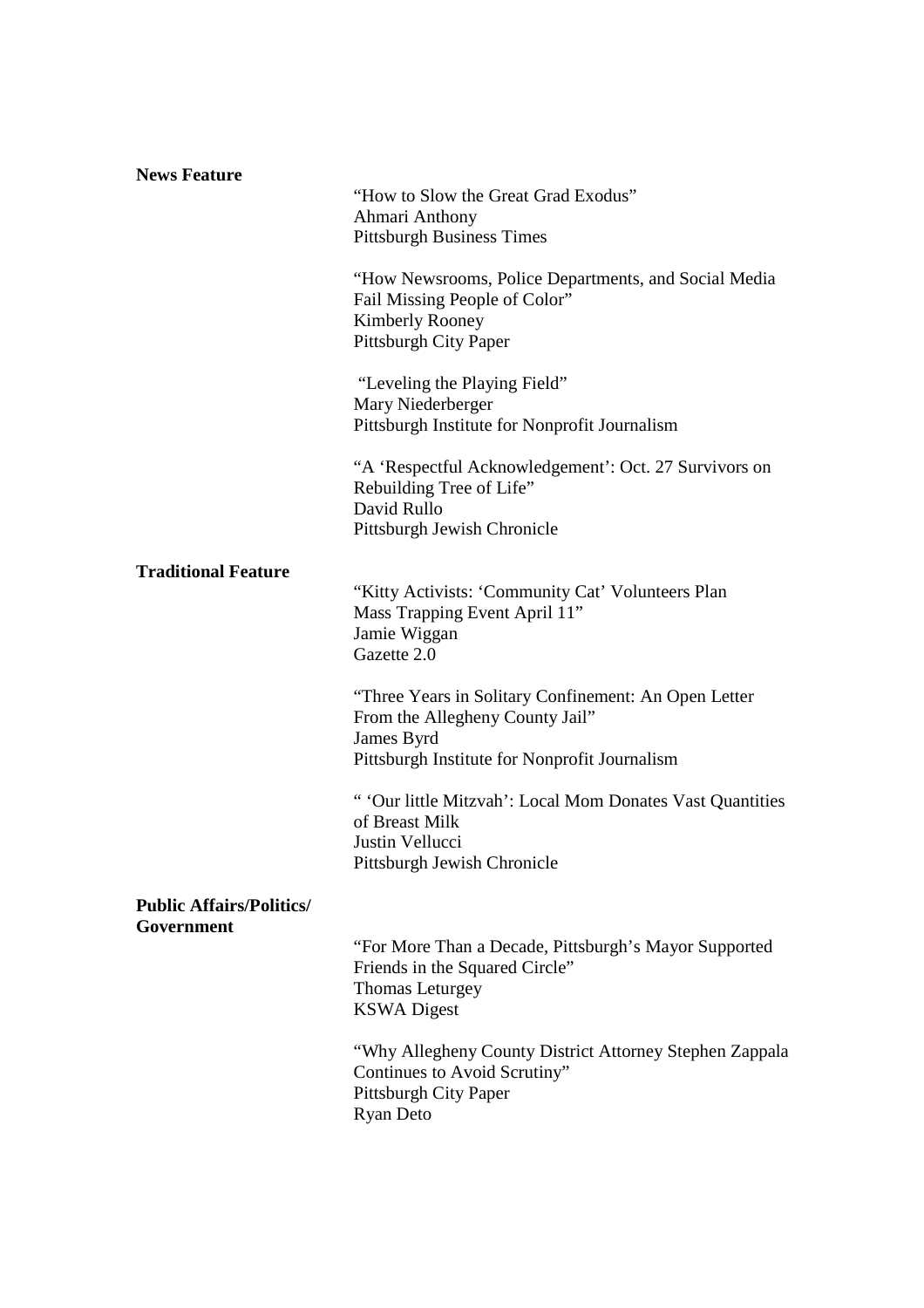"It Started With a Parking Ticket and Ended With a Police Shooting. Four Years Later, The Defendant Has Yet To Go To Trial" Brittany Hailer, Jody DiPerna and Mary Niederbeger Pittsburgh Institute for Nonprofit Journalism

#### **Business/Technology/ Consumer**

"Labor Shortage" Nate Doughty Pittsburgh Business Times

"Building out Life Sciences" Tim Schooley Pittsburgh Business Times

"Reinventing Venture Capital" Patty Tascarella Pittsburgh Business Times

 "State Lawmakers Join Pittsburgh Restaurant Owners in Revolt Against Food Delivery Apps" Kimberly Rooney Pittsburgh City Paper

"Experts Talk About Implications of Social Media Crackdown" Toby Tabachnick Pittsburgh Jewish Chronicle

# **Medical/Health**

"The Race for Equity" Paul J. Gough Pittsburgh Business Times

 "The Silent Treatment" Paul J. Gough Pittsburgh Business Times

 "Pittsburgh Jewish Leaders Are Handed Frontline Role in Mental Health" David Rullo and Chris Hedlin Pittsburgh Jewish Chronicle and PublicSource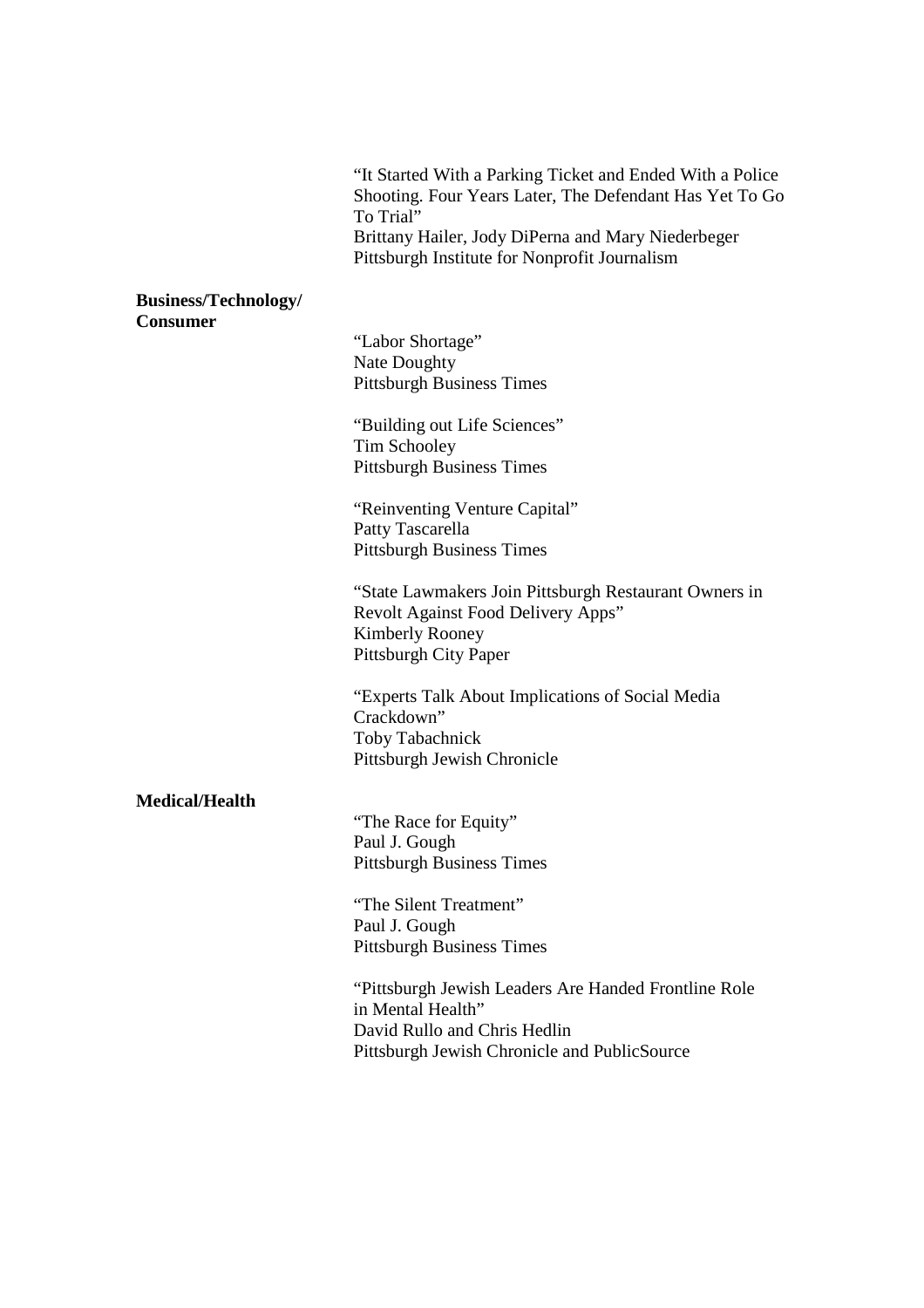| <b>Science/Environment</b> | "Winds of Change"<br>Paul J. Gough<br><b>Pittsburgh Business Times</b><br>"Producing Naturally"<br>Paul J. Gough<br><b>Pittsburgh Business Times</b><br>"Fractured: The Body Burden of Living Near Fracking" |
|----------------------------|--------------------------------------------------------------------------------------------------------------------------------------------------------------------------------------------------------------|
|                            | Kristina Marusic<br><b>Environmental Health News</b>                                                                                                                                                         |
|                            | "Pollution's Mental Toll: How Air, Water and Climate<br>Pollution Shape Our Mental Health"<br>Kristina Marusic and Julie Grant<br>Environmental Health News and The Allegheny Front                          |
| <b>History/Culture</b>     |                                                                                                                                                                                                              |
|                            | "May Nelson Could Have Been World Champion in 1910"<br>Thomas Leturgey<br><b>KSWA</b> Digest                                                                                                                 |
|                            | "Its Building for Sale, but Beth Israel Synagogue Takes It<br>'Shabbos by Shabbos'"<br>David Rullo<br>Pittsburgh Jewish Chronicle                                                                            |
|                            | "Pittsburgh's Holocaust Torahs Encompass Rich History"<br>Justin Vellucci<br>Pittsburgh Jewish Chronicle                                                                                                     |
| <b>Arts/Entertainment</b>  | "Magic Theory 101 With Jon Tai"<br><b>Ashlee Green</b><br>The Northside Chronicle                                                                                                                            |
|                            | "Hidden Media Network Promises Fun, Immersive<br>Experiences, but Some Say Everything's Not as It Seems"<br>Amanda Waltz<br>Pittsburgh City Paper                                                            |
|                            | "Award-Winning Poet Addresses Pittsburgh Synagogue<br>Shooter in New Book"<br>David Rullo<br>Pittsburgh Jewish Chronicle                                                                                     |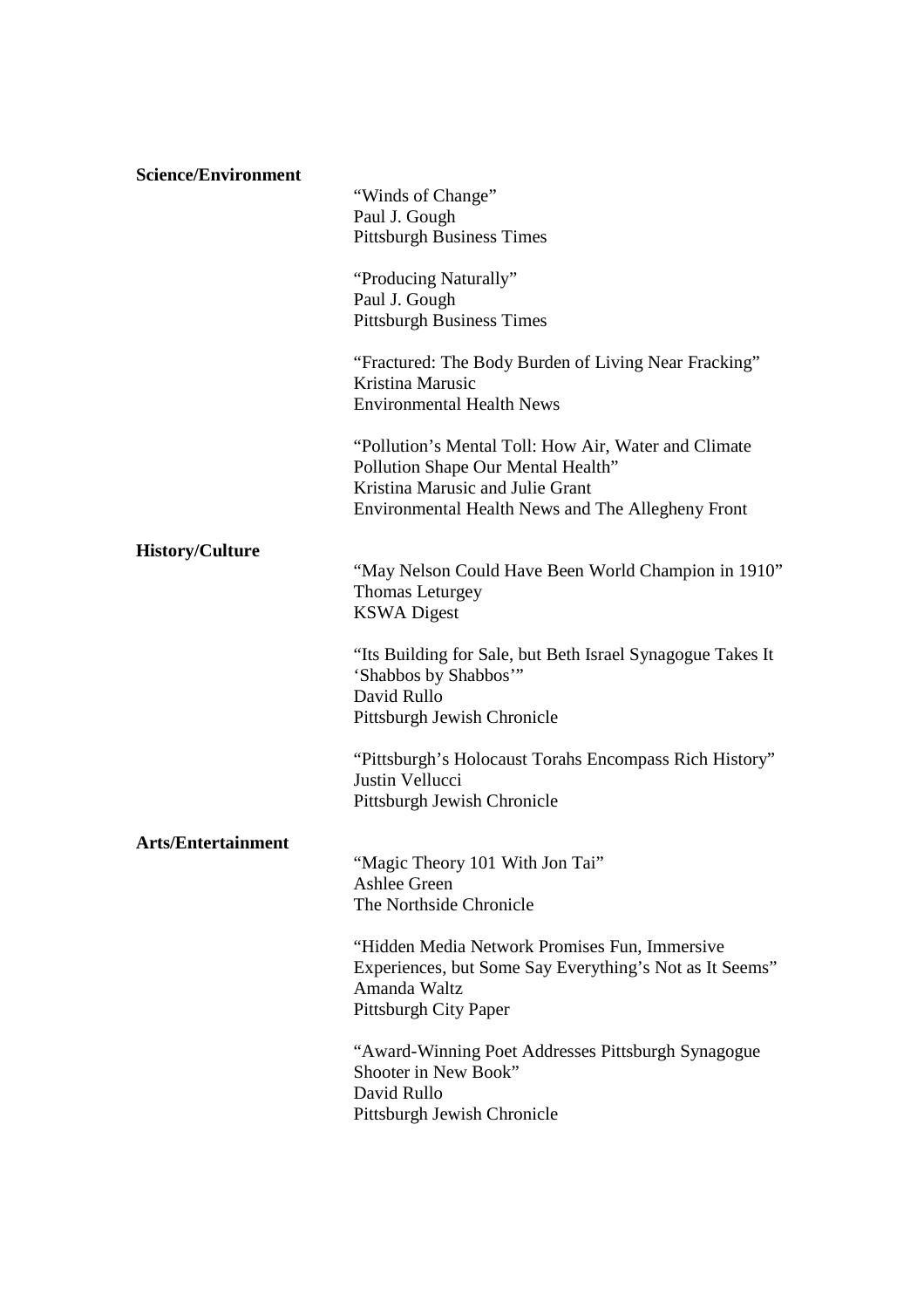|                  | "Chaiflicks: The Chanukah Gift for When You Don't Want<br>to Give Pajamas"<br><b>Adam Reinherz</b><br>Pittsburgh Jewish Chronicle             |
|------------------|-----------------------------------------------------------------------------------------------------------------------------------------------|
|                  | "Holocaust Center Marks Genocide Awareness Month<br>With 'Miracle in Rwanda'"<br>David Rullo<br>Pittsburgh Jewish Chronicle                   |
| Criticism        | "Literature in Pittsburgh"<br>Rege Behe<br>Pittsburgh City Paper                                                                              |
| Lifestyle        | "Why Are So Many Black Women Talking About Leaving"<br>Pittsburgh?"<br>Dani Janae<br>Pittsburgh City Paper                                    |
|                  | "Healing Ink Offers Free Tattoos to Those Affected<br>By Tree of Life Shooting"<br>David Rullo<br>Pittsburgh Jewish Chronicle                 |
|                  | "But I'm a Cheerleader"<br>Drew Praskovich<br>QBurgh                                                                                          |
| <b>Education</b> | "Leveling the Playing Field"<br>Mary Niederberger<br>Pittsburgh Institute for Nonprofit Journalism                                            |
|                  | "Pandemic Chronic Absenteeism Plagues the Pittsburgh<br>Public Schools"<br>Mary Niederberger<br>Pittsburgh Institute for Nonprofit Journalism |
|                  | "College Is a Pressure Cooker, the Pandemic May<br>Make It Burst"<br><b>Adam Reinherz</b><br>Pittsburgh Jewish Chronicle                      |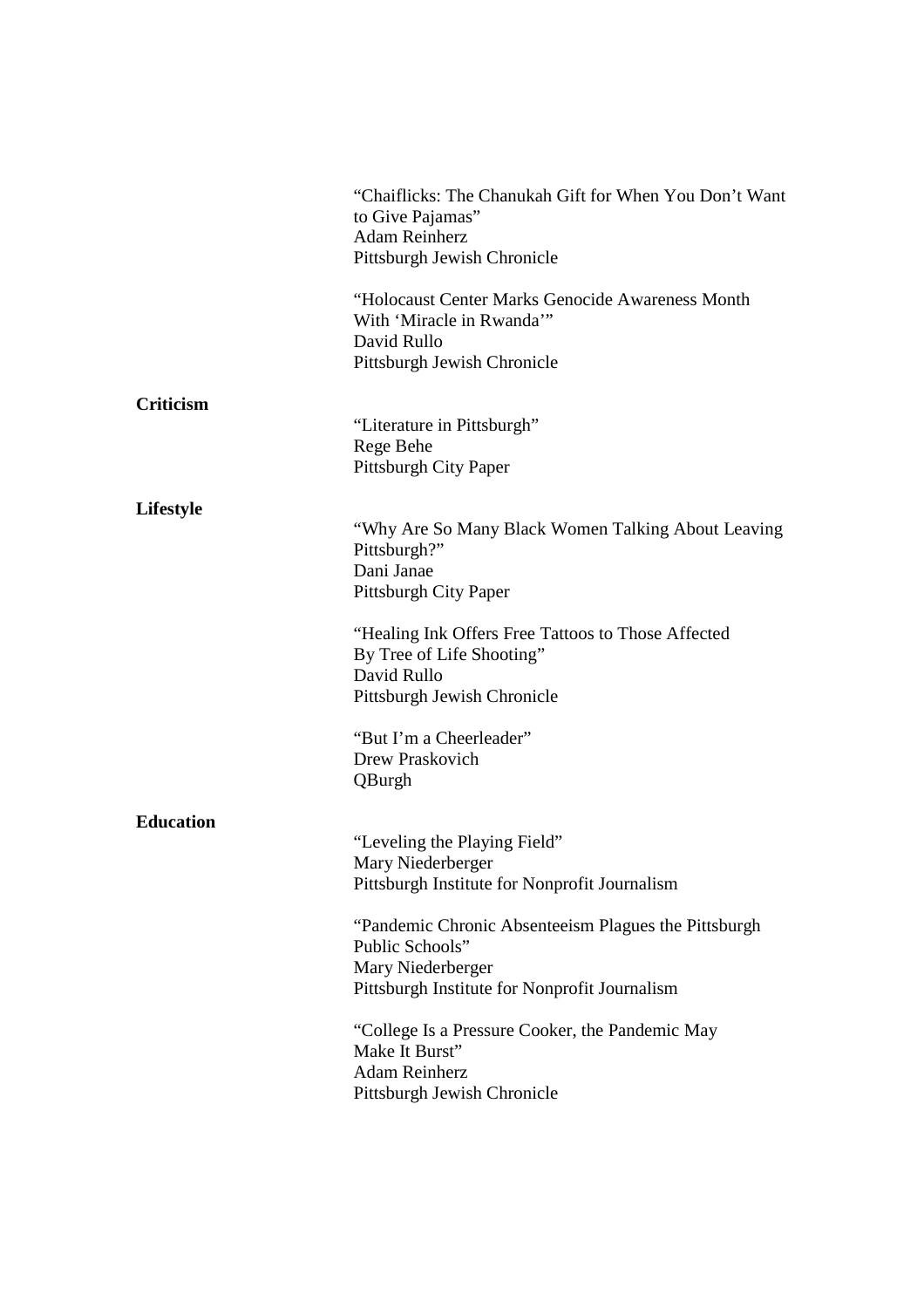| <b>Sports</b>        |                                                                                                                                                      |
|----------------------|------------------------------------------------------------------------------------------------------------------------------------------------------|
|                      | "Hockey Helps Mt. Lebanon Grandfather Remember<br>Father"<br><b>Eleanor Bailey</b><br>The Almanac                                                    |
|                      | "Resilient Jim Emler Yearns for Return to Broadcasting<br>Table"<br>Thomas Leturgey<br>Patch                                                         |
|                      | "The Regent' Soars to the Top of Pittsburgh's Wrestling"<br>Scene"<br>Thomas Leturgey<br>Patch                                                       |
|                      | "Youth and Sports Return With Newfound Appreciation"<br><b>Adam Reinherz</b><br>Pittsburgh Jewish Chronicle                                          |
| <b>Profile</b>       | "WYEP-FM's Joey Spehar Is Northside Born and Bred"<br><b>Matthew Benusa</b><br>The Northside Chronicle                                               |
|                      | "Women of Influence: Esther L. Bush"<br><b>Richard Cerilli</b><br><b>Pittsburgh Business Times</b>                                                   |
|                      | "A Tailor Stitched a New Life in Pittsburgh"<br>Jan Kurth<br>Print                                                                                   |
| <b>Columns/Blogs</b> |                                                                                                                                                      |
|                      | "KSWA Digest Covers the Men, Women and Fans<br>That Make up the Pittsburgh Wrestling Scene"<br>Thomas Leturgey and Tim Steiner<br><b>KSWA</b> Digest |
|                      | Tereneh Idia<br>Voices<br>Pittsburgh City Paper                                                                                                      |
| <b>Editorials</b>    | "Views of the West: 2021"<br>Jamie Wiggan<br>Gazette 2.0                                                                                             |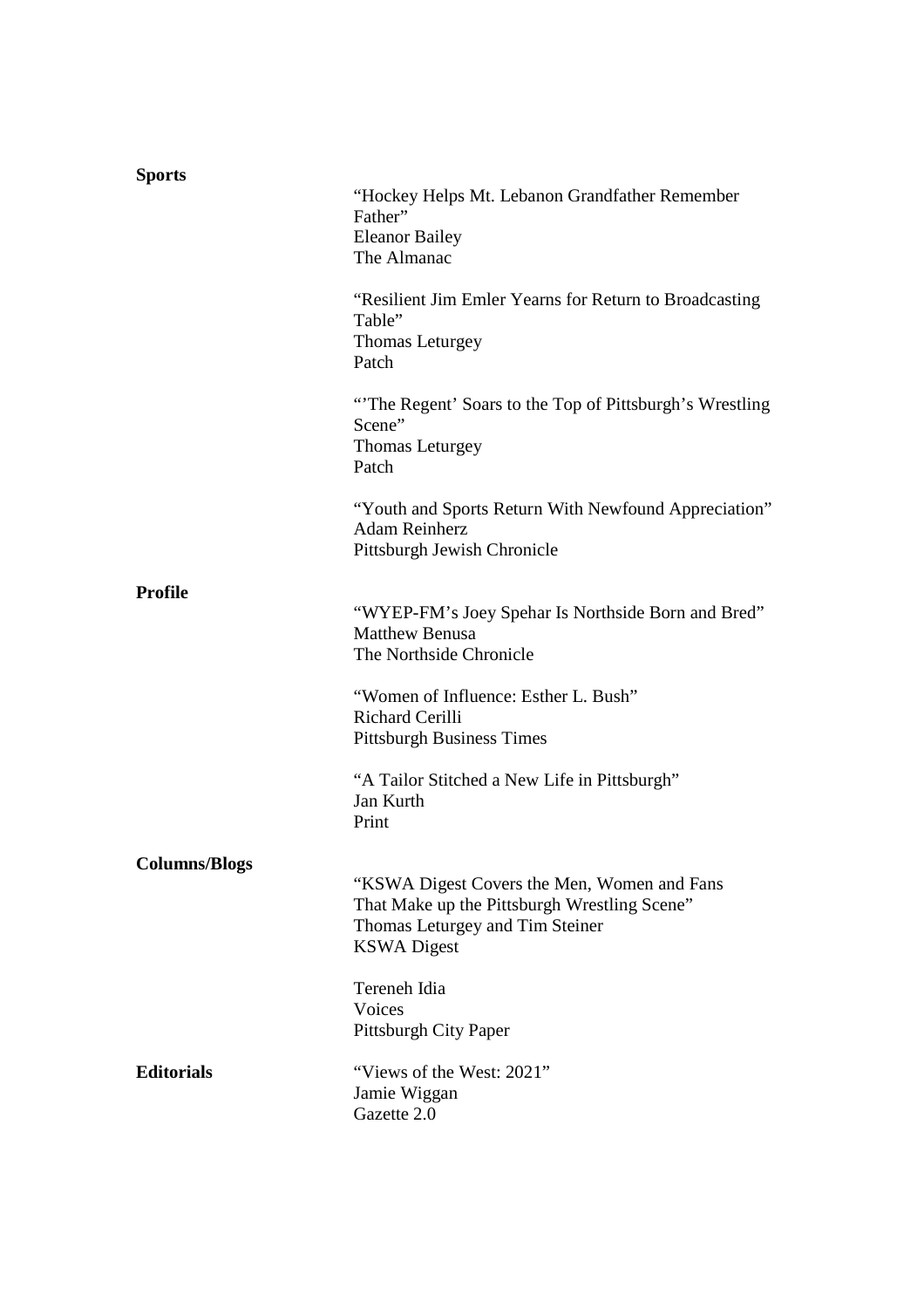"The Pride Tipping Point: Why I Reject the 'Gen Z Is Canceling Pride' Narrative" et al. Hansen Bursic QBurgh

# **EXCELLENCE IN WRITTEN JOURNALISM DIVISION 4**

#### **Enterprise/Investigative**

 "Chef Kevin Sousa Motors on With New Restaurants. Will They Last?" Hal B. Klein Pittsburgh Magazine

 "Brothers & Keepers?" Mark Schwartz Pittsburgh Quarterly

"Pittsburgh Today 2021" Julia Fraser, Jeffery Fraser and Bill O'Toole Pittsburgh Quarterly

#### **News Feature**

 "Gift of a Lifetime" Merle Jantz Mt. Lebanon Magazine

"The Spiritual Village: In Pittsburgh, Congregations of African Immigrants Are Using Worship to Re-Generate the Kinship, Identity, Family Life and Culture Found in Their Home Countries" Ervin Dyer Pittsburgh Magazine

"Municipal Time Bomb" Jeffery Fraser Pittsburgh Quarterly

"Afghans Make a New Start in America" Zubair Babakarkhail Postindustrial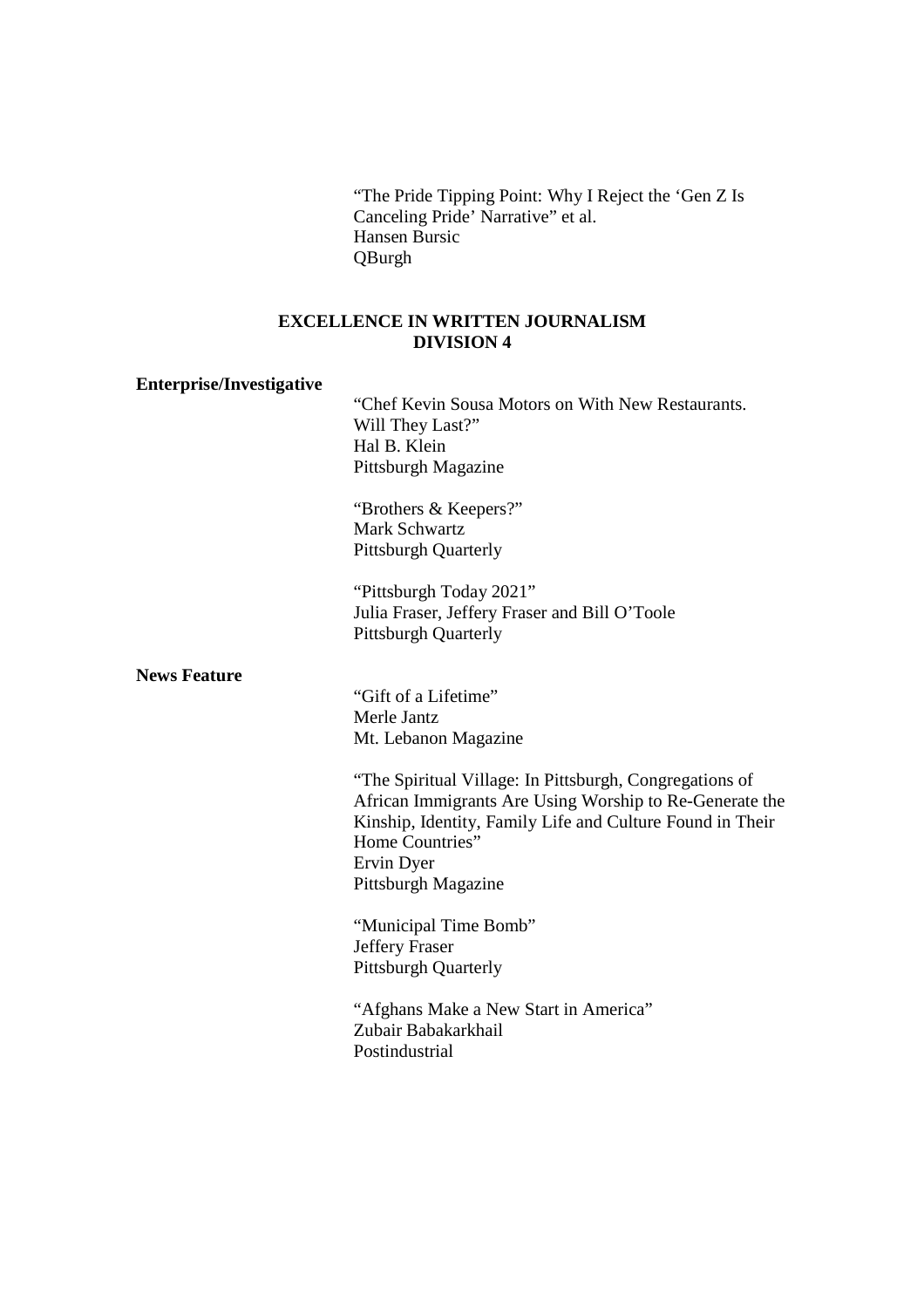# **Traditional Feature**

 "Our Sleeping Porch" Daryln Brewer Hoffstot Pittsburgh Quarterly

"The Humblest Jewel" Ben Moyer Pittsburgh Quarterly

"Decorating the Silver Screen" Maria Sciullo Pittsburgh Quarterly

# **Public Affairs/Politics/ Government**

"What the New Mayor Faces" Jeffery Fraser Pittsburgh Quarterly

 "Taking the Pre-Midterm Election Pulse" Steve Hallock Pittsburgh Quarterly

#### **Business/Technology/ Consumer**

"Supply Chain Pain" Merle Jantz Mt. Lebanon Magazine

"The State of Hospitality: The Region's Restaurants and Bars Are Doing All They Can to Survive a Pandemic That Has Meant Immeasurable Sacrifice" Hal B. Klein Pittsburgh Magazine

"Downtown Reels and Suburbs Rise" Julia Fraser Pittsburgh Quarterly

"Pittsburgh Today & Tomorrow 2021" Jeffery Fraser, Julia Fraser and Bill O'Toole Pittsburgh Quarterly

"Breaking the News" Bill O'Toole Pittsburgh Quarterly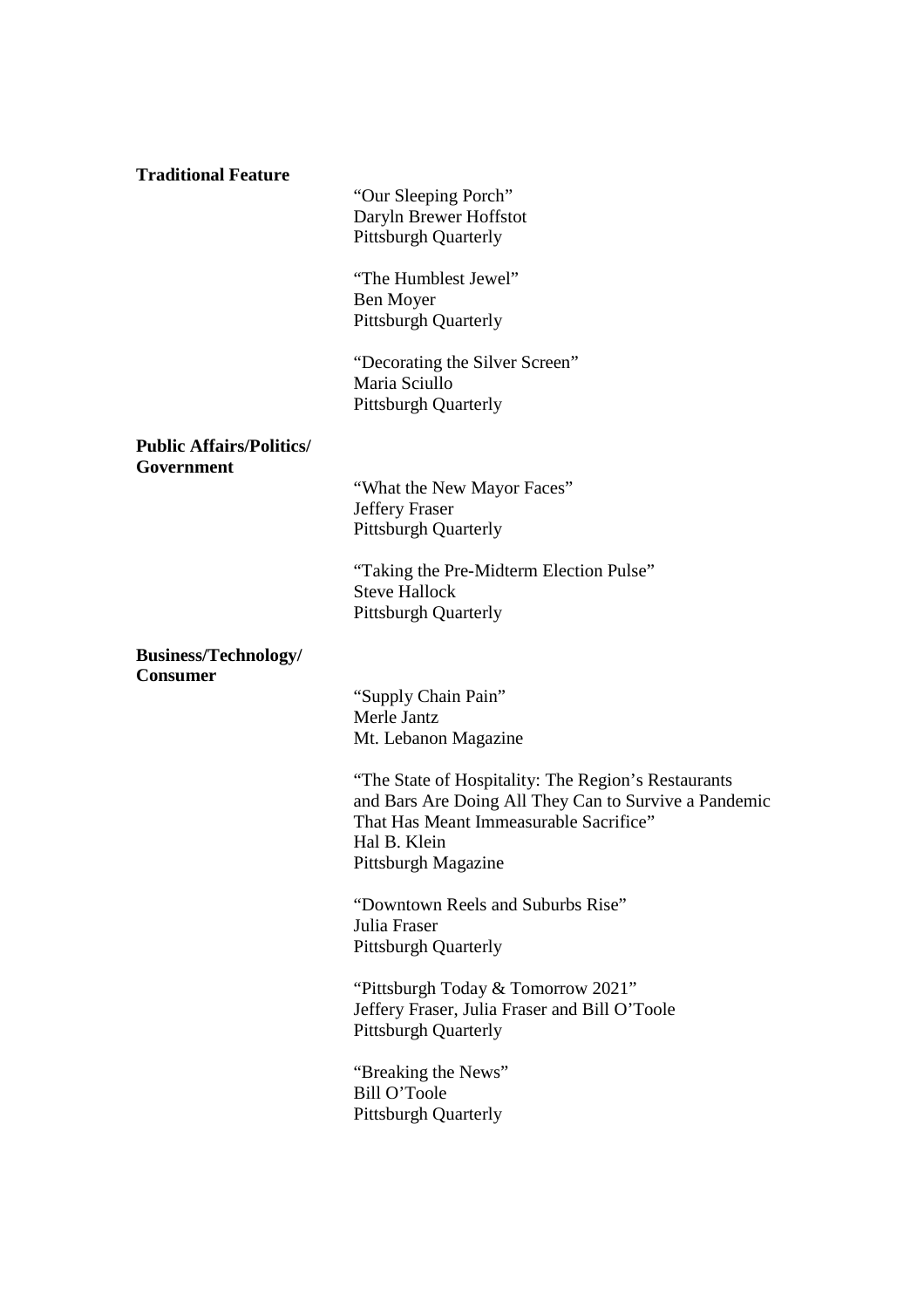# **Medical/Health** "Gift of a Lifetime" Merle Jantz Mt. Lebanon Magazine "We Need New Blood" Kelly Casey Pittsburgh Quarterly "Baby Boom or Bust?" Julia Fraser Pittsburgh Quarterly "Taking on Maternal Health" Tory Parrish Postindustrial **Science/Environment**  "Planning for a Sustainable Future" Merle Jantz Mt. Lebanon Magazine

"The Perfect Antidote" Jeffery Fraser Pittsburgh Quarterly

"Into the Woods" Douglas Heuck Pittsburgh Quarterly

"The Humblest Jewel" Ben Moyer Pittsburgh Quarterly

#### **History/Culture**

 "Pie's the Limit: From the Ohio Valley to the Mon Valley, the Region Is Awash in Idiosyncratic Styles of Pizza" Hal B. Klein Pittsburgh Magazine

 "Jazz Renaissance" Marianne Dougherty Pittsburgh Quarterly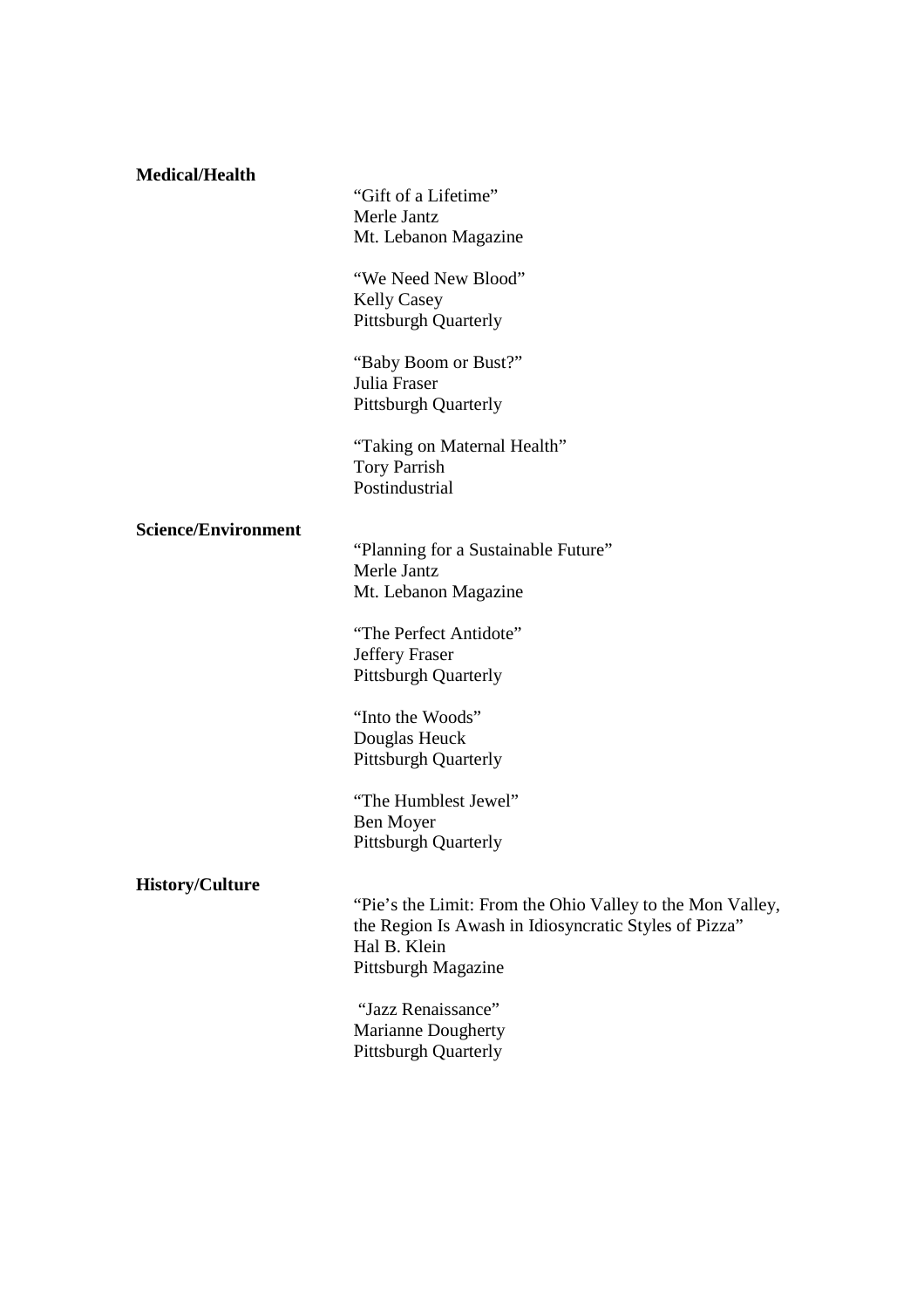|                           | "Brothers & Keepers?"<br>Mark Schwartz<br><b>Pittsburgh Quarterly</b>                                                                                                                                             |
|---------------------------|-------------------------------------------------------------------------------------------------------------------------------------------------------------------------------------------------------------------|
|                           | "Reality Falls Short of Vision in Mahoning Valley"<br>Vince Guerrieri<br>Postindustrial                                                                                                                           |
| <b>Arts/Entertainment</b> | "Art House: Braddock's Ohringer Arts Building, a<br>Lovingly Converted Furniture Store, Provides Housing,<br>Community and Inspiration for a Group of 37 Artists"<br><b>Kaitlyn Nuebel</b><br>Pittsburgh Magazine |
|                           | "Jazz Renaissance"<br>Marianne Dougherty<br><b>Pittsburgh Quarterly</b>                                                                                                                                           |
|                           | "Decorating the Silver Screen"<br>Maria Sciullo<br><b>Pittsburgh Quarterly</b>                                                                                                                                    |
| <b>Criticism</b>          | Movie reviews<br>"Roadrunner: A Film About Anthony Bourdain"<br>"Dear Evan Hansen"<br>"In the Heights"<br>Sean Collier<br>Pittsburgh Magazine                                                                     |
|                           | <b>Restaurant reviews</b><br>"Dream Garden (Pusadee's Garden)"<br>"A New Classic (Fig & Ash)"<br>"North Side Star (40 North)"<br>Hal B. Klein<br>Pittsburgh Magazine                                              |
|                           | "Sheppard Portfolio"<br><b>Stuart Sheppard</b><br><b>Pittsburgh Quarterly</b>                                                                                                                                     |
| Lifestyle                 | "Grabbing a Beer"<br>Bob Batz Jr.<br>Mt. Lebanon Magazine                                                                                                                                                         |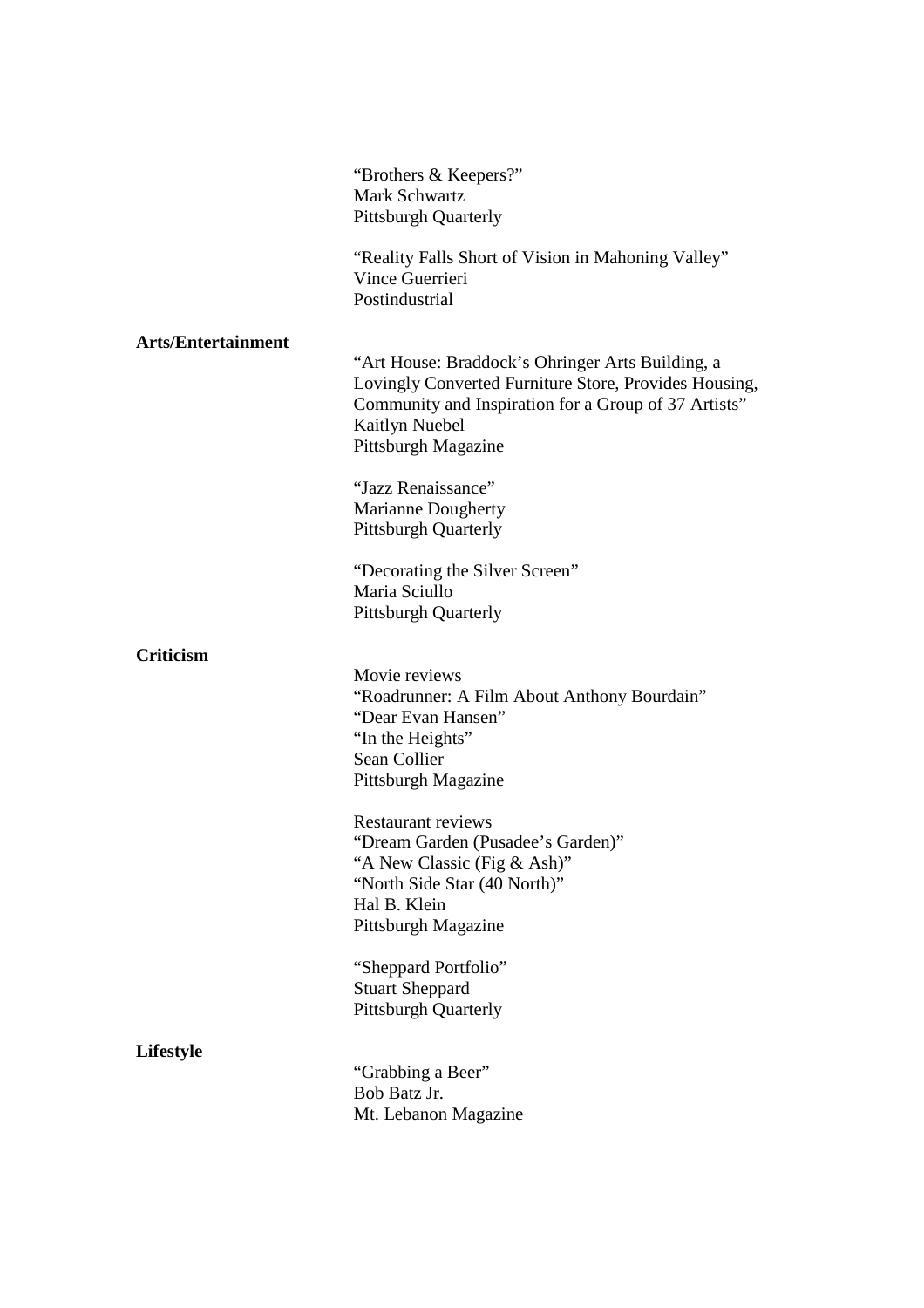"A Second Story" Kecia Bal Postindustrial

#### **Education**

 "Voyage of Discovery" Anne Caffee Mt. Lebanon Magazine

"Extending the Safety Net" Stephanie Hacke Mt. Lebanon Magazine

 "Granting Wishes" Stephanie Hacke Mt. Lebanon Magazine

"Campus Lore & Legends: From Wandering Camels to Ghostly Bread, We Found Hidden Slices of History at Seven Area Universities" Sylvan Lebrun Pittsburgh Magazine

Education Series Julia Fraser, Jeffery Fraser and Bill O'Toole Pittsburgh Quarterly

#### **Sports**

"Lovable and Inimitable" James Forr Pittsburgh Quarterly

"Why Did the Great One Go Down?" Scott Holleran Pittsburgh Quarterly

"Date With Destiny" Vince Guerrieri Pittsburgh Quarterly

 "Catfish Rule the Rivers" Deborah Weisberg Pittsburgh Quarterly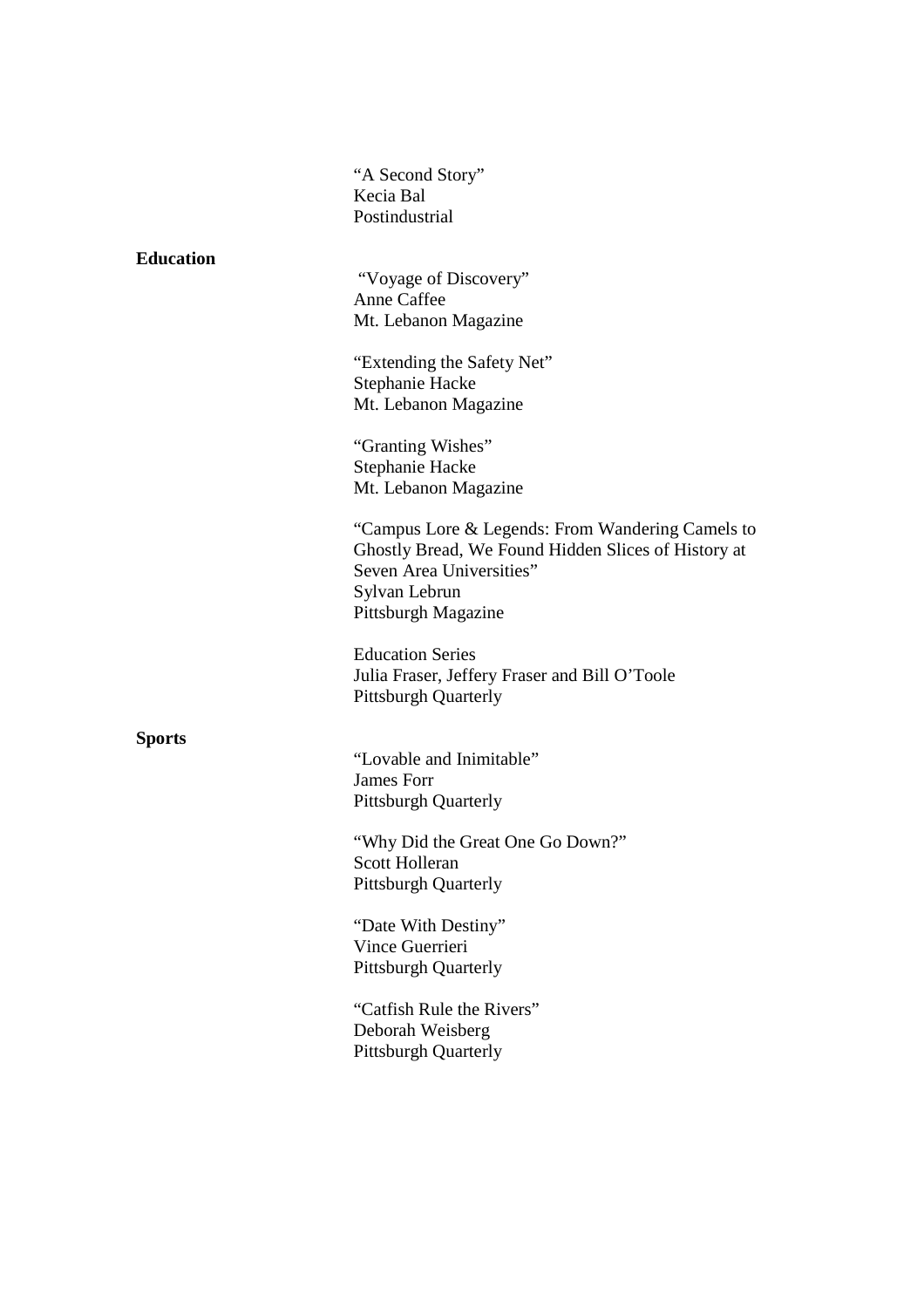| <b>Profile</b>       |                                                      |  |
|----------------------|------------------------------------------------------|--|
|                      | "Mexican Bakery Opens on Beverly Road"               |  |
|                      | Stephanie Hacke                                      |  |
|                      | Mt. Lebanon Magazine                                 |  |
|                      | "Gisele Fetterman: On the Move With the Second Lady" |  |
|                      | of Pennsylvania"<br>Cristina Rouvalis                |  |
|                      | Pittsburgh Magazine                                  |  |
|                      |                                                      |  |
| <b>Columns/Blogs</b> |                                                      |  |
|                      | "Farmlife" Portfolio                                 |  |
|                      | Daryln Hoffstot                                      |  |
|                      | <b>Pittsburgh Quarterly</b>                          |  |
|                      | <b>Editor Portfolio</b>                              |  |
|                      | Douglas Heuck                                        |  |
|                      | <b>Pittsburgh Quarterly</b>                          |  |
|                      | Kimberly Palmiero Columns                            |  |
|                      | <b>Kimberly Palmiero</b>                             |  |
|                      | Postindustrial                                       |  |
|                      | Zubair Babakarkhail Columns                          |  |
|                      | Zubair Babakarkhail                                  |  |
|                      | Postindustrial                                       |  |
| <b>Editorials</b>    |                                                      |  |
|                      | <b>Heuck Portfolio</b>                               |  |
|                      | Douglas Heuck                                        |  |
|                      | Pittsburgh Quarterly                                 |  |
|                      | <b>EXCELLENCE IN WRITTEN JOURNALISM</b>              |  |
| <b>DIVISION 7</b>    |                                                      |  |
| <b>News Feature</b>  |                                                      |  |
|                      | "Lives Loved and Lost"                               |  |
|                      | Mary Solberg                                         |  |
|                      | <b>Faith Erie</b>                                    |  |
|                      | "Stewards of the Forest"                             |  |
|                      | Mary Solberg                                         |  |
|                      | Faith Erie                                           |  |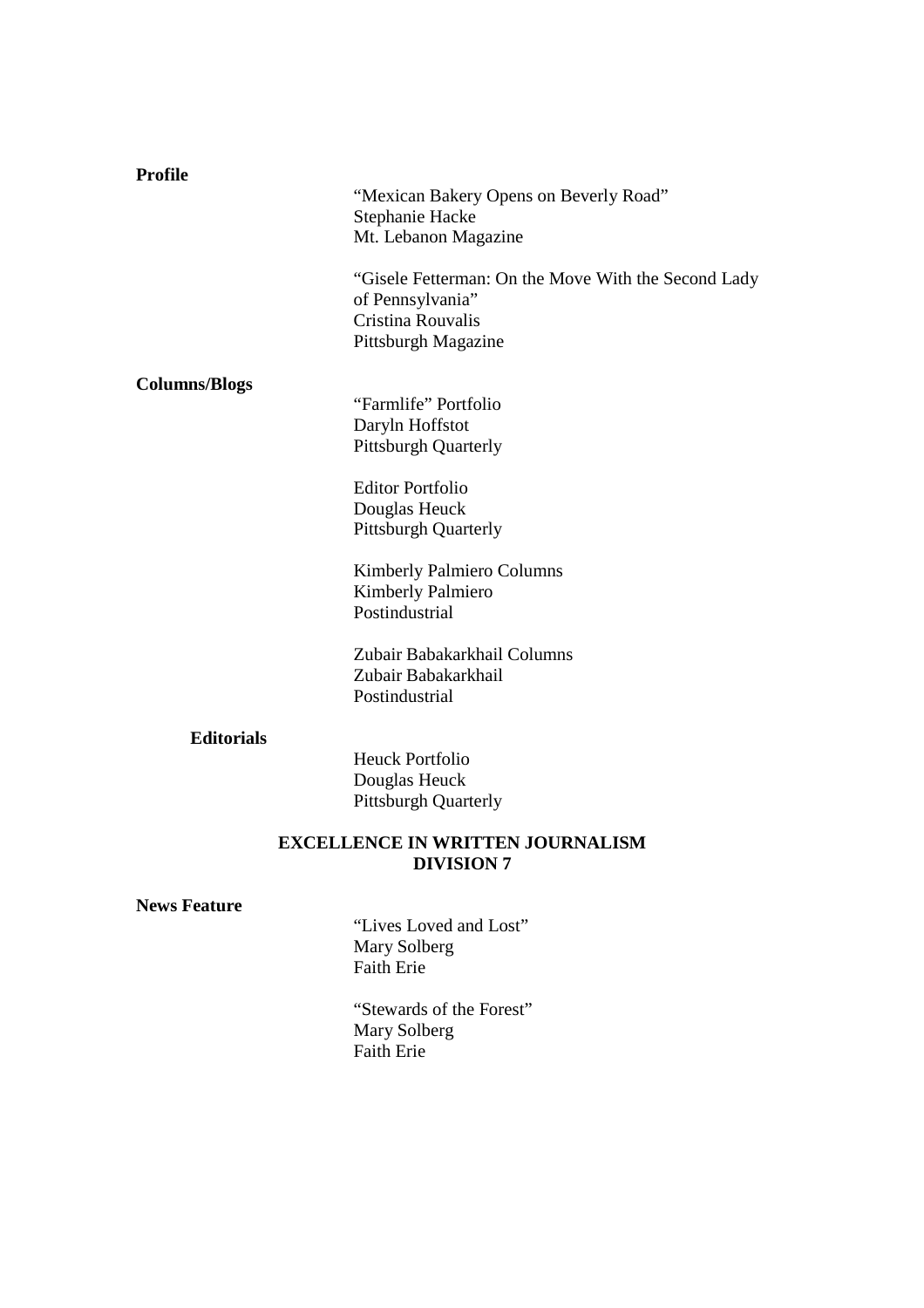|                                 | "Child Care Ingenuity"<br>Cristina Rouvalis<br>The Heinz Endowments (h magazine)                                                           |
|---------------------------------|--------------------------------------------------------------------------------------------------------------------------------------------|
| <b>Public Affairs/Politics/</b> |                                                                                                                                            |
| Government                      | "The Growing Impact of Nonprofit Journalism"<br>Rob Taylor<br>The Heinz Endowments (h magazine)                                            |
|                                 | "American Citizenship"<br>Melissa E. Marinaro, Brian Butko<br>and Liz Simpson Romano<br>Western Pennsylvania History Magazine              |
| <b>Medical/Health</b>           |                                                                                                                                            |
|                                 | "Our Best Shot"<br>Julia Fraser<br>The Heinz Endowments (h magazine)                                                                       |
|                                 | "The Railroad Surgeons of Western Pennsylvania"<br>Mary Franz, Brian Butko and Liz Simpson Romano<br>Western Pennsylvania History Magazine |
| <b>Science/Environment</b>      |                                                                                                                                            |
|                                 | "Stewards of the Forest"<br>Mary Solberg<br><b>Faith Erie</b>                                                                              |
|                                 | "Fighting for Air" and "Air Sickness"                                                                                                      |
|                                 | <b>Jeffery Fraser</b><br>The Heinz Endowments (h magazine)                                                                                 |
|                                 | "Industry Ills"<br>Don Hopey<br>The Heinz Endowments (h magazine)                                                                          |
|                                 | "Future Vision"<br>Craig Pittman<br>The Heinz Endowments (h magazine)                                                                      |
| <b>History/Culture</b>          |                                                                                                                                            |
|                                 | "Hidden Treasures" and "Marking This Moment"<br>Elwin Green<br>The Heinz Endowments (h magazine)                                           |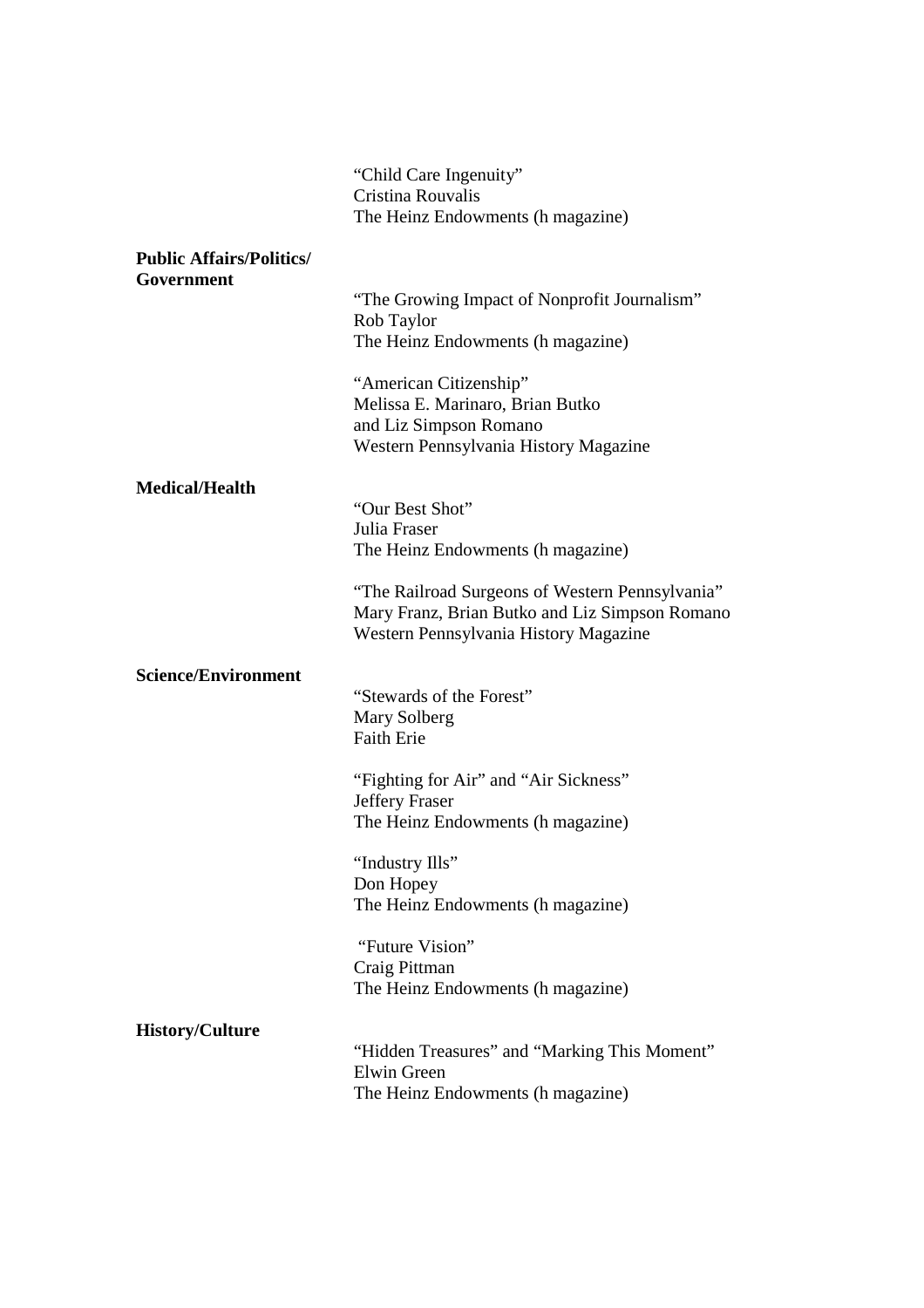"Bring Home the Soldier Dead League: A World War I Saga" Andrew Capets, Brian Butko and Liz Simpson Romano Western Pennsylvania History Magazine

" 'The Wildest Tribes in North America': Pittsburgh's Role in the Development of George Catlin's Indian Gallery, 1833-1836" Carrie Stanny, Brian Butko and Liz Simpson Romano Western Pennsylvania History Magazine

#### **Arts/Entertainment**

 "Marisol & Warhol, Reunited" Rossilynne Culgan Carnegie Magazine

"The Delirious Adventures of Pittsburgh Poets Tom Boggs and Robert Clairmont" Jennie Benford, Brian Butko and Liz Simpson Romano Western Pennsylvania History Magazine

# **EXCELLENCE IN VIDEO/BROADCAST JOURNALISM DIVISIONS 1-6**

#### **Enterprise/Investigative**

"Recovery Houses: Unlicensed. Unregulated. Unacceptable?" Andy Sheehan and Fred Williams KDKA-TV

"Hidden Dangers: A Triblive Investigation Into Sexual Assault at Pennsylvania Nursing Homes" Sean Stipp, Chris Benson and Natasha Lindstrom Tribune-Review

 "Can You Trust the Numbers? 11 Investigates Missing COVID Data" Angie Moreschi, Chris Kunicki and JC Smith WPXI-TV

"\$600,000 Hole in the Ground" Paul Van Osdol and Kendall Cross WTAE-TV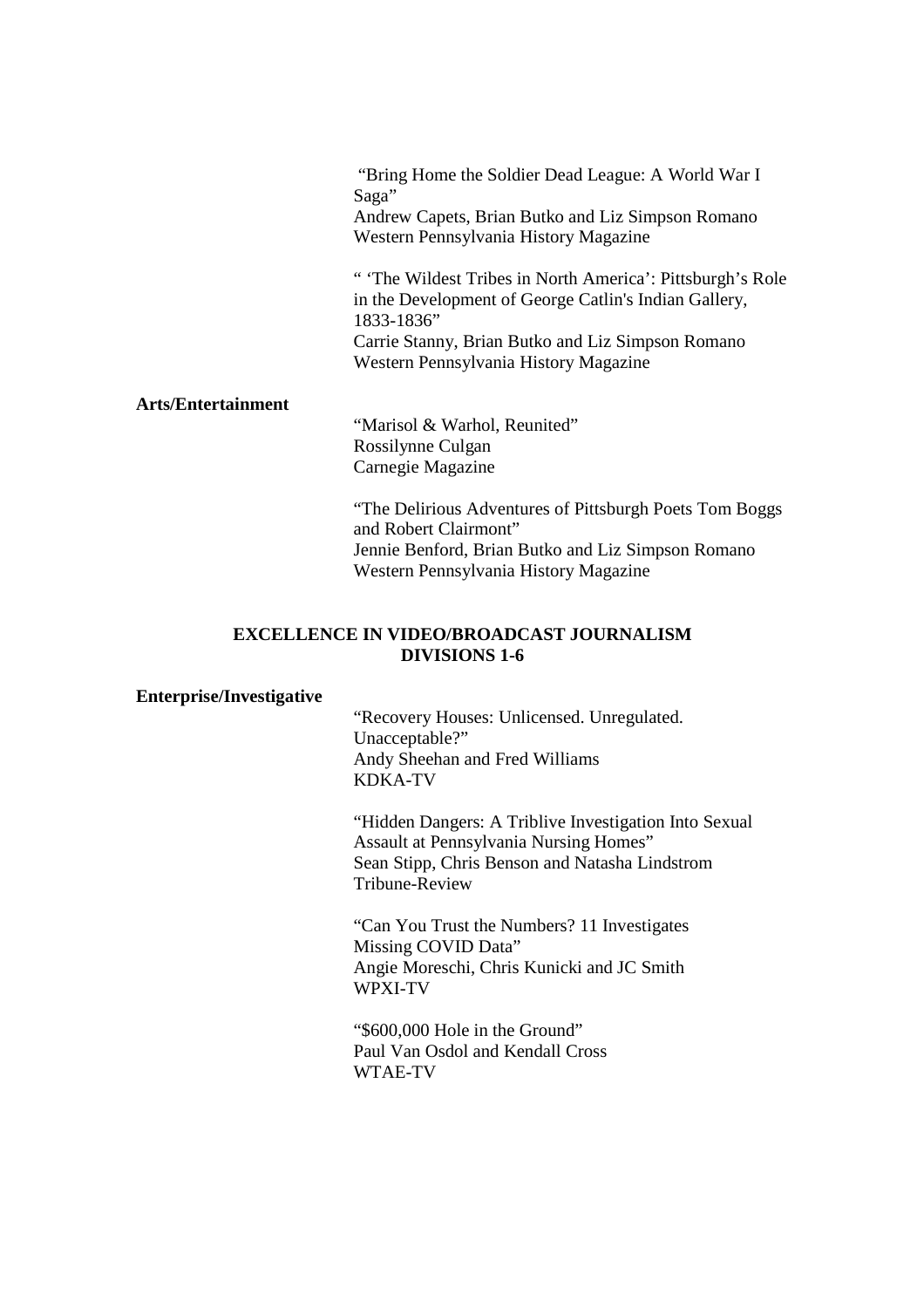**Spot/Breaking News** 

"Chaos at Ross Park Mall" KDKA News Team KDKA-TV

 "South Side Inferno" KDKA News Team KDKA-TV

 "Dog Warden Stabbed" Lindsey Watson WKBN/WYTV

"Ida's Impact" WTAE Staff WTAE-TV

#### **Documentary**

 "20 Years Later: Remembering 9/11" Erin Shea, Corey Martin and KDKA News Team KDKA-TV

"The Nuremberg Trials: Witness to History" Iris Samson and Aidan McGarvey WQED-TV

"A Very Quick History of an Unusual Television Station" Rick Sebak and Richard Capaldi WQED-TV

 "Chronicle: Remembering 9/11" Nicolas Matoney, Brian Caldwell and Michael Lazorko WTAE-TV

#### **Public Affairs/Politics/ Government**

 "From Virus to Vaccine: COVID-19 & The Black Community" Lynne Hayes-Freeland, Olga George and KDKA News Team KDKA-TV

"VOICES: Gentrification and Displacement" Anne Casper, Ryne DeCaprio and Aidan McGarvey WQED-TV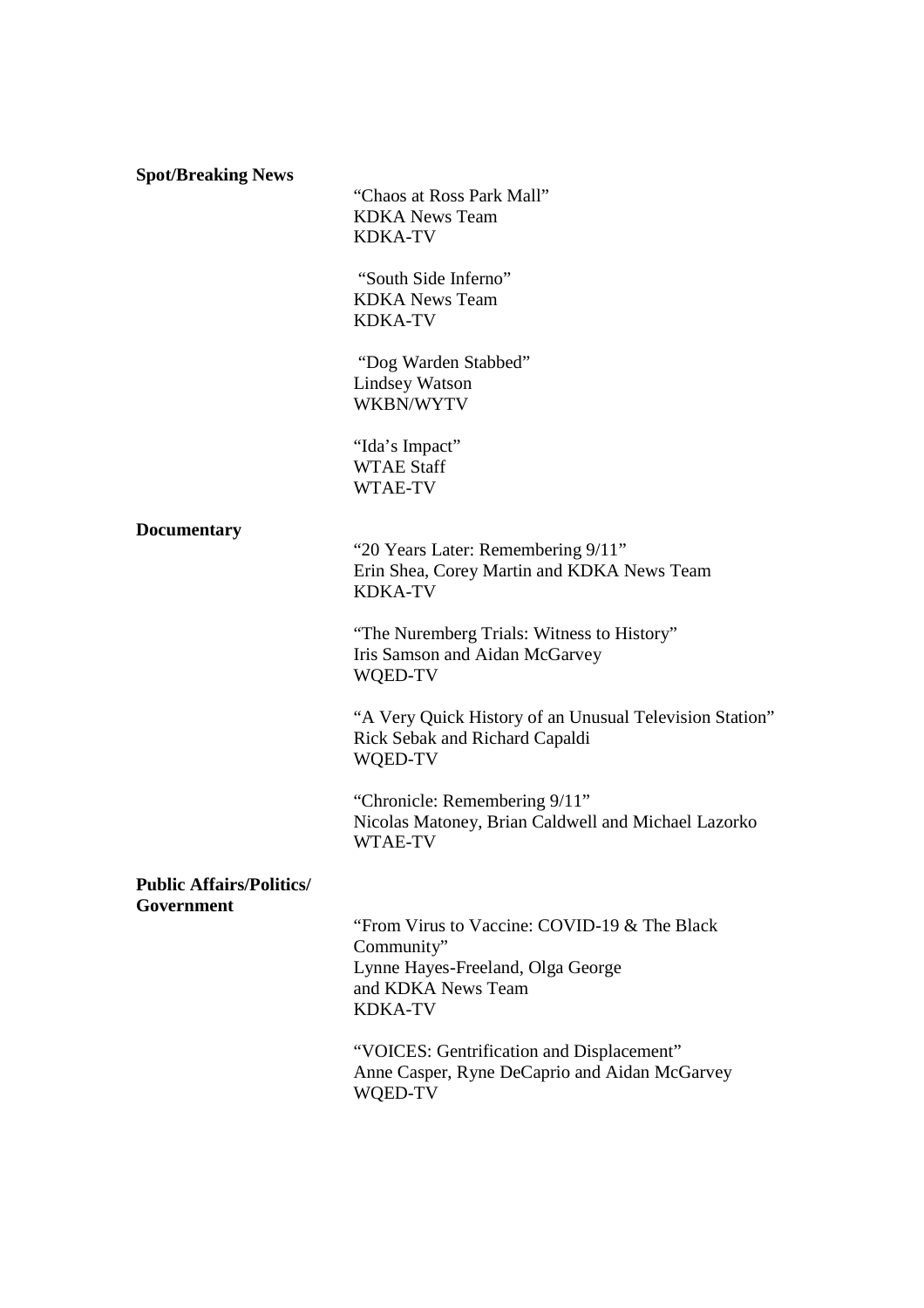|                                                | "Attorney Alleges Systemic Racism in Allegheny County<br>Legal System"<br>Bob Mayo<br>WTAE-TV                                                                                                                                                                                                                                                                                        |
|------------------------------------------------|--------------------------------------------------------------------------------------------------------------------------------------------------------------------------------------------------------------------------------------------------------------------------------------------------------------------------------------------------------------------------------------|
| <b>News Feature</b>                            | "Dirty Dollars: Warren Steel"<br><b>Andrew Rush</b><br><b>Pittsburgh Post-Gazette</b><br>"COVID in the Workplace: Employee Rights"<br>Angie Moreschi and Chris Kunicki<br>WPXI-TV<br>"A Critical Connection"<br>Beth Dolinar, Amy Grove and Dave Forstate<br>WQED-TV<br>"VOICES: Pittsburghers on Racism and Resilience"<br>Anne Casper, Aidan McGarvey and Minette Seate<br>WQED-TV |
| <b>Traditional Feature</b>                     | "The Forgotten Heroes"<br>Ross Guidotti and Ken Murray<br><b>KDKA-TV</b><br>"A Dream Fulfilled"<br>Annette Banks, Dave Forstate and Amy Grove<br>WQED-TV<br>"The Day the Music Stopped"<br>Sean Stipp and Chris Benson<br>Tribune-Review                                                                                                                                             |
| <b>Business/Technology/</b><br><b>Consumer</b> | "Extended Car Warranties: Proceed With Caution"<br>Angie Moreschi and Chris Kunicki<br><b>WPXI-TV</b><br>"Not So E-ZPass: PA Turnpike Toll Penalties"<br>Angie Moreschi, Chris Kunicki, Ashley Bishop<br>and JC Smith<br>WPXI-TV                                                                                                                                                     |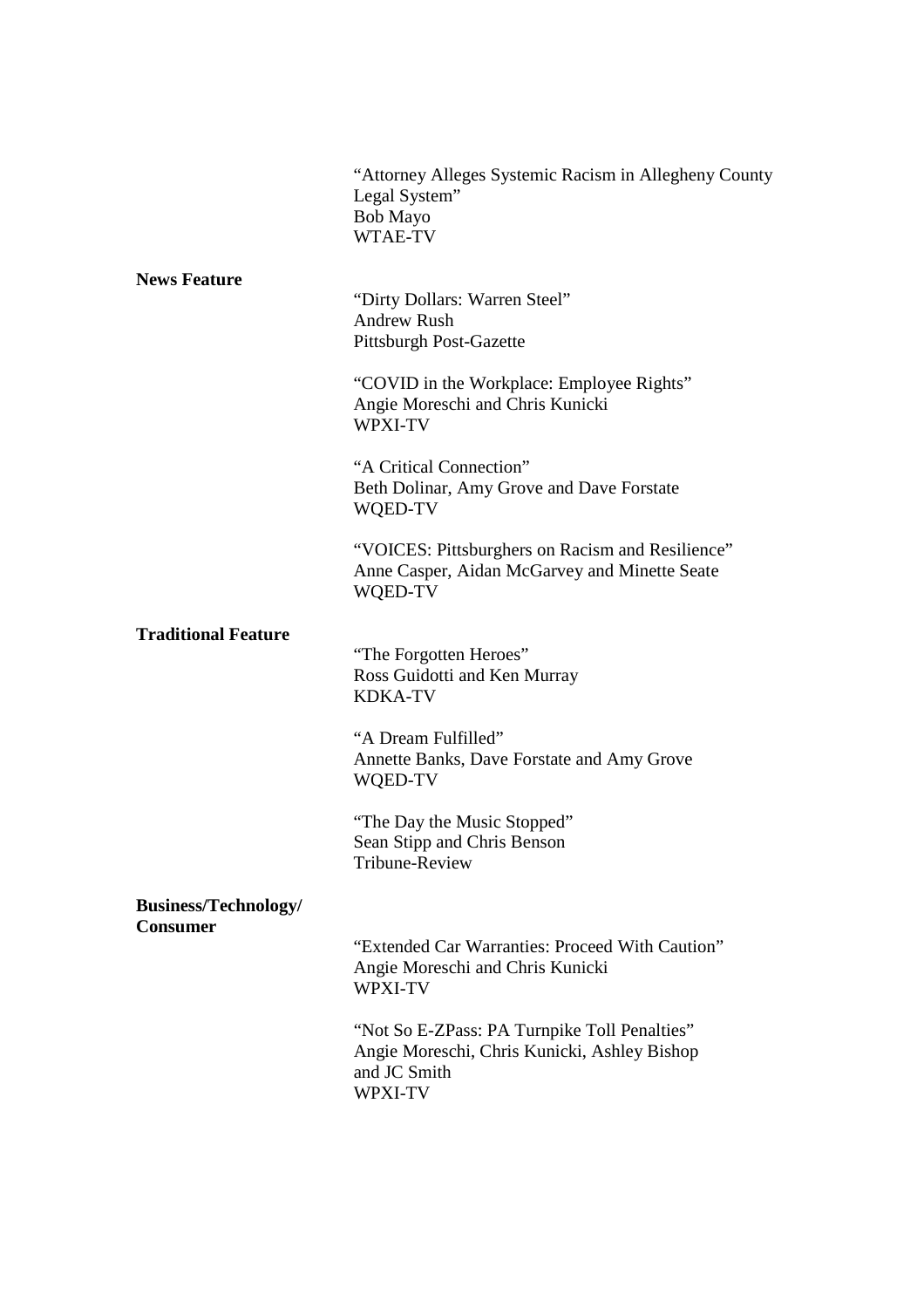|                            | "VOICES: The Generational Wealth Gap"<br>Nathalie Berry, Paul Ruggieri and Dave Forstate<br>WQED-TV                              |
|----------------------------|----------------------------------------------------------------------------------------------------------------------------------|
|                            | "Future Jobs: Starting Over"<br>Beth Dolinar, Paul Ruggieri and Dave Forstate<br>WQED-TV                                         |
|                            | "Unemployment During COVID-19 (in Six Words)"<br><b>Steve Mellon and Chance Brinkman-Sull</b><br><b>Pittsburgh Post-Gazette</b>  |
| <b>Medical/Health</b>      |                                                                                                                                  |
|                            | "Sensory Room Comes to Washington County Daycare<br>for Kids With Special Needs"<br>Amy Wadas and Aaron Sledge<br><b>KDKA-TV</b> |
|                            | "VOICES: A Childbirth Crisis"<br>Annette Banks, Dave Forstate and Ryne DeCaprio<br>WQED-TV                                       |
|                            | "VOICES: Mental Health and the Black Community"<br>Anne Casper, Willy James and Aidan McGarvey<br>WQED-TV                        |
|                            | "A Broken System: Health Care Inequity"<br>Anne Casper, Aidan McGarvey and Paula Zetter<br>WQED-TV                               |
| <b>Science/Environment</b> |                                                                                                                                  |
|                            | "Hey, Ray!"<br>Ray Petelin and Elizabeth Petelin<br><b>KDKA-TV</b>                                                               |
|                            | "The Great Ride: Dead Man's Hollow"<br>Amy Grove and Damian Catanza<br>WQED-TV                                                   |
|                            | "The Air That We Breathe – Part 2"<br>Iris Samson, Ash Warren and Amy Grove<br>WQED-TV                                           |
|                            | "Ask Kelly: What's the Line in the River?"<br><b>Kelly Sasso</b><br>WTAE-TV                                                      |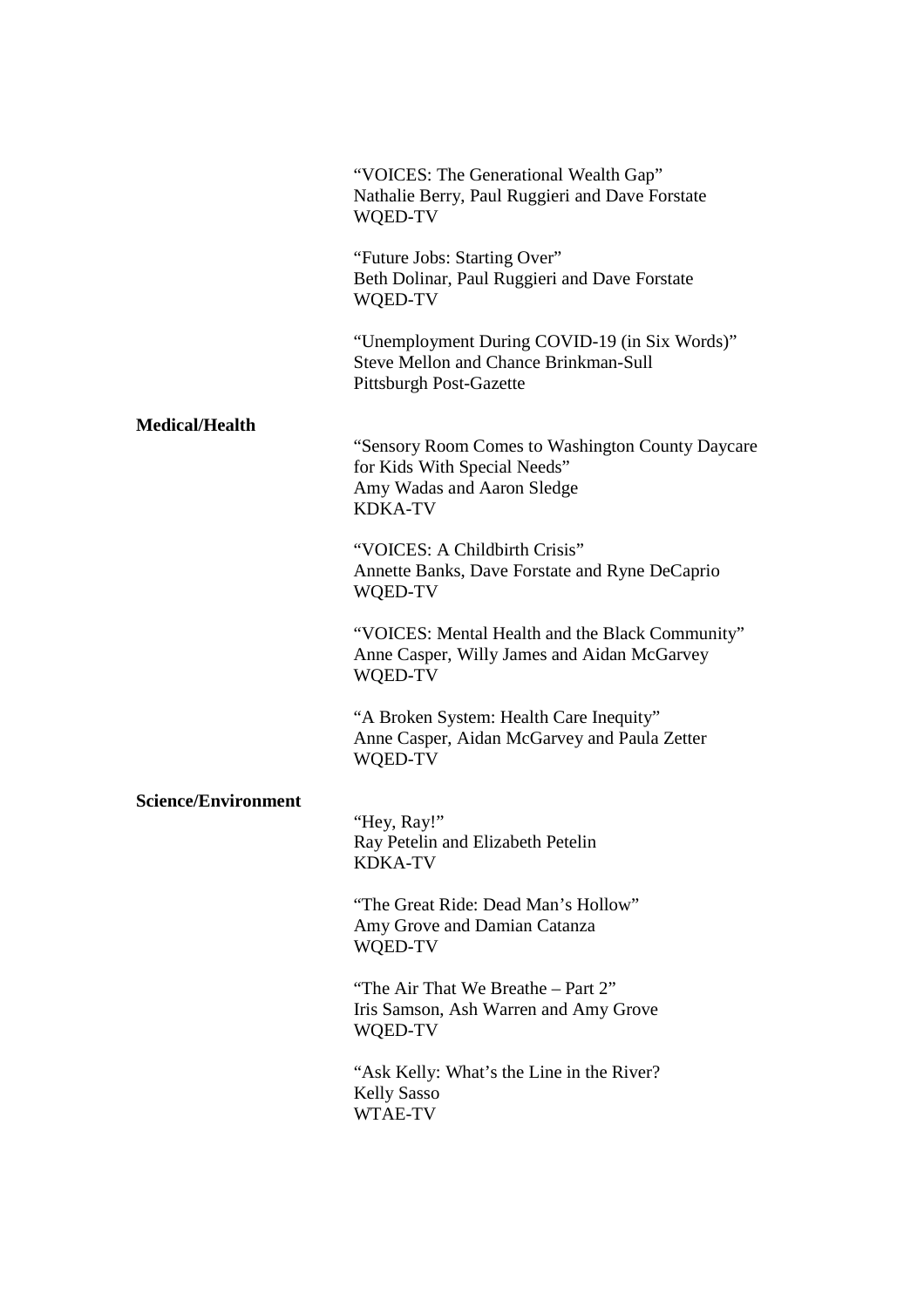| <b>History/Culture</b>    | "Juneteenth: Past, Present & Future"<br>Royce Jones and Gerome Williams<br><b>KDKA-TV</b>                                                                           |
|---------------------------|---------------------------------------------------------------------------------------------------------------------------------------------------------------------|
|                           | "Julia Parsons: World War II U.S. Navy Veteran"<br>JoAnne Klimovich Harrop<br><b>Tribune-Review</b>                                                                 |
|                           | "Last Chance Trolley: Transforming Western<br>Pennsylvanians Into Pittsburghers"<br>Sean Stipp, Chris Benson and Paul Guggenheimer<br>Tribune-Review                |
|                           | "Olympic Oak: The Story of John Woodruff, the 1936<br>Berlin Olympics & the Roots of Athlete Activism"<br>Sean Stipp, Chris Benson and Jason Cato<br>Tribune-Review |
| <b>Arts/Entertainment</b> | "Welcome to Buffalo Bill's"<br>Ross Guidotti and Ken Murray<br><b>KDKA-TV</b>                                                                                       |
|                           | "Love What You Do: Shy's Story"<br>Anne Casper and Dave Forstate<br>WQED-TV                                                                                         |
|                           | "Keep Pittsburgh Dope"<br>Anne Casper, Aidan McGarvey and Ryne DeCaprio<br>WQED-TV                                                                                  |
|                           | "Limitless"<br>Ash Warren, Annette Banks and Amy Grove<br>WQED-TV                                                                                                   |
| Lifestyle                 | "Snapchat: A Mother's Warning"<br>Pam Surano and Martin Rodgers<br><b>KDKA-TV</b>                                                                                   |
|                           | "Pet Owners Facing Long Wait Times at Emergency"<br>Veterinarians"<br>Amy Wadas and Jeremy Stockdill<br><b>KDKA-TV</b>                                              |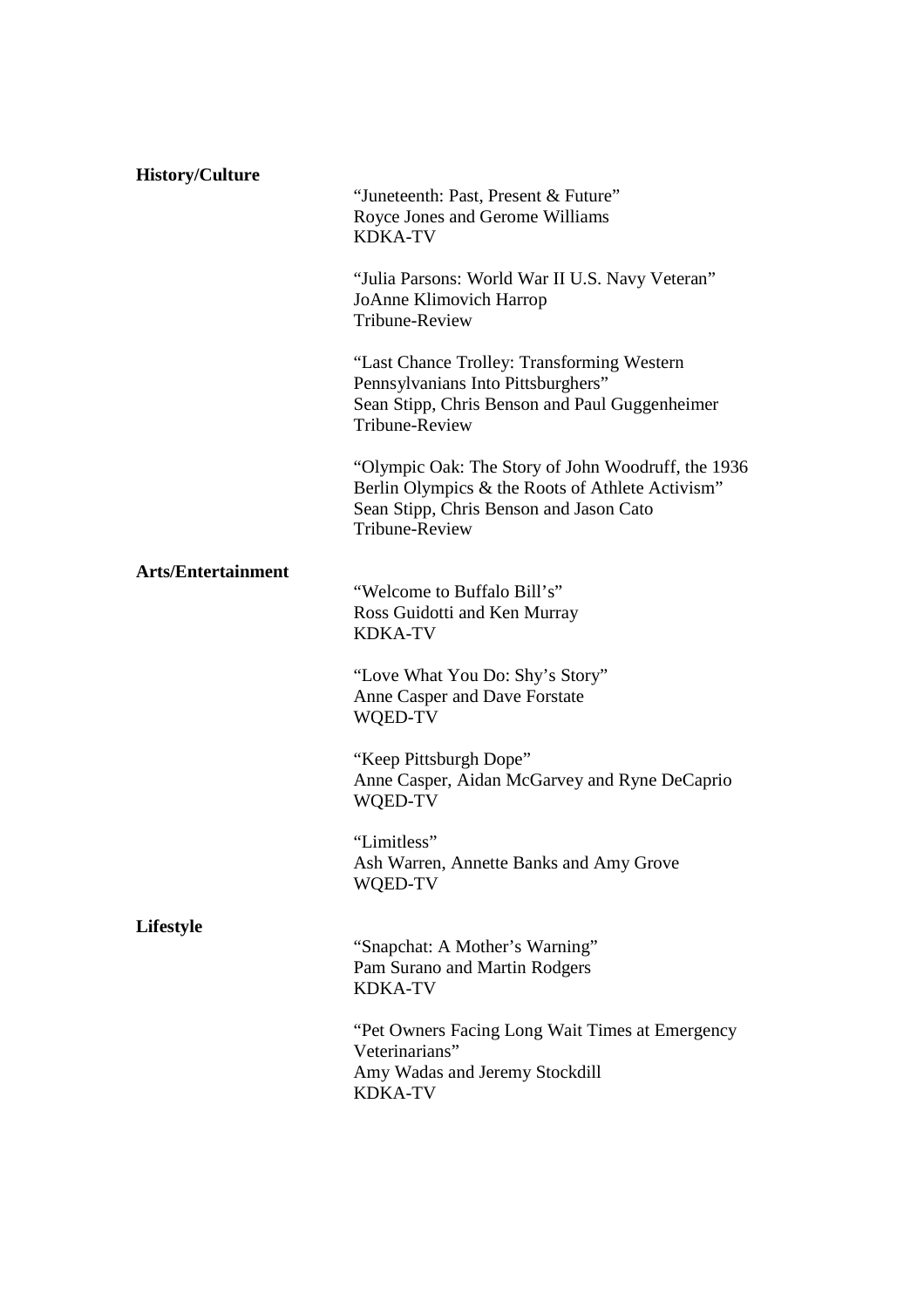|                  | "100: A Celebration of Centenarians"<br>Louis Ruediger, Chris Benson                                                                              |
|------------------|---------------------------------------------------------------------------------------------------------------------------------------------------|
|                  | and JoAnne Klimovich Harrop<br>Tribune-Review                                                                                                     |
|                  | "Comfort Food: Baking for the Flight 93 Families"<br>Beth Dolinar, Amy Grove and David Solomon<br>WQED-TV                                         |
| <b>Education</b> |                                                                                                                                                   |
|                  | "No Contact: Protection From Bullies"<br>Kristine Sorensen and Martin Rodgers<br><b>KDKA-TV</b>                                                   |
|                  | "Cartoon Academy"<br>Joe Wos, Amy Grove and Annette Banks<br>WQED-TV                                                                              |
|                  | "Teachable Moments"<br>Iris Samson, Aidan McGarvey and Paula Zetter<br>WQED-TV                                                                    |
|                  | "VOICES: Can I Make a Difference?"<br>Anne Casper, Aidan McGarvey and Minette Seate<br>WQED-TV                                                    |
|                  | "Pittsburgh Public Schools Return to the Classroom"<br>Chandi Chapman<br>WTAE-TV                                                                  |
| <b>Sports</b>    |                                                                                                                                                   |
|                  | "A Season to Remember: The Baseball Boys of Mon City"<br>Beth Dolinar, Paul Ruggieri and Dave Forstate<br>WQED-TV                                 |
|                  | "Chronicle: The Road to Canton"<br>Andrew Stockey, Brian Caldwell and Ryan Recker<br>WTAE-TV                                                      |
|                  | "Olympic Oak: The Story of John Woodruff, the 1936<br>Berlin Olympics & the Roots of Athlete Activism"<br>Sean Stipp, Chris Benson and Jason Cato |

Tribune-Review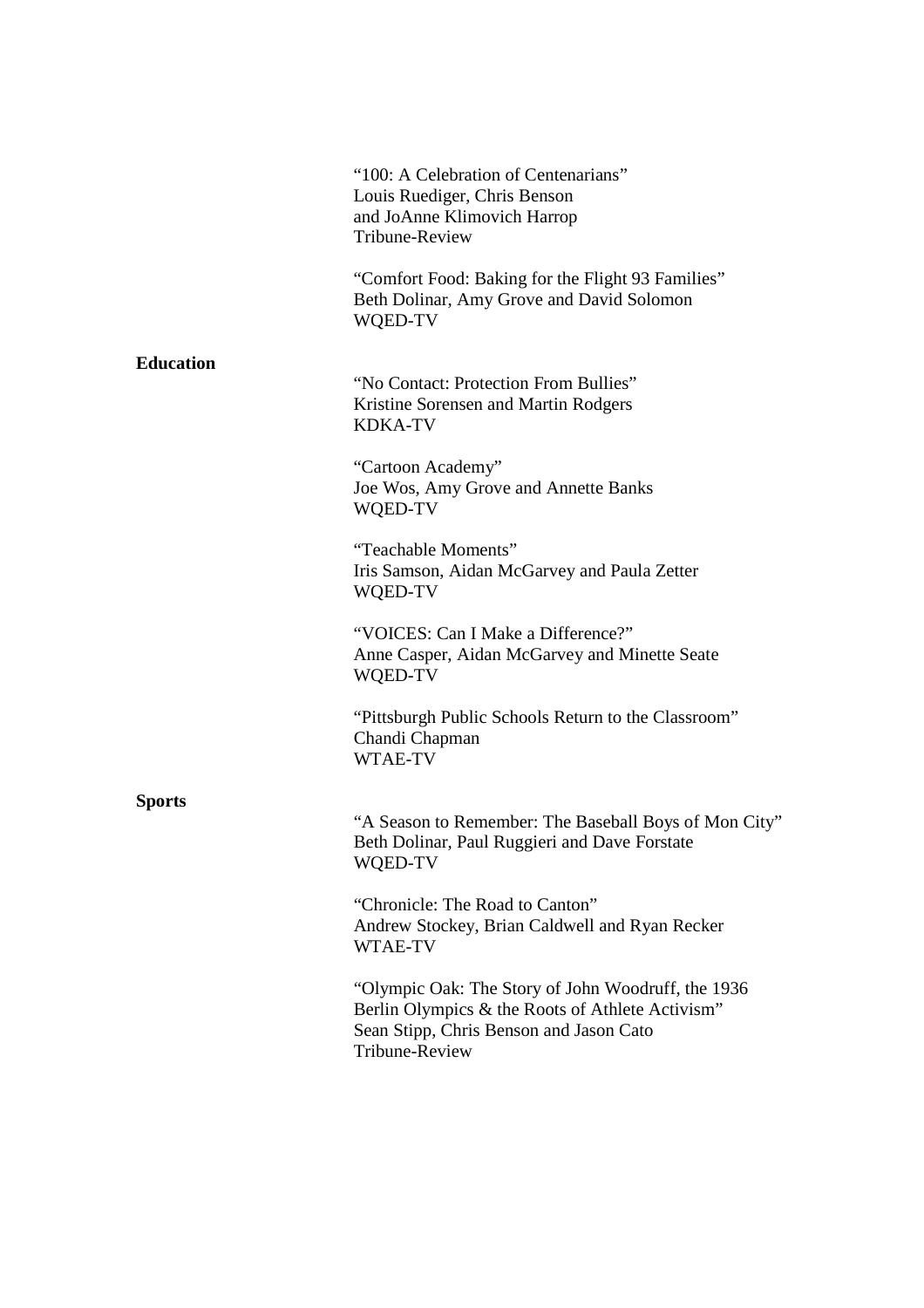**Profile** "Free Care Fund: The Care After the Cure" Corey Martin, Ian Smith and David Highfield KDKA-TV

> "REMEMBERING 9/11: Cathy's Story" Lindsey Watson and TJ Renninger WKBN/WYTV

"Brain Space and Energy: My Interview With August Wilson" Rick Sebak, Richard Capaldi and Frank Caloiero WQED-TV

"Sally's Story: Keeping Hope Alive" Annette Banks, Dave Forstate and Ash Warren WQED-TV

# **EXCELLENCE IN VIDEO/BROADCAST JOURNALISM DIVISIONS 7**

#### **Medical/Health**

 "Immunotherapy and Adoptive Cell Transfer" Gina Catanzarite, Glenn Syska and Pete Horn UPMC Physician Journal video news magazine

 "Treating Opioid Use During Pregnancy" Gina Catanzarite, Glenn Syska and Pete Horn UPMC Physician Journal video news magazine

**Science/Environment** 

 "Adaptive Technology for Persons With Disabilities" Gina Catanzarite, Glenn Syska and Marie-Luise Caster UPMC Physician Journal video news magazine

# **EXCELLENCE IN AUDIO JOURNALISM DIVISIONS 1-6**

**Enterprise/Investigative** 

"With Electric Vehicles, Ohio's Steel Valley Remakes Itself as 'Voltage Valley' " Julie Grant The Allegheny Front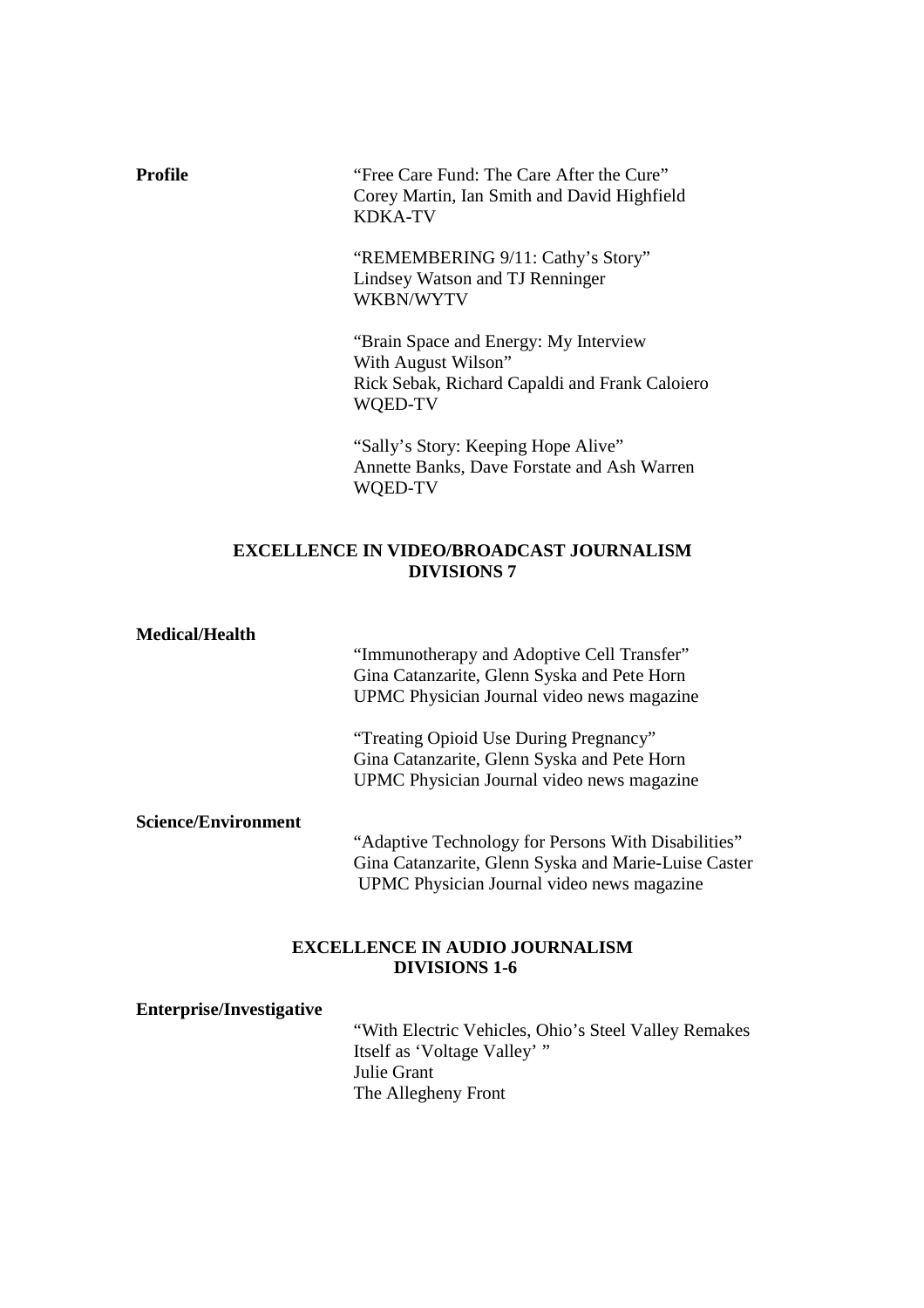|                                               | "Farmers Wanted"<br>An-Li Herring<br><b>WESA</b>                                                                                                                                                         |
|-----------------------------------------------|----------------------------------------------------------------------------------------------------------------------------------------------------------------------------------------------------------|
| <b>Spot/Breaking News</b>                     | "Dine and Dash? Leaders in Braddock Chew<br>on Sousa Departure"<br>An-Li Herring<br><b>WESA</b>                                                                                                          |
|                                               | "Local Restaurants Battle Red Tape to Get Federal COVID<br>Funding Only to Have the Money Snatched Away"<br>An-Li Herring<br><b>WESA</b>                                                                 |
| <b>Documentary</b>                            | "Pollution's Mental Toll: How Air, Water and Climate<br>Change Impact Our Mental Health"<br>Julie Grant, Kristina Marusic and Kara Holsopple<br><b>Environmental Health News and The Allegheny Front</b> |
|                                               | " 'Complete Strangers': Reflecting on the Sept. 11 Attacks,<br>20 Years Later"<br>Kevin Gavin, Marylee Williams and Laura Tsutsui<br><b>WESA</b>                                                         |
| <b>Public Affairs/Politics/</b><br>Government |                                                                                                                                                                                                          |
|                                               | "Overtime Pay for up to 190K Salary Earners Died<br>in Harrisburg This Summer. Why Aren't More Workers<br>Upset?"<br>An-Li Herring<br><b>WESA</b>                                                        |
| <b>News Feature</b>                           | "A Valid Podcast: Relationships Among People With<br>Intellectual Disabilities"<br>All-Abilities Media Team<br><b>Unabridged Press and PublicSource</b>                                                  |
|                                               | "Two Black Activist Groups Look Toward the Future<br>of Racial Justice in Pittsburgh"<br>Kiley Koscinski<br><b>WESA</b>                                                                                  |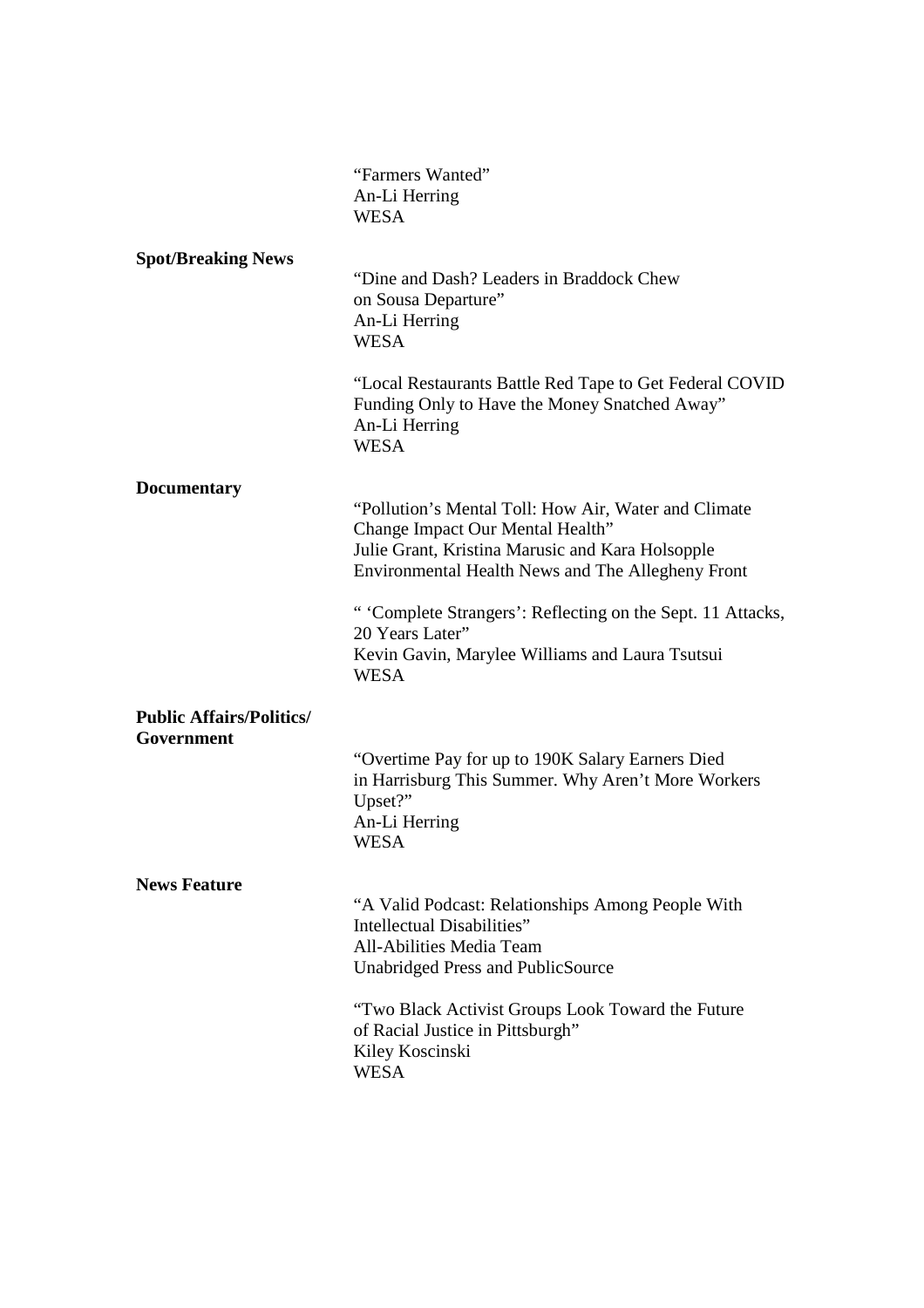| <b>Traditional Feature</b>  |                                                                                                                                                           |
|-----------------------------|-----------------------------------------------------------------------------------------------------------------------------------------------------------|
|                             | "How a Determined Crew of Dumpbusters Clears a Ton of<br>Trash From a Pittsburgh Hillside"<br>Kara Holsopple<br>The Allegheny Front                       |
|                             | "Meet the Can Crushers"<br>Andy Kubis<br>The Allegheny Front                                                                                              |
|                             | "Leading With Generosity — a Conversation With a Local<br>Jeweler About His Career and Culture of Giving"<br>Jourdan Hicks and Andy Kubis<br>PublicSource |
|                             | "One Option for Reviving a Shrinking Middle Class:<br>Value Skills, Not Just Education"<br>An-Li Herring<br><b>WESA</b>                                   |
|                             | "Which Dinosaurs Lived in Pittsburgh?"<br><b>Margaret Fleming</b><br><b>WESA</b>                                                                          |
| <b>Business/Technology/</b> |                                                                                                                                                           |
| <b>Consumer</b>             | "U.S. Steel Cancellation Leaves Western Pennsylvania<br>With Questions Over Steel's Future"<br><b>Reid Frazier</b><br>The Allegheny Front                 |
|                             | "Popular but Underfunded Hazard Pay Program Helped<br>Many, Left Others Behind"<br>Kate Giammarise and An-Li Herring<br><b>WESA</b>                       |
|                             | "Supply Chain Problems Mean Your Next Bottle of Liquor<br>or Beer Might Look a Little Different"<br>An-Li Herring<br><b>WESA</b>                          |
| <b>Medical/Health</b>       |                                                                                                                                                           |
|                             | "Feeling Anxious About Climate Change? Experts Say<br>You're Not Alone"<br>Julie Grant<br>The Allegheny Front                                             |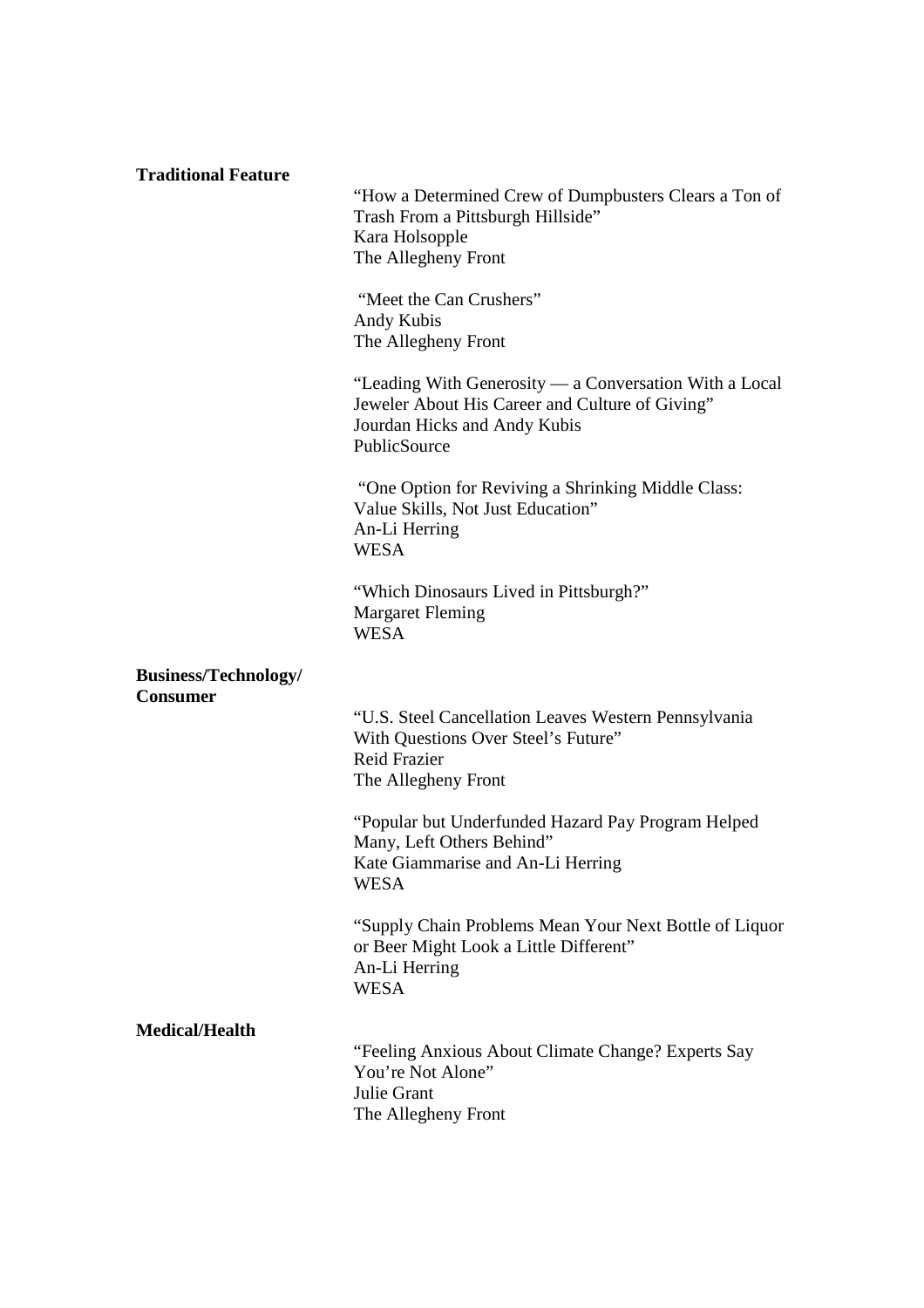|                            | "For Many Immigrants, Language Access Is a Major<br>Barrier to COVID Vaccination"<br>Sarah Boden<br><b>WESA</b>                       |
|----------------------------|---------------------------------------------------------------------------------------------------------------------------------------|
|                            | "PA's Elderly Rely on Younger Relatives, Strangers<br>on Facebook to Get COVID-19 Vaccine"<br>Kiley Koscinski<br><b>WESA</b>          |
| <b>Science/Environment</b> | Wild Pennsylvania Series<br><b>Staff</b><br>The Allegheny Front                                                                       |
|                            | "It's Not Ketchup Packets Falling From the Sky, It's<br>Rabies Vaccine"<br>Sara Boden<br><b>WESA</b>                                  |
| <b>History/Culture</b>     | "Memories of Those Lost on Flight 93 Reverberate From<br>the Tower of Voices"<br>Kiley Koscinski<br><b>WESA</b>                       |
|                            | "Why Are the Globes on the Sixteenth Street Bridge"<br>Different Colors?"<br>Katie Blackley<br><b>WESA</b>                            |
| <b>Arts/Entertainment</b>  | "Pittsburgh Arts Groups Have Returned to Indoor Shows,<br>but Not All Patrons Have Followed"<br><b>Bill O'Driscoll</b><br><b>WESA</b> |
|                            | "Lynn Emberg Purse"<br>Bryan Sejvar, Jim Cunningham and Katie Brill<br>WQED-FM                                                        |
| <b>Lifestyle</b>           | "How a Local ICU Nurse Uses TikTok to Celebrate<br>Everyday Pittsburghers"<br>Katie Blackley<br><b>WESA</b>                           |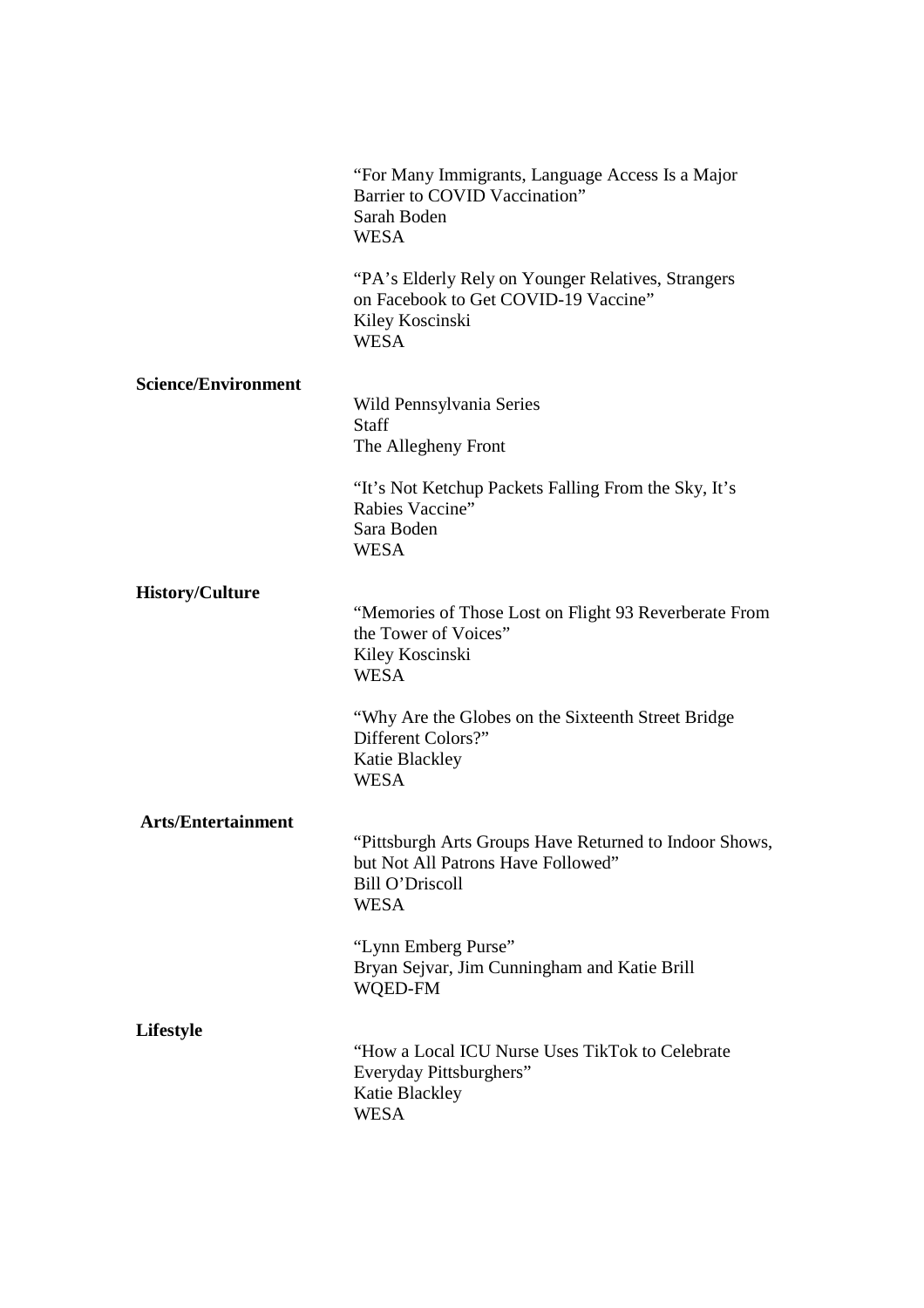|                  | "Summer in the City: A Special Episode of Pittsburgh<br>Explainer"<br>Liz Reid, Katie Blackley and Lucy Perkins<br><b>WESA</b>                                                                                            |
|------------------|---------------------------------------------------------------------------------------------------------------------------------------------------------------------------------------------------------------------------|
| <b>Education</b> | "Pennsylvania Families Are Finally Getting Funds to<br>Make up for Missed School Meals During the Pandemic.<br>Here's Why It Took Months to Get Aid to Hungry Kids"<br>Kate Giammarise and Sarah Schneider<br><b>WESA</b> |
|                  | "'I Was Honest': How Educators Addressed the<br>Insurrection at the Capitol"<br>Sarah Schneider<br><b>WESA</b>                                                                                                            |
| <b>Sports</b>    | "Pod of Steel: Who or What Is to Blame for the Steelers"<br>Failures?"<br>Brian Batko and Ray Fittipaldo<br><b>Pittsburgh Post-Gazette</b>                                                                                |
|                  | "Off Script: Is Kenny Pickett Making the Right Choice By<br>Opting out of the Peach Bowl?"<br>Johnny McGonigal and Craig Meyer<br>Pittsburgh Post-Gazette                                                                 |
|                  | "Pittsburgh Pirates Mark 50 Years Since Historic All-Black"<br>and -Latino Lineup"<br><b>Bill O'Driscoll</b><br><b>WESA</b>                                                                                               |
| <b>Profile</b>   | "Lives Left in Caring Hands? — A Conversation With<br>a Palliative Care Social Worker"<br>Jourdan Hicks and Andy Kubis<br>PublicSource                                                                                    |
|                  | "Pittsburgh-based Photographer Plumbs the 'Infinite"<br>Essence' of Black Bodies"<br><b>Bill O'Driscoll</b><br><b>WESA</b>                                                                                                |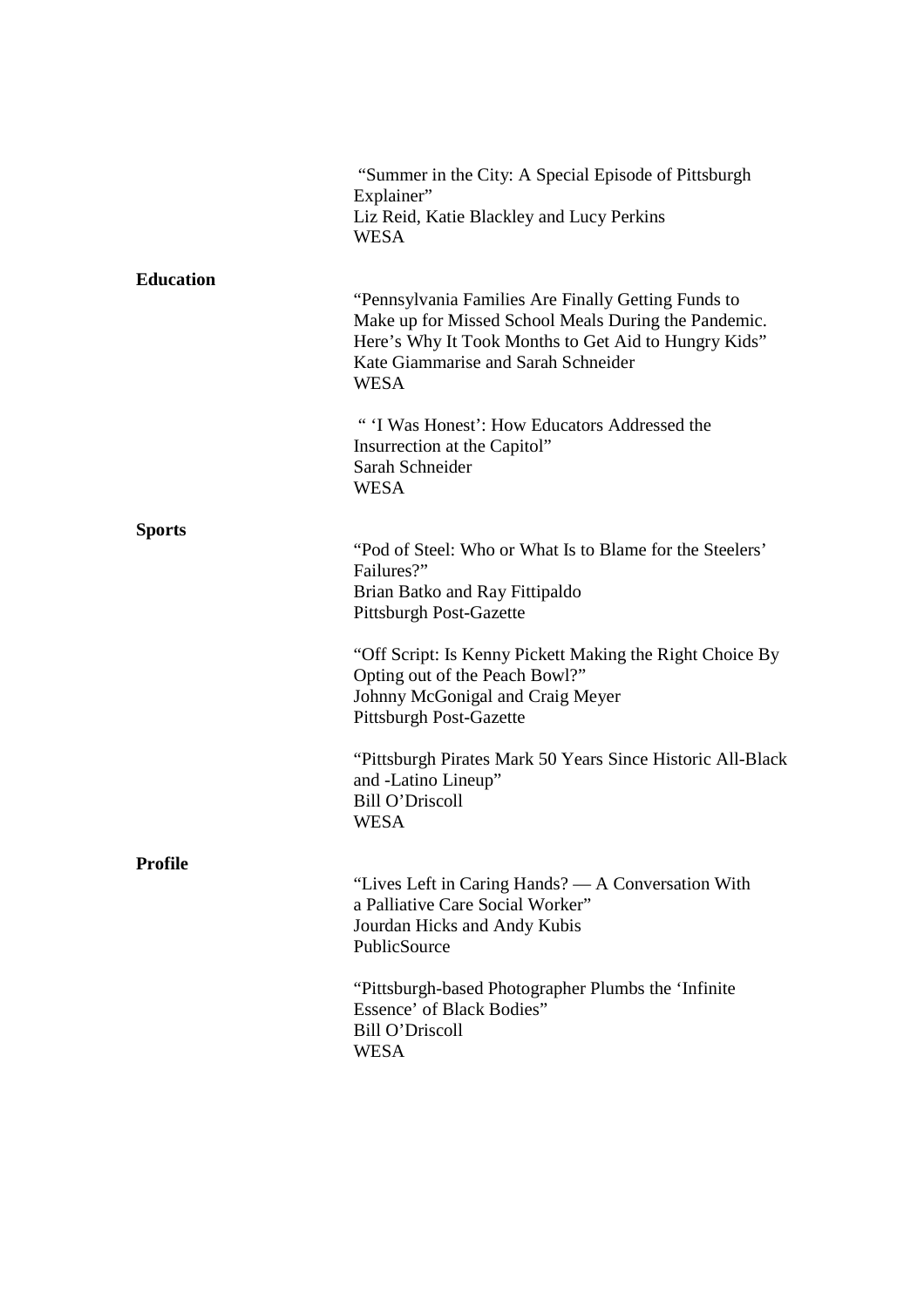#### **EXCELLENCE IN JOURNALISTIC CRAFT ACHIEVEMENT DIVISIONS 1-6**

#### **Spot News Photo**

 "Friends, Family Pray for Firefighter With COVID" Seb Foltz Butler Eagle

" 'All Right, Have a Good Night': North Allegheny School Board Adjourns Meeting After Attendees Refuse to Mask Up" Alexandra Wimley Pittsburgh Post-Gazette

 "St. Vladimir Fire" Louis Ruediger Tribune-Review

#### **Feature Photo**

"A Tractor Working on Clearing Leaves Crosses the Recently Opened Ridge Ave. Bridge on the North Side Over Train Tracks" Andrew Rush Pittsburgh Post-Gazette

"Steam from the Beaver Valley Nuclear Power Plant Is Reflected in the Ohio River" Andrew Rush Pittsburgh Post-Gazette

 "Remembering 9/11" John Beale Pittsburgh Quarterly

 "Pitt-Greensburg Commencement" Shane Dunlap Tribune-Review

#### **Feature Video**

 "100: A Celebration of Centenarians" Louis Ruediger, JoAnne Klimovich Harrop and Chris Benson Tribune-Review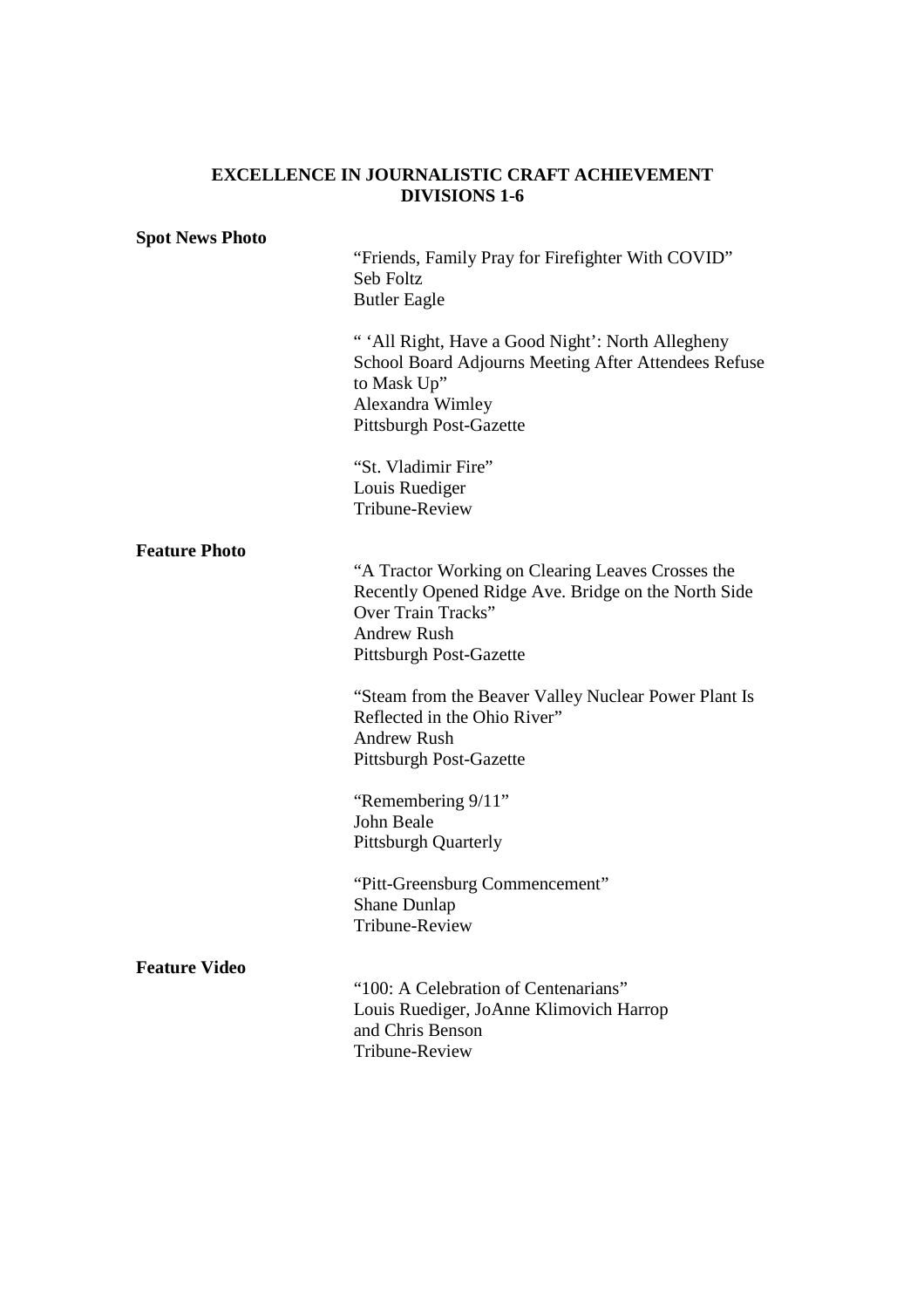|                     | "Last Chance Trolley: Transforming Western<br>Pennsylvanians Into Pittsburghers"<br>Sean Stipp, Chris Benson and Paul Guggenheimer<br>Tribune-Review                |
|---------------------|---------------------------------------------------------------------------------------------------------------------------------------------------------------------|
|                     | "Called to Hallowed Ground: The Phone Calls of<br>Sept. 11, 2001"<br>Sean Stipp, Chris Benson and Paul Guggenheimer<br>Tribune-Review                               |
|                     | "The Great Ride: Dead Man's Hollow"<br>Amy Grove and Damian Catanza<br>WQED-TV                                                                                      |
| <b>Sports Photo</b> | "Jumping Jubilation"<br><b>Eleanor Bailey</b><br>The Almanac                                                                                                        |
|                     | "Steelers Linebacker T.J. Watt Leaps out of the Tunnel"<br><b>Matt Freed</b><br><b>Pittsburgh Post-Gazette</b>                                                      |
|                     | "Header in the Rain"<br><b>Christopher Horner</b><br><b>Tribune-Review</b>                                                                                          |
|                     | "Katelyn Wehman Hangs Onto the Ball"<br>Chaz Palla<br>Tribune-Review                                                                                                |
| <b>Sports Video</b> | "In Focus: Pittsburgh Rhinos Blind Ice Hockey"<br>Alexandra Wimley<br><b>Pittsburgh Post-Gazette</b>                                                                |
|                     | "FloodCity Boxing – Flood City Youth Fitness Academy"<br><b>Thomas Slusser</b><br><b>Tribune-Democrat</b>                                                           |
|                     | "Olympic Oak: The Story of John Woodruff, the 1936<br>Berlin Olympics & the Roots of Athlete Activism"<br>Sean Stipp, Chris Benson and Jason Cato<br>Tribune-Review |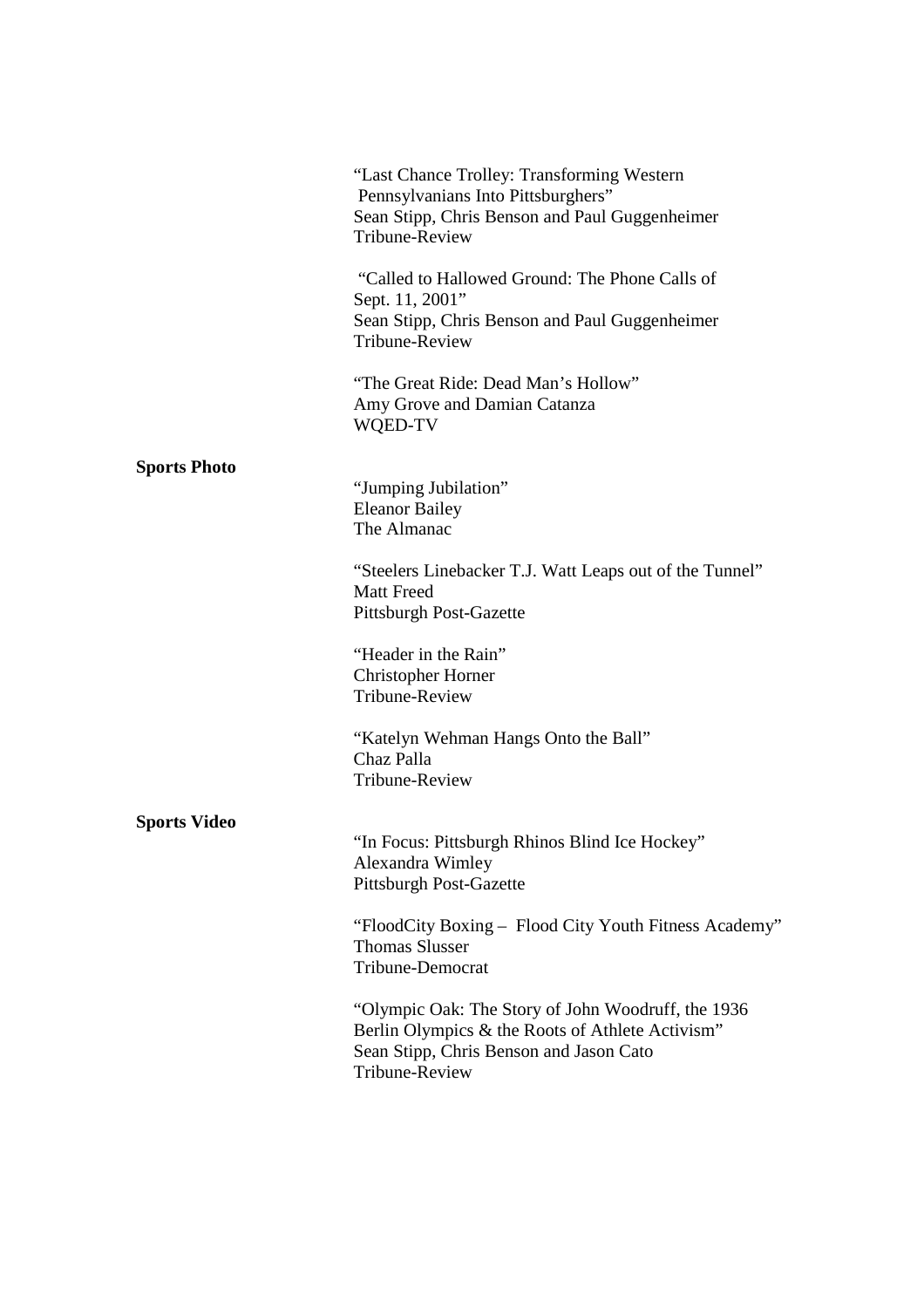| <b>Personality Profile Photo</b> |                                                                                                                                  |
|----------------------------------|----------------------------------------------------------------------------------------------------------------------------------|
|                                  | "Uncommon Labor"<br>John Altdorfer<br>Mt. Lebanon Magazine                                                                       |
|                                  | "Chrome Cable"<br>Jared Wickerham<br>Pittsburgh City Paper                                                                       |
|                                  | "Small Town Royalty"<br>John Beale<br><b>Pittsburgh Quarterly</b>                                                                |
|                                  | "Pittsburgh's Unofficial Santa Claus"<br>Kristina Serafini<br>Tribune-Review                                                     |
|                                  | "A Higher Calling"<br>Kristina Serafini<br>Tribune-Review                                                                        |
| <b>Photo Essay</b>               | "Artisans Carry on Erie's Traditions of Making Things,<br>Teaching Others"<br>Jack Hanrahan and Greg Wohlford<br>Erie Times-News |
|                                  | "Ballerinas of Pittsburgh"<br>Linda Hackett<br>Mt. Lebanon Magazine                                                              |
|                                  | "Off the Tourist Track"<br>Ron Block<br>Mt. Lebanon Magazine                                                                     |
|                                  | "The City of Prayer: Clairton's Residents Persevere Amid<br>Persistent Pollution and Violence"<br>Quinn Glabicki<br>PublicSource |
| <b>Video Essay</b>               | "Remembering Synagogue Victim Rose Mallinger"<br><b>Ben Braun</b><br><b>Pittsburgh Post-Gazette</b>                              |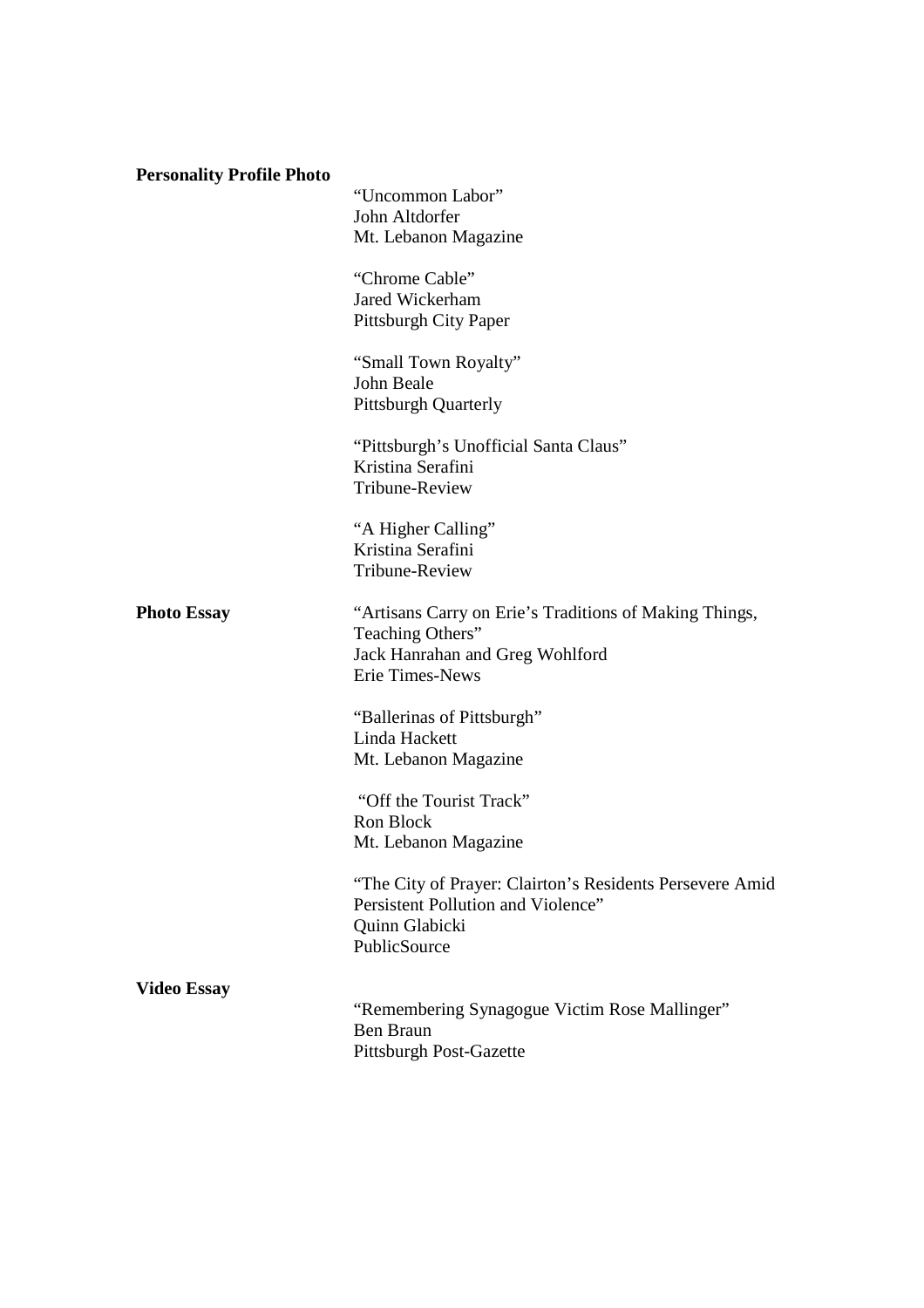"After Finding a Home in Pittsburgh, a Paralegal Helps Others Navigate Housing Difficulties" Ryan Loew **PublicSource** 

"Out of the Woods: Battlefields of Western Pennsylvania" Paul Ruggieri WQED-TV

#### **Editorial Cartoon**

 Kichi Cartoons John Kichi Pittsburgh Quarterly

 Menees Cartoons Tim Menees Pittsburgh Quarterly

**Animation/** 

**Motion Graphics** "Money Laundering Explained" James Hilston, Ed Yozwick and Michael Sallah Pittsburgh Post-Gazette

> "NBA's All-time Scoring Leaders" Chris Benson Tribune-Review

#### **Illustration: News or Feature**

"Brutal Secrets" James Hilston Pittsburgh Post-Gazette

 Spring Cover Daniel Marsula Pittsburgh Quarterly

"Jazz Renaissance" Stacy Innerst Pittsburgh Quarterly

 Summer Cover George Schill Pittsburgh Quarterly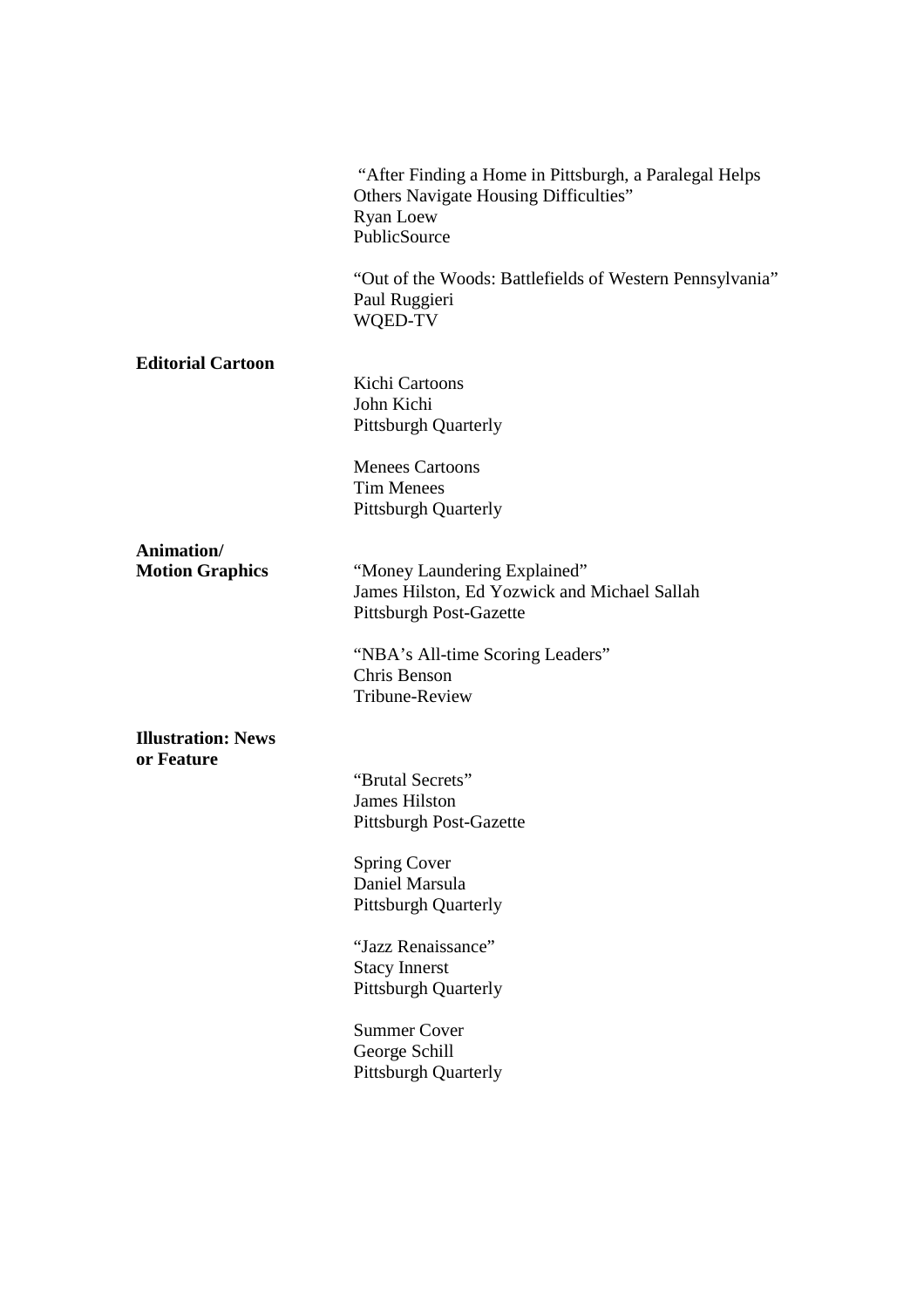| <b>Page Design – Print</b>    |                                                                                                                                                                                                                                                                        |
|-------------------------------|------------------------------------------------------------------------------------------------------------------------------------------------------------------------------------------------------------------------------------------------------------------------|
|                               | "The Conversation Business: Podcasting May Not Offer Its<br><b>Creators Much Traditional Return for Their Often-Sizable</b><br>Investment. Yet Dedicated Creators Keep At It – for<br>Connection, Outreach and Enjoyment."<br><b>Huck Beard</b><br>Pittsburgh Magazine |
|                               |                                                                                                                                                                                                                                                                        |
|                               | "A Battle Over Fifteen"<br>Natalie Duleba and Diane Juravich<br><b>Pittsburgh Post-Gazette</b>                                                                                                                                                                         |
|                               | "Ode to the Nose"<br>Anita Dufalla<br><b>Pittsburgh Quarterly</b>                                                                                                                                                                                                      |
|                               | "Hidden Dangers"<br><b>Melanie Wass</b><br>Tribune-Review                                                                                                                                                                                                              |
| <b>Cover Design – Print</b>   |                                                                                                                                                                                                                                                                        |
|                               | "Black Women Leaving Pittsburgh"<br><b>Abbie Adams</b><br>Pittsburgh City Paper                                                                                                                                                                                        |
|                               | Pittsburgh Magazine: "Best of the 'Burgh"<br><b>Huck Beard</b><br>Pittsburgh Magazine                                                                                                                                                                                  |
|                               | <b>Spring Cover</b><br>Anita Dufalla<br><b>Pittsburgh Quarterly</b>                                                                                                                                                                                                    |
| <b>Digital Presentation</b>   | "What Difference Has a Year Made?"<br>Naomi Harris, Natasha Vicens and Ryan Loew<br>PublicSource                                                                                                                                                                       |
| <b>Multi-Platform Project</b> |                                                                                                                                                                                                                                                                        |
|                               | "Dirty Dollars"<br><b>Staff</b><br><b>Pittsburgh Post-Gazette</b>                                                                                                                                                                                                      |
|                               | "Pittsburgh's Black Muslim History Uncovered"<br>Jourdan Hicks, Andy Kubis and Chris Hedlin<br>PublicSource                                                                                                                                                            |
|                               |                                                                                                                                                                                                                                                                        |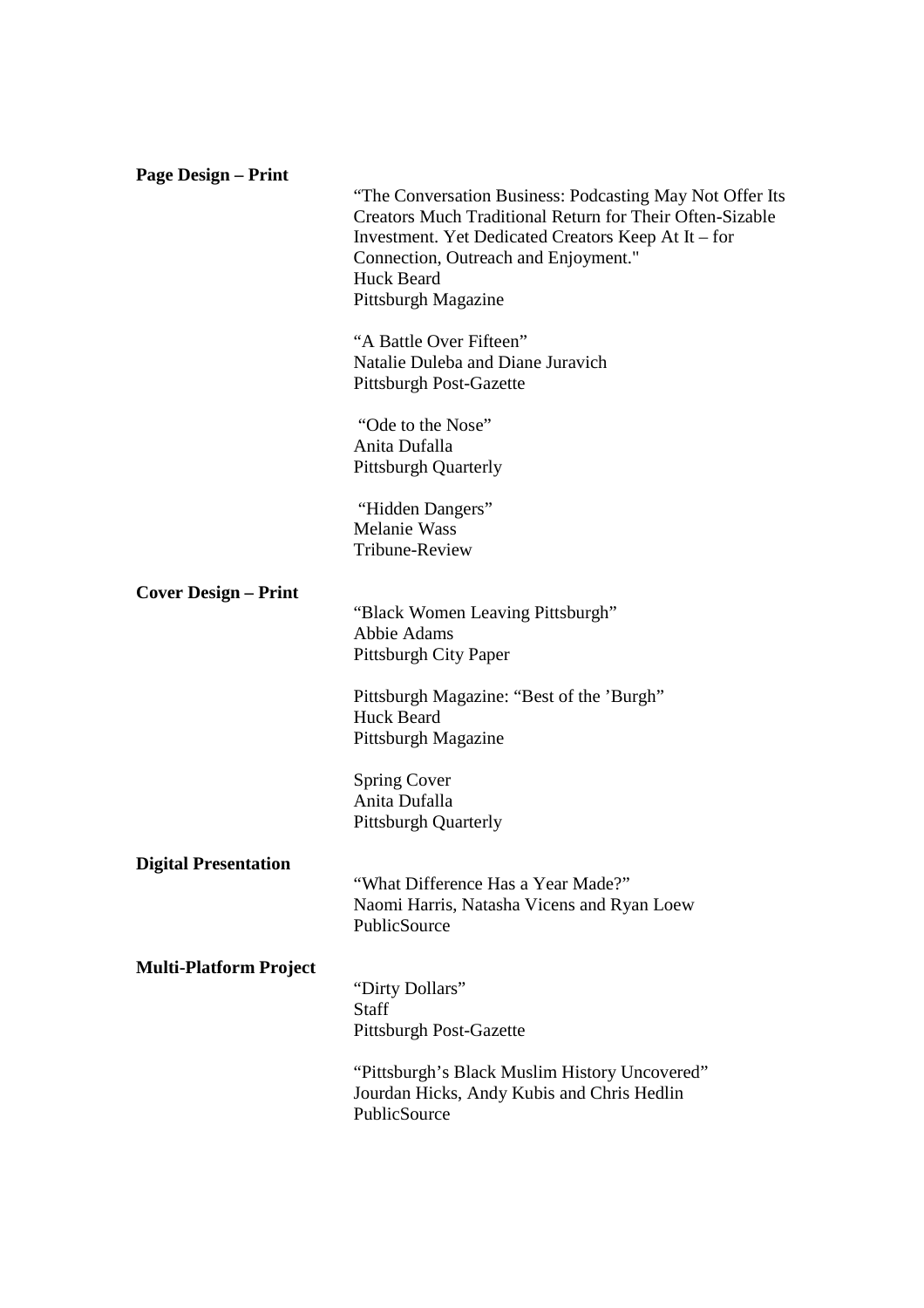"Get the Facts on the Vax" Nicolas Matoney and Michelle Wright WTAE-TV

# **EXCELLENCE IN JOURNALISTIC CRAFT ACHIEVEMENT DIVISION 7**

| <b>Feature Photo</b>                    | "Industry Ills – Bryan Latkanich"<br>Joshua Franzos<br>The Heinz Endowments (h magazine)<br>"The Main Problem – Claire and Mary Pro"                                |
|-----------------------------------------|---------------------------------------------------------------------------------------------------------------------------------------------------------------------|
|                                         | Joshua Franzos<br>The Heinz Endowments (h magazine)                                                                                                                 |
|                                         | "Change Makers – Angelo Taranto"<br>Elan Mizrahi<br>The Heinz Endowments (h magazine)                                                                               |
| <b>Illustration: News</b><br>or Feature |                                                                                                                                                                     |
|                                         | "Clean Spaces"<br>Donna Grethen<br>The Heinz Endowments (h magazine)                                                                                                |
|                                         | "Hidden Treasures"<br>Kagan McCleod<br>The Heinz Endowments (h magazine)                                                                                            |
| <b>Cover Design</b>                     |                                                                                                                                                                     |
|                                         | "Celebrating America's Cultural Treasures: How a<br>National Initiative Is Elevating Local Cultural Legacies"<br>Kagan McCleod<br>The Heinz Endowments (h magazine) |
| <b>Multi-Platform Project</b>           | "Re-membering Our Sunday Story"<br>Anne-Marie Welsh, Vince Dragone and Mary Solberg<br><b>Faith Erie</b>                                                            |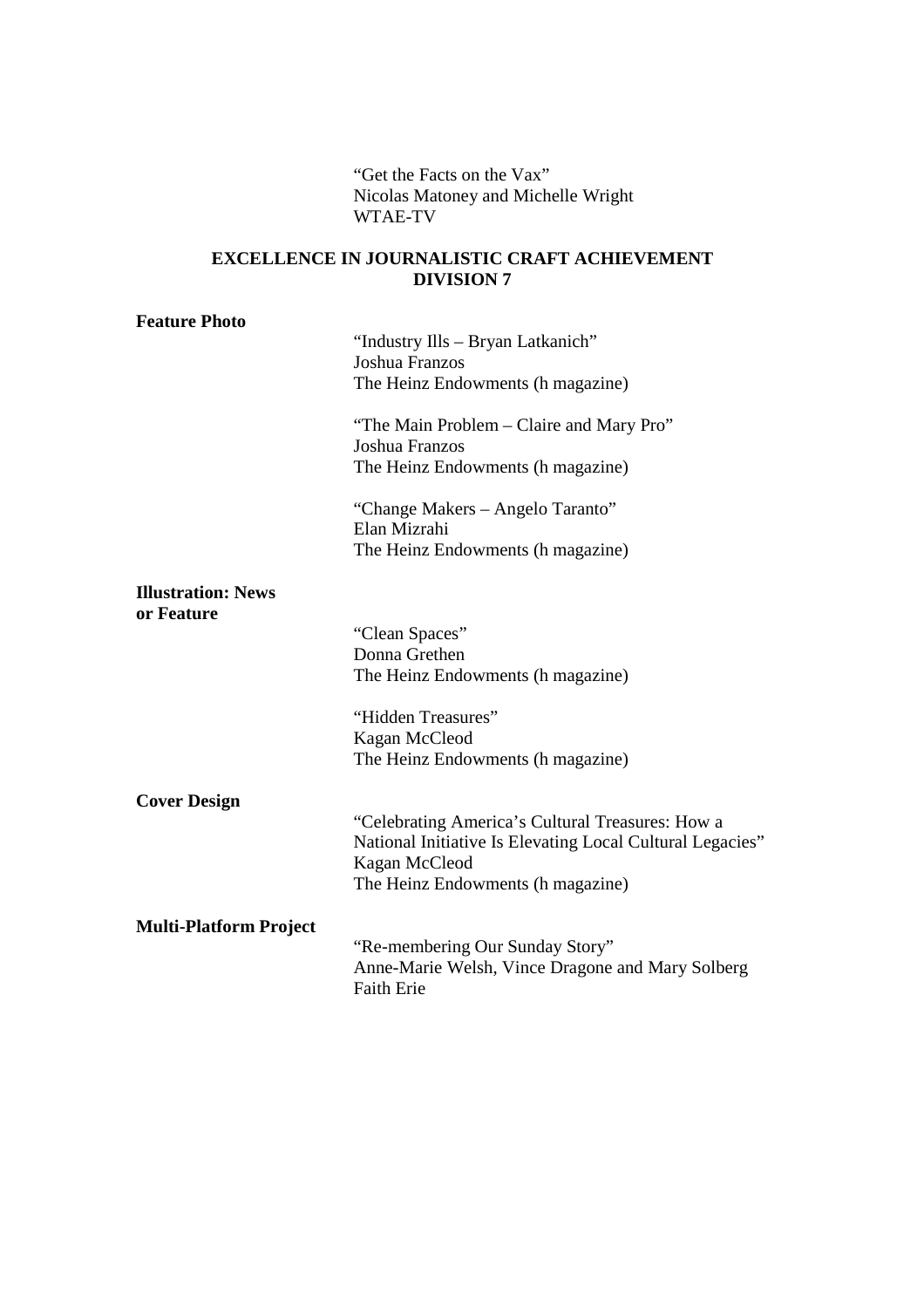#### **DIVISION 8 STUDENT COMPETITION**

# **STUDENT EXCELLENCE IN WRITTEN JOURNALISM**

#### **News**

"Pitt-Johnstown Leaders Support Private Vendor's Online Course Offerings" Callie Cassick The Advocate (University of Pittsburgh at Johnstown)

"Reckoning With Shank, Part 1: A Tenured Professor, a Racial Slur and a Reinstatement Leave a Predominantly White Institution Asking: Where Do We Go From Here?" Kellen Stepler The Duquesne Duke

"Even as Gun Problems Grow, Students Stick to the South Side" Colleen Hammond The Duquesne Duke

 "Pitt Spends Additional \$881K on 'Union Avoidance' Law Firm, Pushing Total Over \$2M" Neena Hagen The Pitt News

#### **Feature**

"Not Just a Coffee Shop": Br. Andre's Cafe Is a Coffee Shop With Cause" Colleen Hammond The Duquesne Duke

"21 Years of DIY Music Culture: Mr. Roboto Celebrates Anniversary During Pandemic and Year-Long Hiatus" Nathanial Rega Penn State Greater Allegheny GA-Zette

 "'A Long Time Coming': Pitt Faculty Celebrate Union Victory" Neena Hagen The Pitt News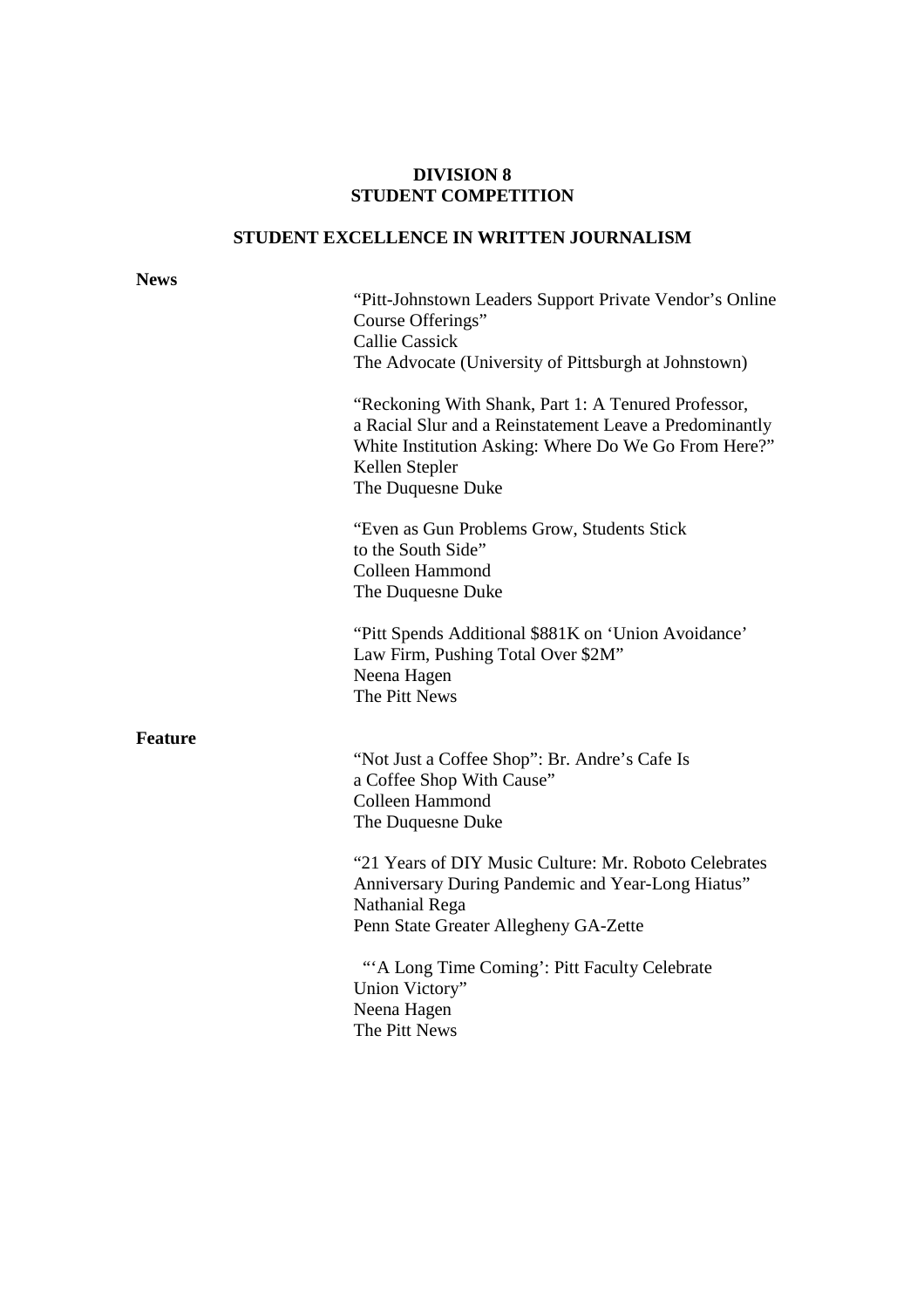|                                                  | "Pickett Returns to Roots in NIL Deal With Boys"<br>and Girls Club"<br><b>Jon Moss</b><br>The Pitt News                                                                      |
|--------------------------------------------------|------------------------------------------------------------------------------------------------------------------------------------------------------------------------------|
| <b>Sports</b>                                    | "Allez, Sebastien"<br><b>Sebastien Kraft</b><br>Penn State Curley Center<br>"Ten Years After"                                                                                |
|                                                  | <b>Preston Shoemaker</b><br>Penn State Curley Center                                                                                                                         |
|                                                  | "Negro Leagues to Major Leagues: Pittsburgh Slugger<br>Josh Gibson, Records, Now Recognized by MLB"<br><b>Madason Porter-Gibson</b><br>Penn State Greater Allegheny GA-Zette |
| Opinion                                          | "Grades Are Limiting Our Ability to Learn"<br><b>Amanda Andrews</b><br>The Globe                                                                                             |
|                                                  | "Letter From the Editor: The Higher Ed Bubble Is<br>at Its Bursting Point"<br>Jordyn Hronec<br>The Globe                                                                     |
|                                                  | "You Shouldn't Have to Talk in Class to Participate"<br>Sarah Liez<br>The Pitt News                                                                                          |
|                                                  | "Remove Native American Mascots from Pro Sports"<br><b>Alexander Ganias</b><br>The Pitt News                                                                                 |
| STUDENT EXCELLENCE IN VIDEO/BROADCAST JOURNALISM |                                                                                                                                                                              |
| <b>News</b>                                      | "Ten Years After: Key Figures Remember Moments and                                                                                                                           |

**News** "Ten Years After: Key Figures Remember Moments and Lessons From the Sandusky Scandal" Preston Shoemaker Centre County Report